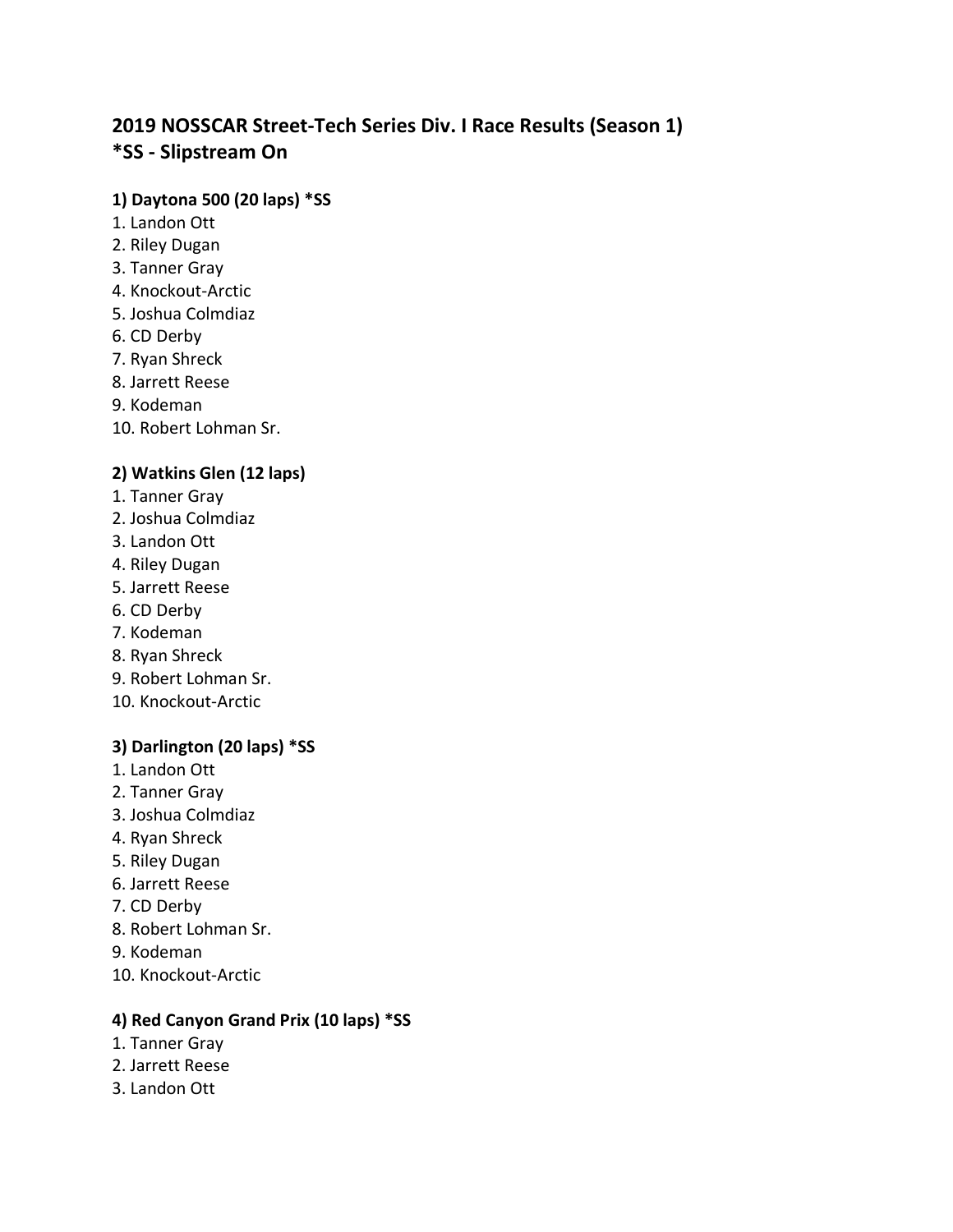- 4. Riley Dugan
- 5. Joshua Colmdiaz
- 6. Kodeman
- 7. CD Derby
- 8. Robert Lohman Sr.
- 9. Knockout-Arctic
- 10. Ryan Shreck

#### **5) Bristol (40 laps)**

- 1. Landon Ott
- 2. Tanner Gray
- 3. EvenSteven
- 4. Riley Dugan
- 5. CD Derby
- 6. Robert Lohman Sr.
- 7. Knockout-Arctic
- 8. Ryan Shreck
- 9. Joshua Colmdiaz
- 10. Kevy\_Awesome

# **6) Tamiami Park (10 laps)**

- 1. Tanner Gray
- 2. CD Derby
- 3. Riley Dugan
- 4. Jarrett Reese
- 5. Joshua Colmdiaz
- 6. Landon Ott
- 7. Kodeman
- 8. Robert Lohman Sr.
- 9. Ryan Shreck
- 10. Knockout-Arctic

# **7) Martinsville (40 laps)**

- 1. Tanner Gray
- 2. EvenSteven
- 3. CD Derby
- 4. Robert Lohman Sr.
- 5. Ryan Shreck
- 6. Riley Dugan
- 7. Landon Ott
- 8. Kodeman
- 9. Shawn Lucas
- 10. Kevy\_Awesome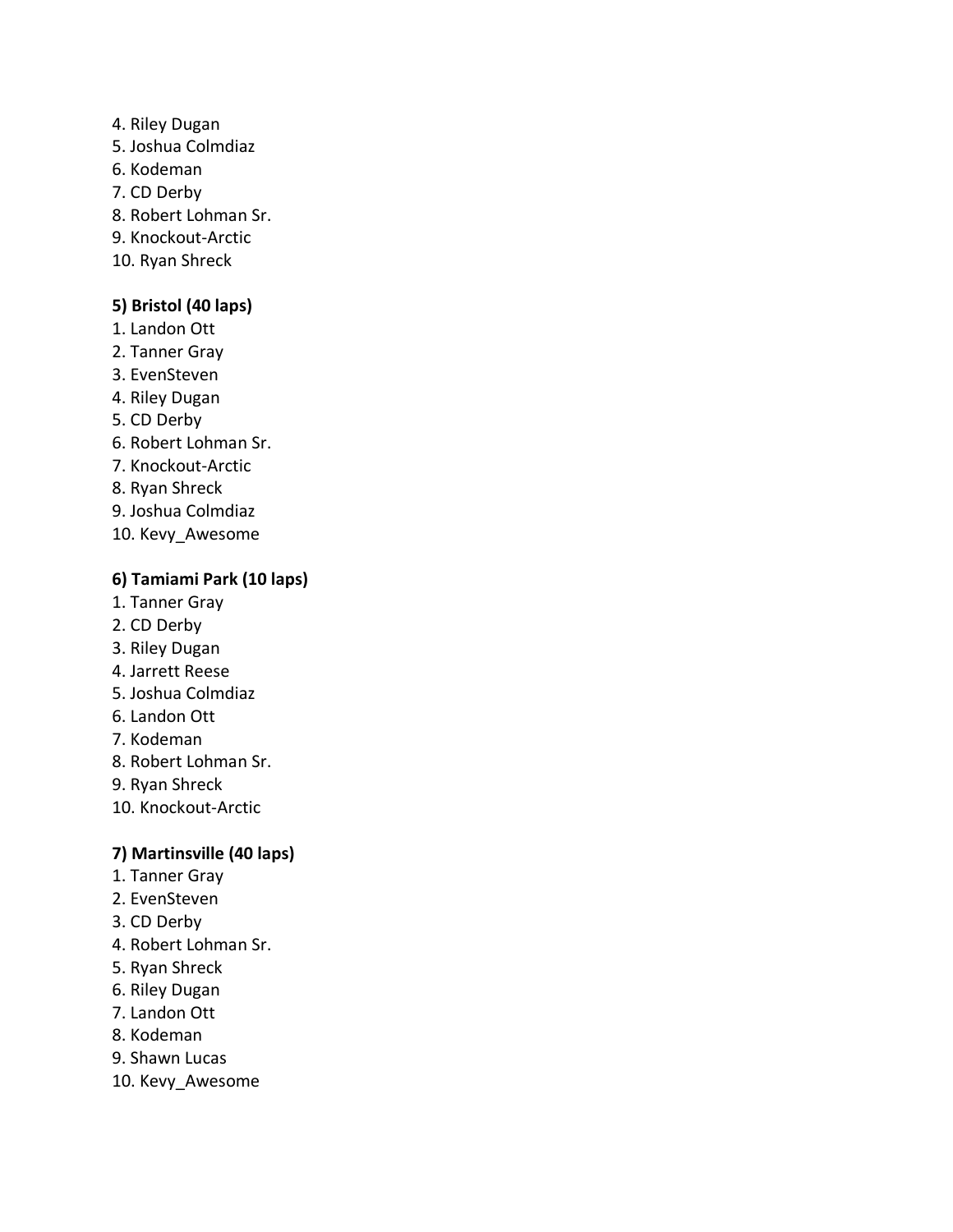## **8) Monza (10 laps)**

- 1. Tanner Gray
- 2. EvenSteven
- 3. Riley Dugan
- 4. Landon Ott
- 5. CD Derby
- 6. Robert Lohman Sr.
- 7. Ryan Shreck
- 8. Kodeman
- 9. Knockout-Arctic
- 10. Joshua Colmdiaz

# **9) Kansas (25 laps) \*SS**

- 1. Landon Ott
- 2. EvenSteven
- 3. Tanner Gray
- 4. CD Derby
- 5. Ryan Shreck
- 6. Robert Lohman Sr.
- 7. Riley Dugan
- 8. Joshua Colmdiaz
- 9. Knockout-Arctic
- 10. Kodeman

# **10) Canadian Tire Motorsport Park (10 laps) \*SS**

- 1. EvenSteven
- 2. Tanner Gray
- 3. Riley Dugan
- 4. CD Derby
- 5. Robert Lohman Sr.
- 6. Ryan Shreck
- 7. Joshua Colmdiaz
- 8. Landon Ott
- 9. Derek Pierce
- 10. Spanky

# **11) ISM Raceway (35 laps)**

- 1. Tanner Gray
- 2. EvenSteven
- 3. Noah Underwood
- 4. Jimmie Best
- 5. Riley Dugan
- 6. Alex Tesdahl
- 7. Robert Lohman Sr.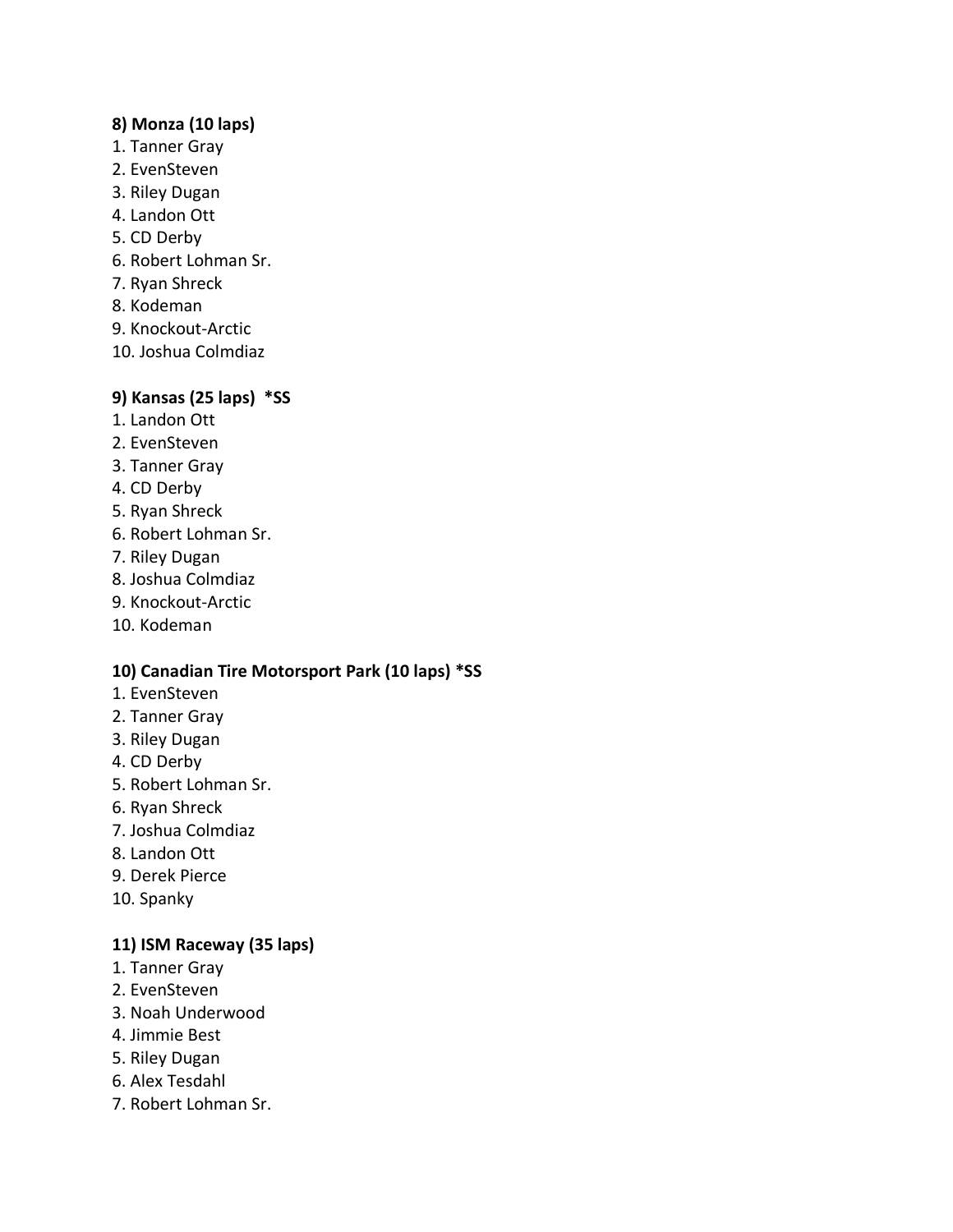- 8. DeathWatch
- 9. Derek Pierce

#### **12) Daily Globe Grand Prix (10 laps) \*SS**

- 1. EvenSteven
- 2. Tanner Gray
- 3. Noah Underwood
- 4. Riley Dugan
- 5. Alex Tesdahl
- 6. Jimmie Best
- 7. Robert Lohman Sr.
- 8. DeathWatch

#### **13) Indianapolis (15 laps) \*SS**

- 1. EvenSteven
- 2. Tanner Gray
- 3. Noah Underwood
- 4. CD Derby
- 5. Alex Tesdahl
- 6. Robert Lohman Sr.
- 7. Jimmie Best
- 8. Riley Dugan
- 9. DeathWatch

# **14) Treehugger Circuit (10 laps)**

- 1. EvenSteven
- 2. Tanner Gray
- 3. Riley Dugan
- 4. Noah Underwood
- 5. CD Derby
- 6. Alex Tesdahl
- 7. Jimmie Best
- 8. Robert Lohman Sr.

#### **15) Vinewood 500 (30 laps) \*SS**

- 1. Tyler McMurter
- 2. EvenSteven
- 3. Tanner Gray
- 4. Robert Lohman Sr.
- 5. Jimmie Best
- 6. Noah Underwood
- 7. Alex Tesdahl
- 8. CD Derby
- 9. Riley Dugan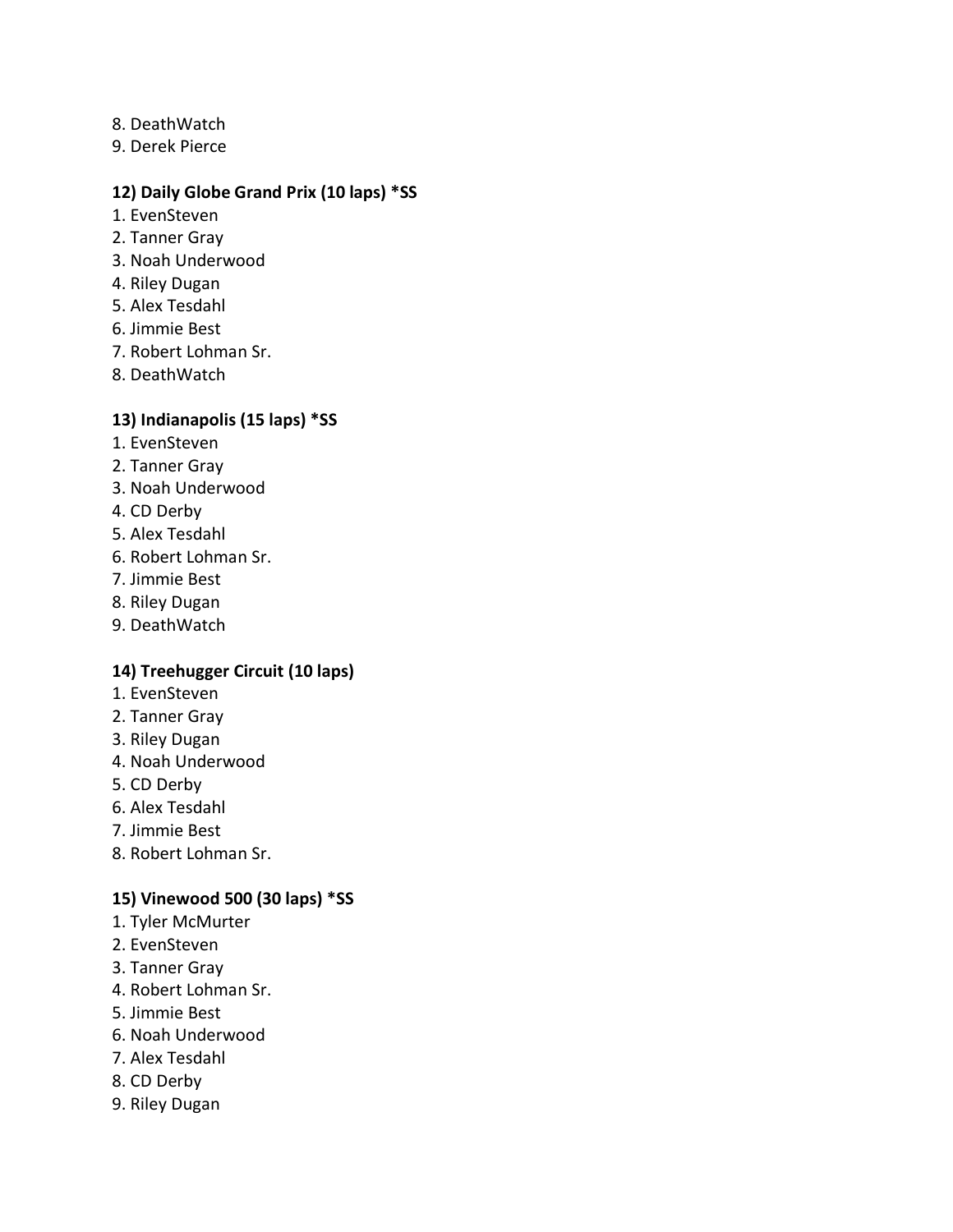# **16) Sprunksville 500 (30 laps)**

- 1. EvenSteven
- 2. Noah Underwood
- 3. Tanner Gray
- 4. Riley Dugan
- 5. Alex Tesdahl
- 6. Jimmie Best
- 7. CD Derby
- 8. DeathWatch
- 9. Robert Lohman Sr.

# **17) Clockworked Orange Grand Prix (10 laps)**

- 1. CD Derby
- 2. EvenSteven
- 3. Noah Underwood
- 4. Robert Lohman Sr.
- 5. Riley Dugan
- 6. Jimmie Best
- 7. Tanner Gray
- 8. Alex Tesdahl

# **18) Dodge Raceway (25 laps)**

- 1. Noah Underwood
- 2. EvenSteven
- 3. Robert Lohman Sr.
- 4. CD Derby
- 5. Jimmie Best
- 6. Tanner Gray
- 7. Riley Dugan
- 8. DeathWatch
- 9. Alex Tesdahl

# **19) Charlotte Roval (10 laps)**

- 1. EvenSteven
- 2. Riley Dugan
- 3. Tanner Gray
- 4. Noah Underwood
- 5. CD Derby
- 6. Jimmie Best
- 7. Robert Lohman Sr.
- 8. Alex Tesdahl

# **20) Myrtle Beach (50 laps)**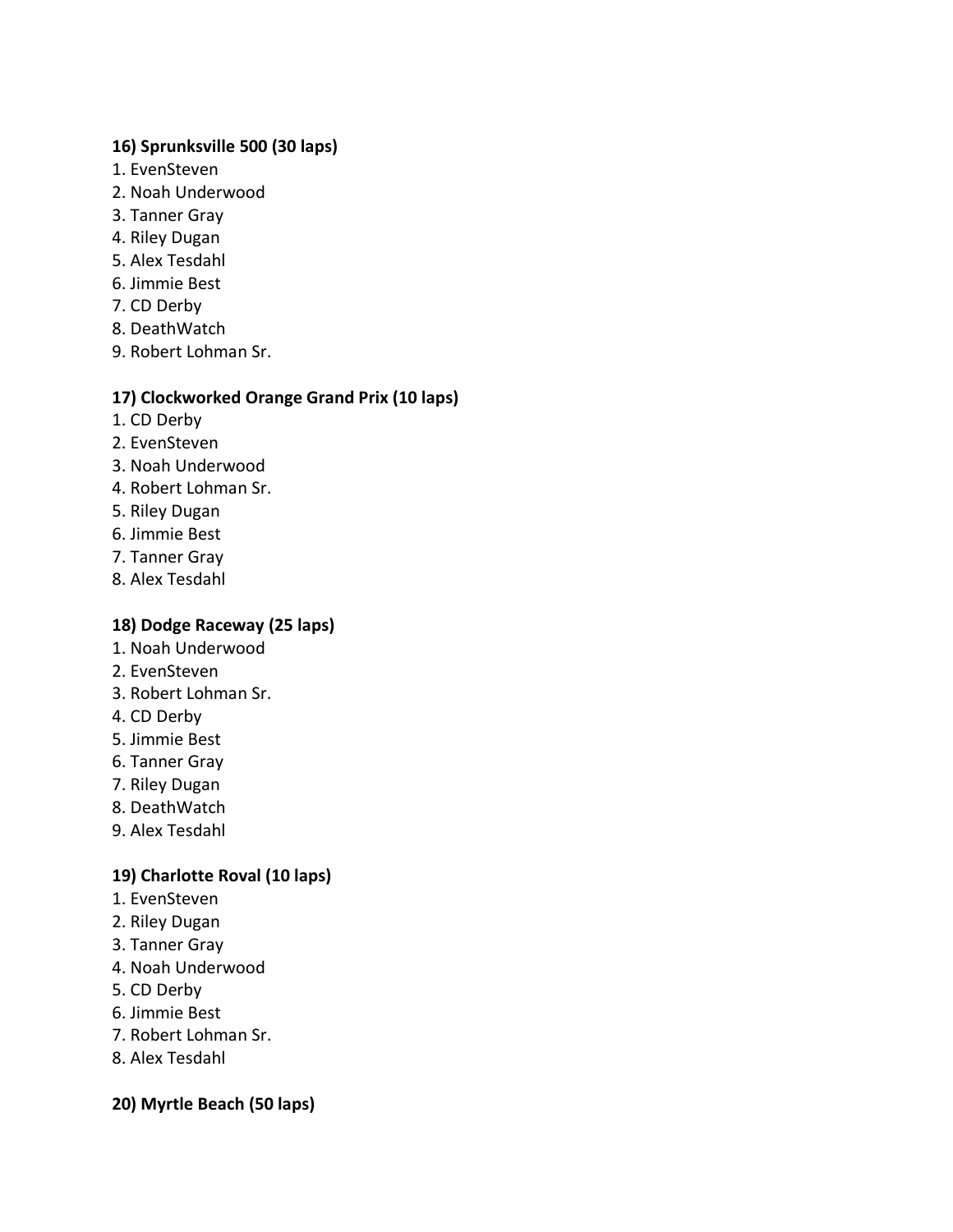- 1. EvenSteven
- 2. Tanner Gray
- 3. Jarrett Reese
- 4. CD Derby
- 5. Riley Dugan
- 6. DeathWatch
- 7. Joshua Colmdiaz
- 8. Robert Lohman Sr.
- 9. Ryan Shreck

#### **21) Richmond (35 laps)**

- 1. Tanner Gray
- 2. CD Derby
- 3. EvenSteven
- 4. Joshua Colmdiaz
- 5. Ryan Shreck
- 6. DeathWatch
- 7. Jarrett Reese
- 8. Robert Lohman Sr.
- 9. Riley Dugan

## **22) Montreal (10 laps) (Muscle cars)**

- 1. EvenSteven
- 2. Tanner Gray
- 3. Riley Dugan
- 4. CD Derby
- 5. Joshua Colmdiaz
- 6. Jarrett Reese
- 7. Robert Lohman Sr.
- 8. DeathWatch
- 9. Ryan Shreck

#### **23) Talladega (15 laps) \*SS**

- 1. Joshua Colmdiaz
- 2. EvenSteven
- 3. CD Derby
- 4. Jarrett Reese
- 5. Tanner Gray
- 6. Robert Lohman Sr.
- 7. Ryan Shreck
- 8. DeathWatch
- 9. Riley Dugan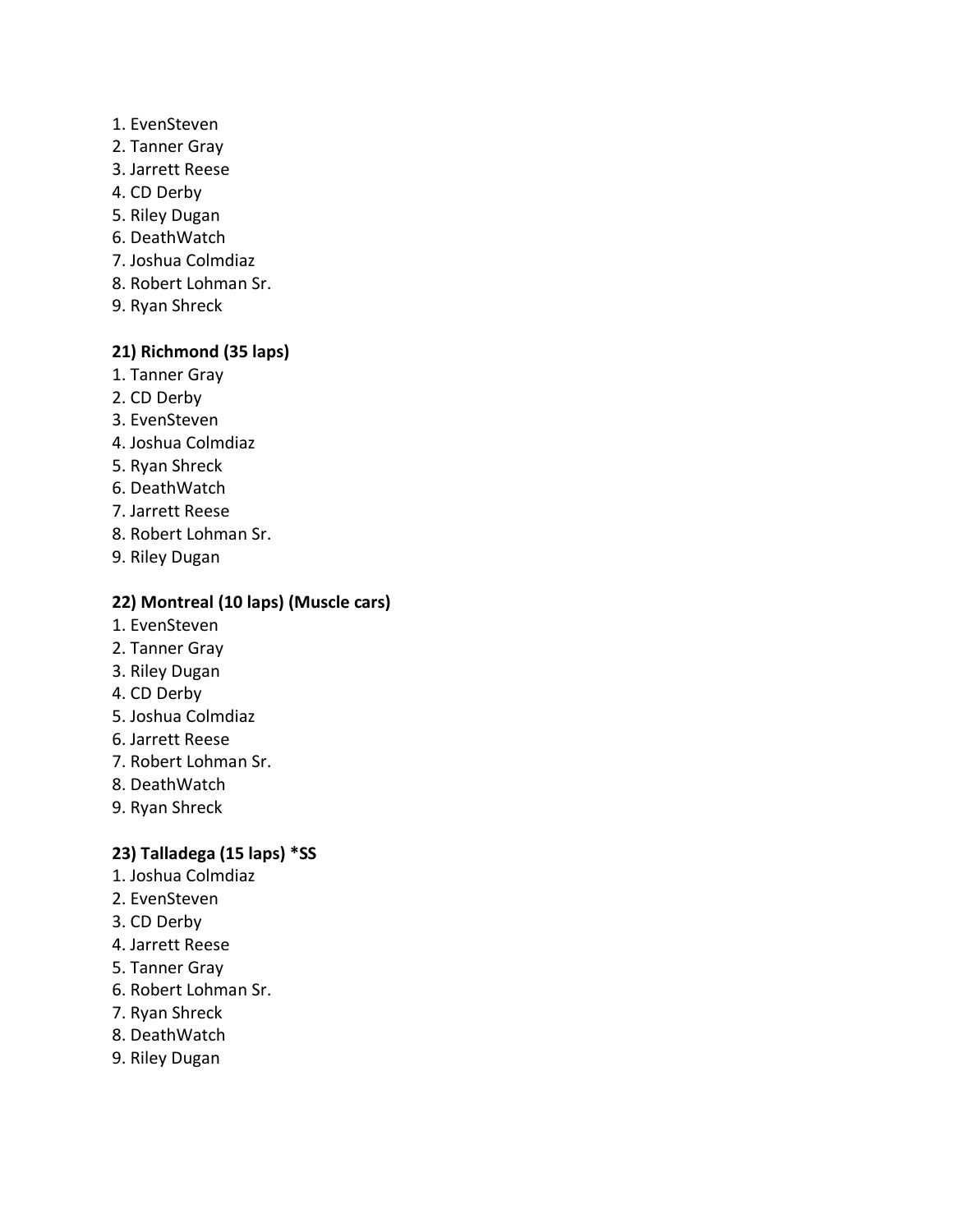#### **24) Bowman Gray (60 laps)**

- 1. Tanner Gray
- 2. Jarrett Reese
- 2. Joshua Colmdiaz
- 4. EvenSteven
- 5. DeathWatch
- 6. CD Derby
- 7. Robert Lohman Sr.
- 8. Ryan Shreck

# **2019 NOSSCAR Street-Tech Series Final Standings (Season 1)**

- 1. #66 Tanner Gray: 284 pts \*8 wins **\*CHAMPION \*ROTY**
- 2. #16 EvenSteven: 244 pts \*8 wins
- 3. #29 CD Derby: 172 pts \*1 win
- 4. #69 Riley Dugan: 171 pts
- 5. #33 Robert Lohman Sr: 128 pts
- 6. #45 Landon Ott: 103 pts \*4 wins
- 7. #30 Joshua Colmdiaz: 102 pts \*1 win
- 8. #28 Noah Underwood: 89 pts \*1 win
- 9. #39 Jarrett Reese: 78 pts
- 10. #8 Ryan Shreck: 76 pts
- 11. #26 Jimmie Best: 56 pts
- 12. #23 Alex Tesdahl: 49 pts
- 13. #61 DeathWatch: 46 pts
- 14. #34 Kodeman: 32 pts
- 15. #22 Knockout-Arctic: 28 pts
- 16. #5 G. McLaren: 15 pts \*1 win
- 17. #43 Derek Pierce: 6 pts
- 18. #50 Kevy Awesome: 4 pts
- 19. #62 Shawn Lucas: 3 pts
- 20. #65 Spanky: 2 pts

#### **Season 2 NOSSCAR Street-Tech Series Div. I Race Results (Oct. 2019)**

*\*Oval \*Road Course \*SS - Slipstream On \*CU - Catchup On*

#### **1) Daytona 500 (20 laps) \*SS \*CU**

- 1. Riley Dugan
- 2. Darkness
- 3. Jade Burr
- 4. CD Derby
- 5. Robert Lohman Sr.
- 6. DeathWatch
- 7. KO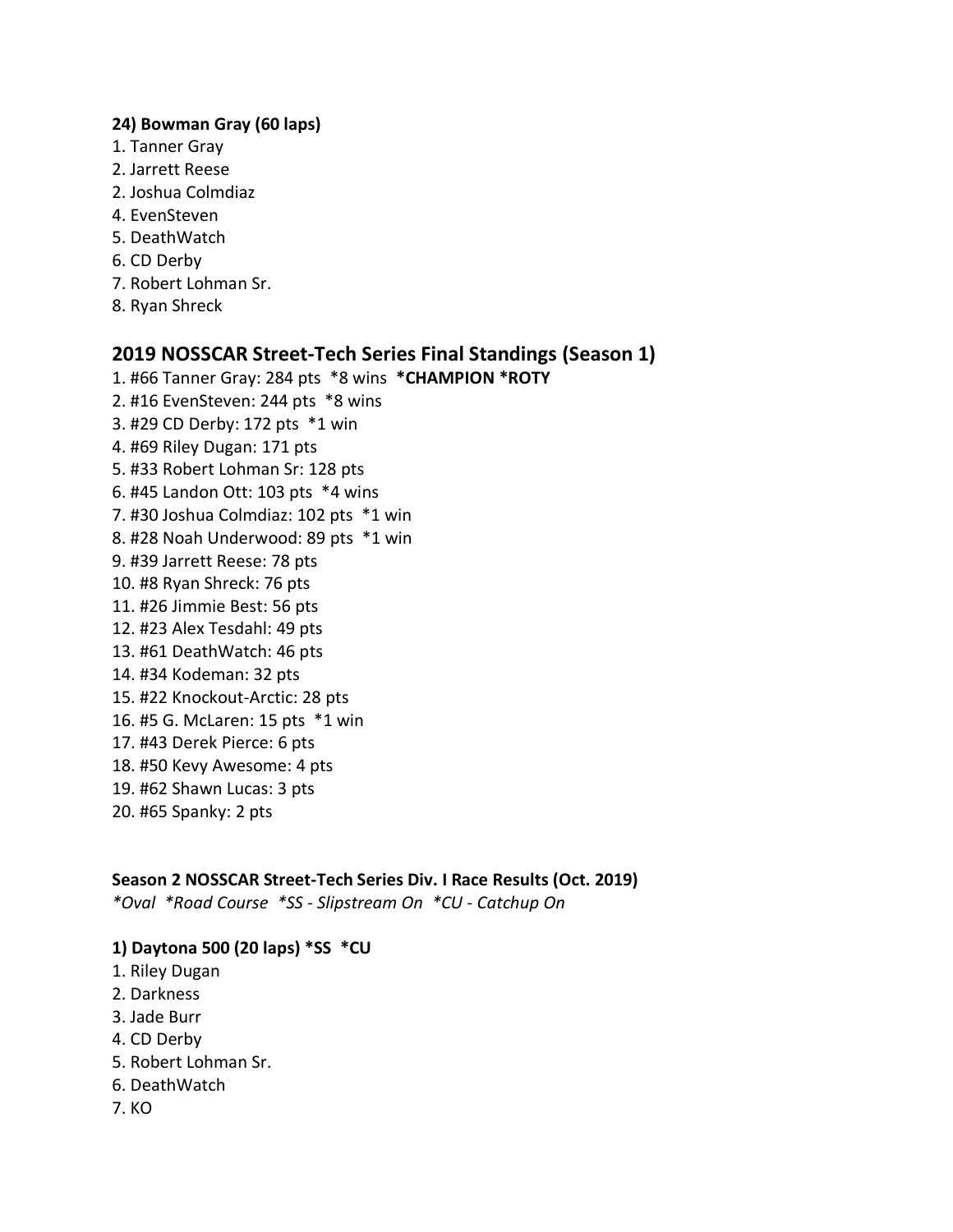# **2) Watkins Glen (12 laps)**

- 1. Riley Dugan
- 2. CD Derby
- 3. Jade Burr
- 4. Robert Lohman Sr.
- 5. Darkness
- 6. DeathWatch
- 7. KO

# **3) Darlington (20 laps) \*SS**

- 1. Jade Burr
- 2. CD Derby
- 3. Robert Lohman Sr.
- 4. Riley Dugan
- 5. DeathWatch
- 6. Darkness
- 7. KO

# **4) Red Canyon Grand Prix (10 laps) \*SS**

- 1. Riley Dugan
- 2. Jade Burr
- 3. CD Derby
- 4. Darkness
- 5. Robert Lohman Sr.
- 6. KO
- 7. DeathWatch

# **5) Bristol (40 laps)**

- 1. Jade Burr
- 2. CD Derby
- 3. Riley Dugan
- 4. Robert Lohman Sr.
- 5. Darkness
- 6. DeathWatch
- 7. KO

# **6) Tamiami Park (10 laps)**

- 1. CD Derby
- 2. Riley Dugan
- 3. Darkness
- 4. Robert Lohman Sr.
- 5. Jade Burr
- 6. DeathWatch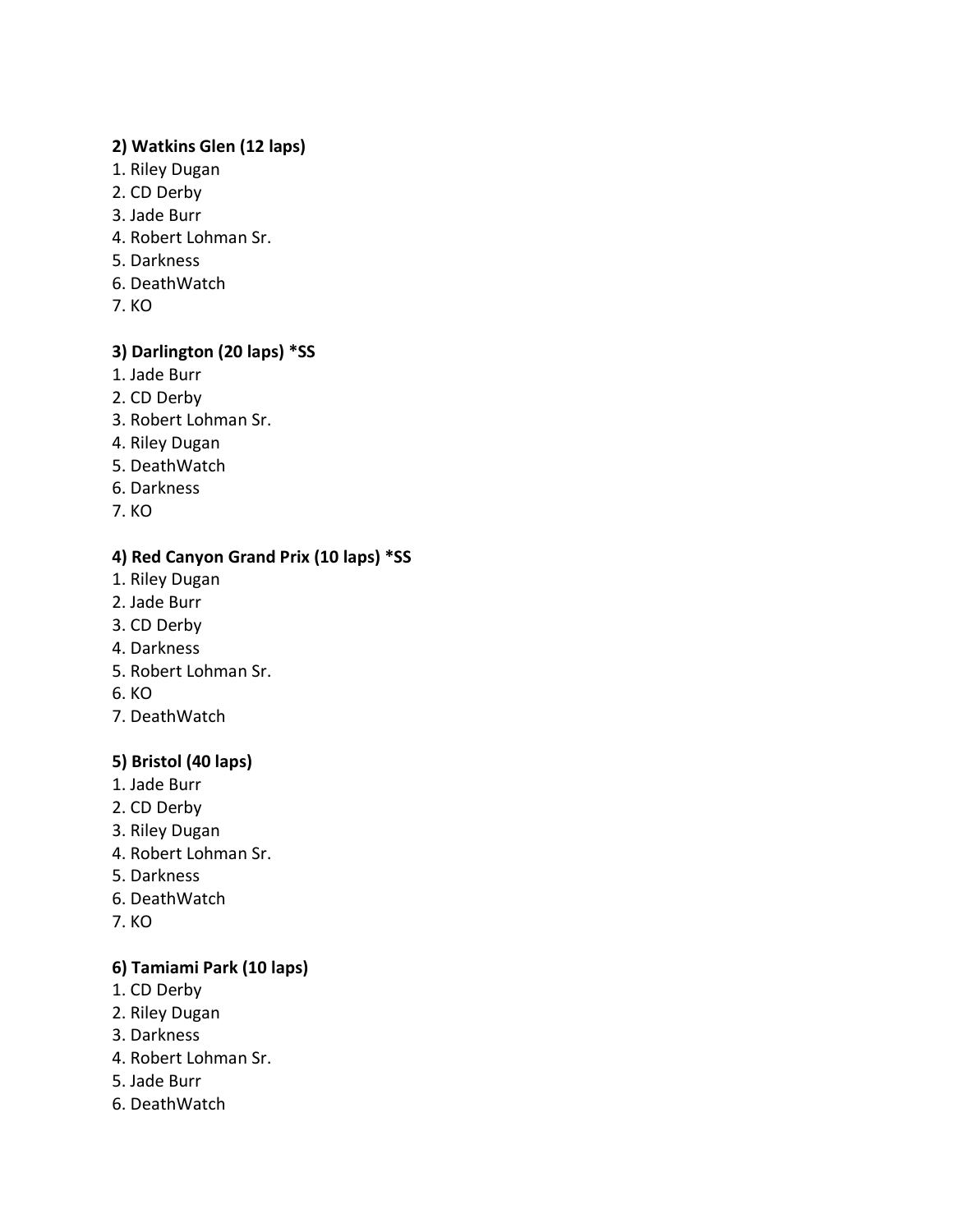#### **7) Martinsville (40 laps)**

- 1. Tanner Gray
- 2. Riley Dugan
- 3. CD Derby
- 4. EvenSteven
- 5. Player-One
- 6. Jarrett Reese
- 7. Joshua Colmdiaz
- 8. Jade Burr
- 9. KO-BMDSG
- 10. ButterCakez
- 11. DeathWatch
- 12. Robert Lohman Sr.
- 13. Darkness
- 14. Ryan Shreck

# **8) Monza (10 laps)**

- 1. EvenSteven
- 2. Tanner Gray
- 3. Jarrett Reese
- 4. Riley Dugan
- 5. Player-One
- 6. KO-BMDSG
- 7. Jade Burr
- 8. Joshua Colmdiaz
- 9. DeathWatch
- 10. ButterCakez
- 11. CD Derby
- 12. Robert Lohman Sr.
- 13. Darkness
- 14. Ryan Shreck

# **9) Kansas (25 laps) \*SS \*CU**

- 1. KO-BMDSG
- 2. Riley Dugan
- 3. Tanner Gray
- 4. DeathWatch
- 5. CD Derby
- 6. Jarrett Reese
- 7. EvenSteven
- 8. Darkness
- 9. Jade Burr
- 10. Joshua Colmdiaz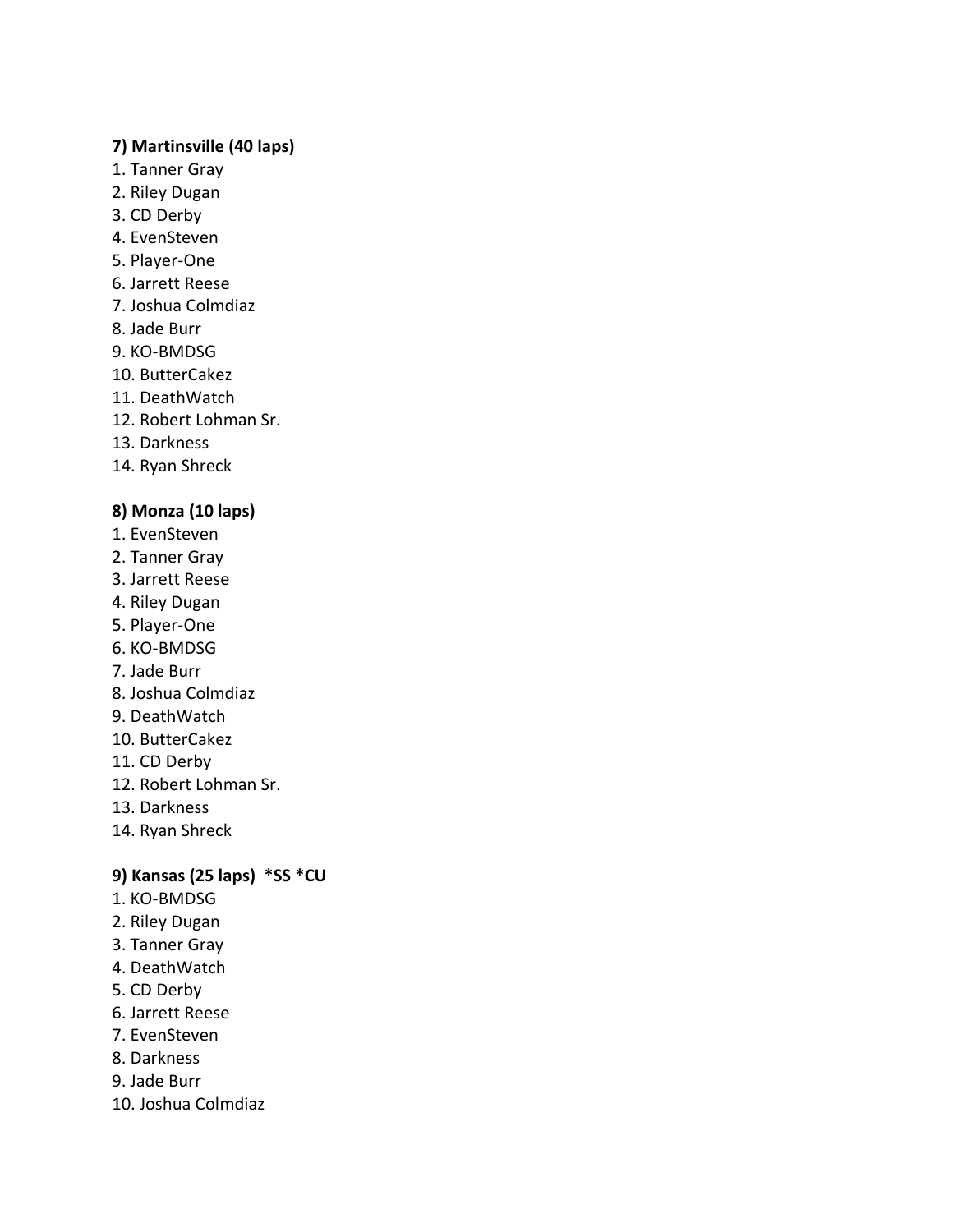- 11. Robert Lohman Sr.
- 12. Buttercakez

#### **10) Canadian Tire Motorsport Park (10 laps) \*SS \*CU**

- 1. Joshua Colmdiaz
- 2. EvenSteven
- 3. Jarrett Reese
- 4. Riley Dugan
- 5. DeathWatch
- 6. CD Derby
- 7. Buttercakez
- 8. Jade Burr
- 9. Tanner Gray
- 10. Darkness
- 11. KO-BMDSG
- 12. Player-One
- 13. Robert Lohman Sr.

#### **11) ISM Raceway (35 laps)**

- 1. Tanner Gray
- 2. EvenSteven
- 3. CD Derby
- 4. Riley Dugan
- 5. Buttercakez
- 6. Jarrett Reese
- 7. Joshua Colmdiaz
- 8. Player-One
- 9. Jade Burr
- 10. KO-BMDSG
- 11. DeathWatch
- 12. Darkness
- 13. Robert Lohman Sr.
- 14. Ryan Shreck

#### **12) Daily Globe Grand Prix (10 laps) \*SS**

- 1. EvenSteven
- 2. CD Derby
- 3. Tanner Gray
- 4. Joshua Colmdiaz
- 5. Jarrett Reese
- 6. Riley Dugan
- 7. DeathWatch
- 8. Buttercakez
- 9. KO-BMDSG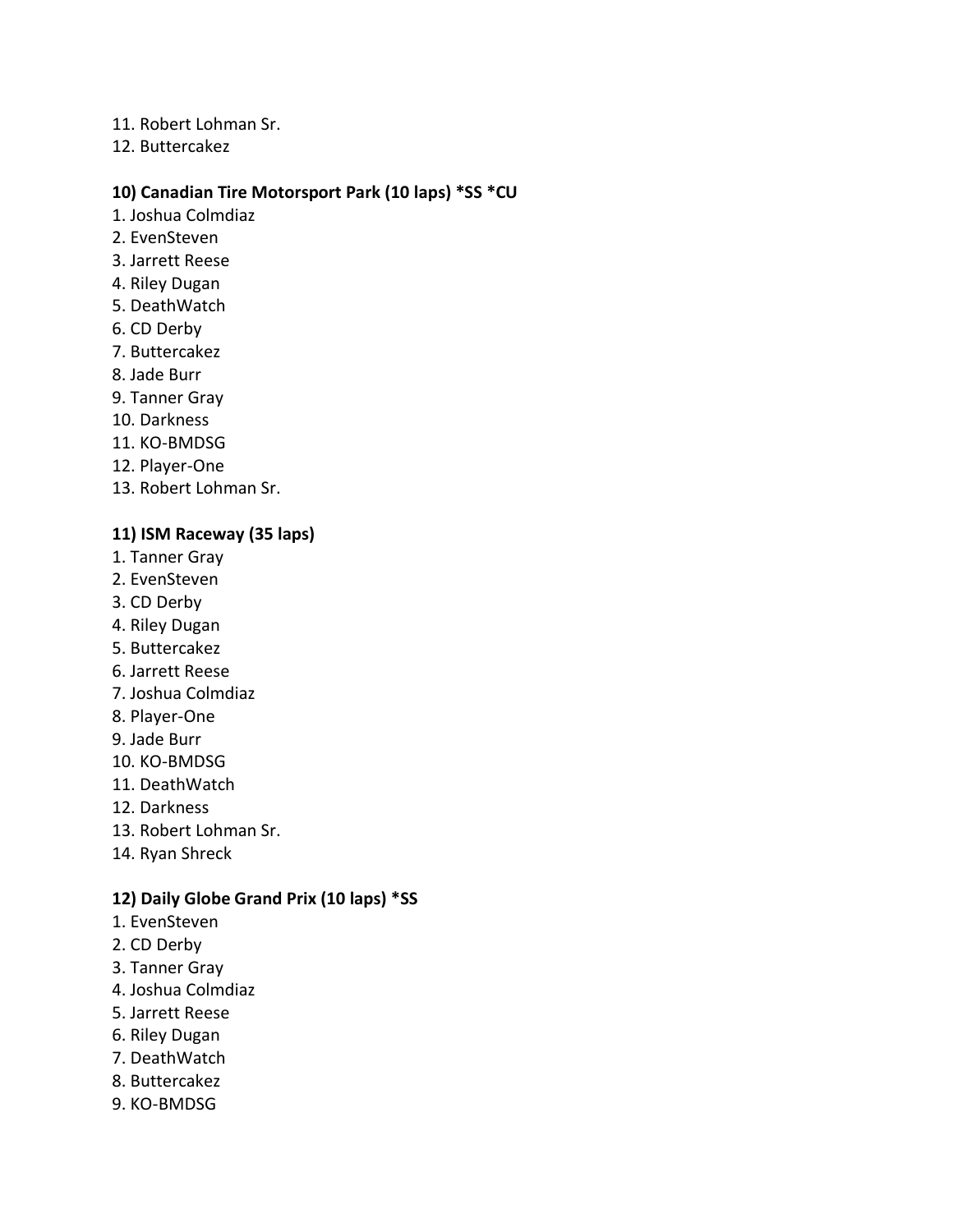- 10. Jade Burr
- 11. Darkness
- 12. Robert Lohman Sr.
- 13. Player-One

# **13) Indianapolis (15 laps) \*SS \*CU**

- 1. Almond Cream
- 2. Ice Pick Willie
- 3. Sharcarb
- 4. Omni Studio
- 5. CD Derby
- 6. Jarrett Reese
- 7. Mikhail
- 8. Joshua Colmdiaz

9. KO

10. Robert Lohman Sr.

# **14) Treehugger Circuit (10 laps)**

- 1. Jarrett Reese
- 2. Joshua Colmdiaz
- 3. CD Derby
- 4. Almond Cream
- 5. Mikhail
- 6. Sharcarb
- 7. KO
- 8. Robert Lohman Sr.
- 9. Ice Pick Willie
- 10. Omni Studio

# **15) Vinewood 500 (30 laps) \*SS**

- 1. Jarrett Reese
- 2. Ice Pick Willie
- 3. Omni Studio
- 4. Mikhail
- 5. CD Derby
- 6. Joshua Colmdiaz
- 7. Robert Lohman Sr.
- 8. Almond Cream

9. KO

10. Sharcarb

# **16) Sprunksville 500 (30 laps)**

- 1. Joshua Colmdiaz
- 2. Jarrett Reese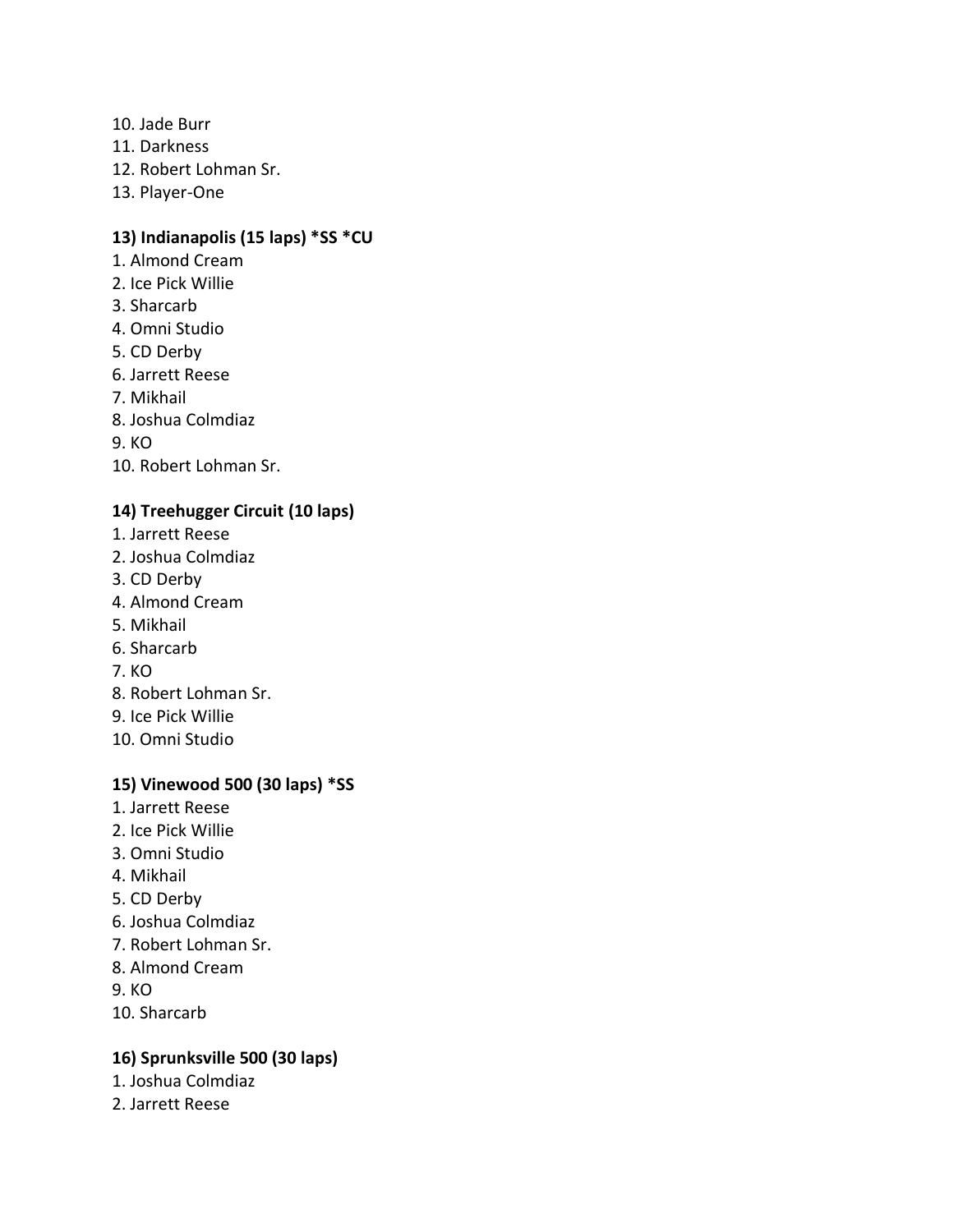- 3. Mikhail
- 4. CD Derby
- 5. Ice Pick Willie
- 6. KO
- 7. Almond Cream
- 8. Robert Lohman Sr.
- 9. Omni Studio
- 10. Sharcarb

# **17) Clockworked Orange Grand Prix (10 laps)**

- 1. CD Derby
- 2. Jarrett Reese
- 3. Mikhail
- 4. Joshua Colmdiaz
- 5. KO
- 6. Almond Cream
- 7. Robert Lohman Sr.
- 8. Omni Studio
- 9. Ice Pick Willie
- 10. Sharcarb

# **18) Dodge Raceway (25 laps)**

- 1. Jarrett Reese
- 2. CD Derby
- 3. Mikhail
- 4. Almond Cream
- 5. Ice Pick Willie
- 6. Robert Lohman Sr.
- 7. Omni Studio
- 8. Joshua Colmdiaz
- 9. KO
- 10. Sharcarb

# **19) Charlotte Roval (10 laps)**

- 1. Joshua Colmdiaz
- 2. CD-Derby
- 3. Rock-N-Roll
- 4. Tyler McMurter
- 5. Riley Dugan
- 6. Jarrett Reese
- 7. EvenSteven
- 8. Noah Underwood
- 9. Austin Humphries
- 10. KO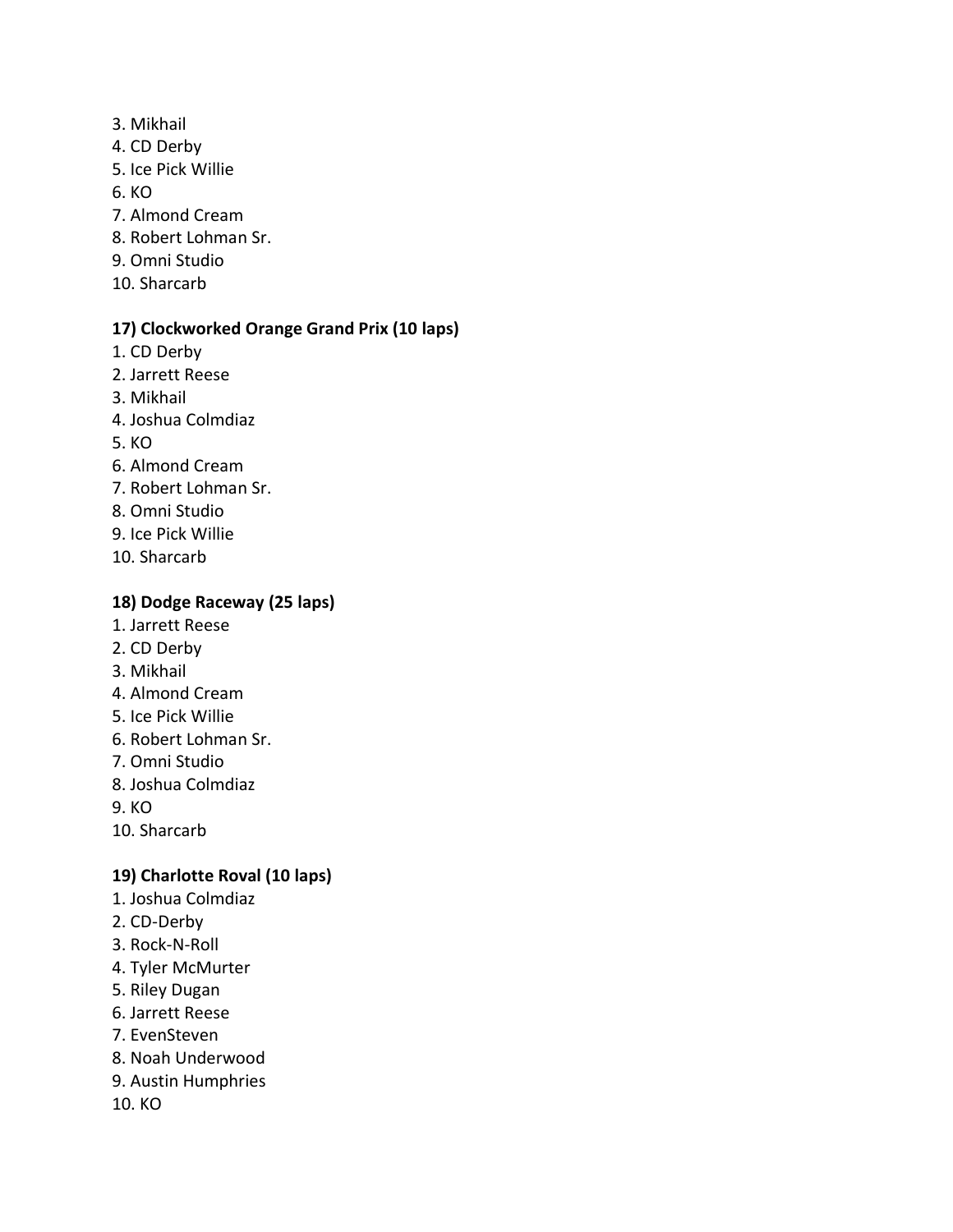- 11. Alex Tesdahl
- 12. Robert Lohman Sr.
- 13. Tyler Isley
- 14. Jordan Green
- 15. Ryan Shreck

#### **20) Myrtle Beach (50 laps)**

- 1. CD-Derby
- 2. Tyler McMurter
- 3. Joshua Colmdiaz
- 4. Jarrett Reese
- 5. Rock-N-Roll
- 6. Riley Dugan
- 7. Noah Underwood
- 8. Austin Humphries
- 9. EvenSteven
- 10. Alex Tesdahl
- 11. Jordan Green
- 12. Robert Lohman Sr.
- 13. Tyler Isley
- 14. Ryan Shreck
- 15. KO
- 16. Darkness

#### **21) Richmond (35 laps) \*SS**

- 1. Noah Underwood
- 2. Austin Humphries
- 3. CD-Derby
- 4. Rock-N-Roll
- 5. Tyler McMurter
- 6. EvenSteven
- 7. KO
- 8. Riley Dugan
- 9. Robert Lohman Sr.
- 10. Alex Tesdahl
- 11. Joshua Colmdiaz
- 12. Jarrett Reese
- 13. Darkness
- 14. Tyler Isley
- 15. Jordan Green
- 16. Ryan Shreck

#### **22) Montreal (10 laps) (Muscle cars)**

1. EvenSteven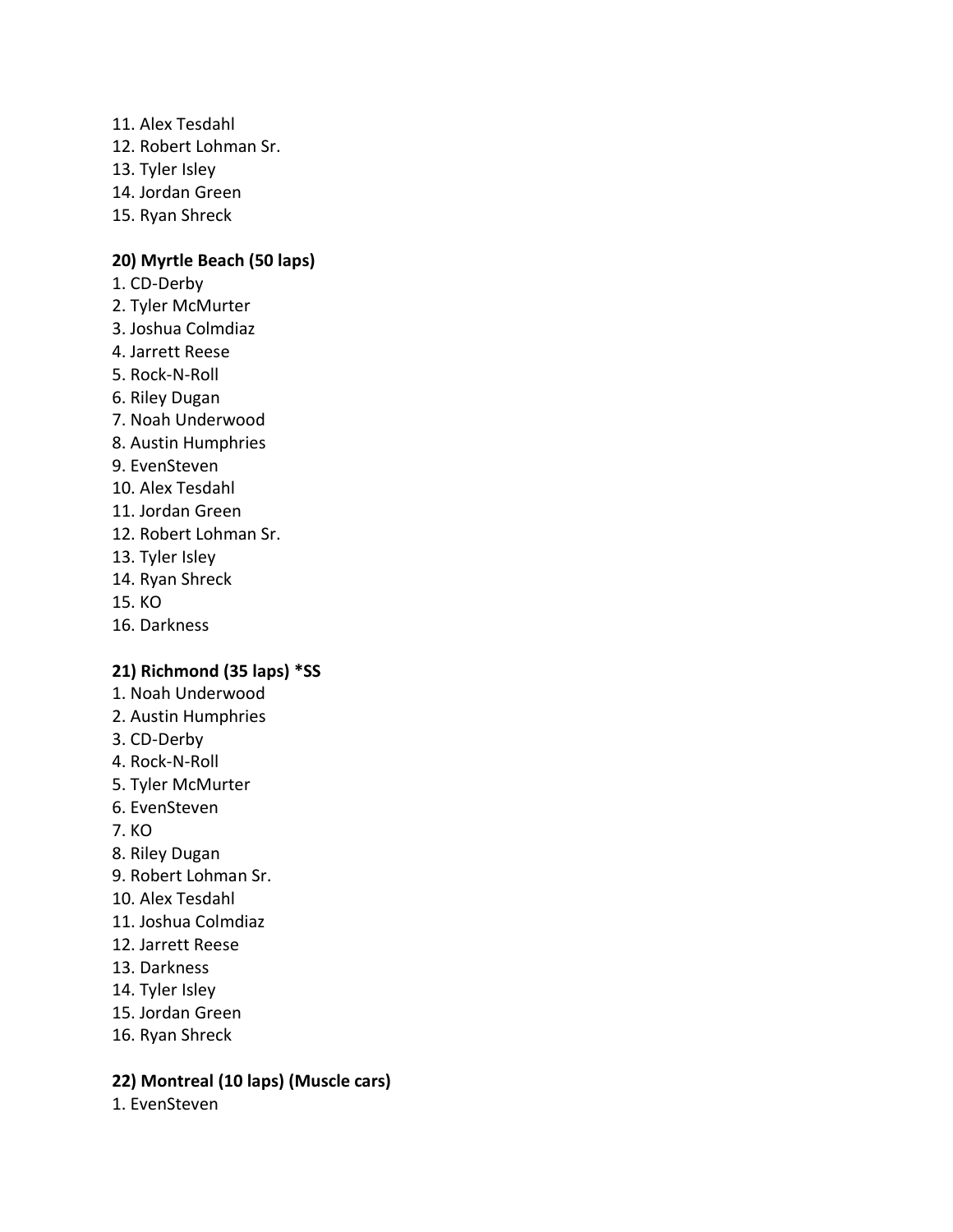- 2. Jarrett Reese
- 3. CD-Derby
- 4. Joshua Colmdiaz
- 5. Rock-N-Roll
- 6. Austin Humphries
- 7. Tyler McMurter
- 8. KO
- 9. Noah Underwood
- 10. Alex Tesdahl
- 11. Darkness
- 12. Jordan Green
- 13. Tyler Isley
- 14. Robert Lohman Sr.
- 15. Ryan Shreck

# **23) Talladega (15 laps) \*SS \*CU**

- 1. Rock-N-Roll
- 2. EvenSteven
- 3. CD-Derby
- 4. Jordan Green
- 5. Joshua Colmdiaz
- 6. Tyler Isley
- 7. Ryan Shreck
- 8. Mikhail
- 9. Alex Tesdahl
- 10. Noah Underwood
- 11. Tyler McMurter
- 12. Austin Humphries
- 13. Jarrett Reese

14. KO

- 15. Robert Lohman Sr.
- 16. Tanner Gray
- 17. Darkness

# **24) Bowman Gray (60 laps)**

- 1. Mikhail
- 2. Tyler McMurter
- 3. EvenSteven
- 4. Joshua Colmdiaz
- 5. Rock-N-Roll
- 6. Jarrett Reese
- 7. CD-Derby
- 8. Noah Underwood
- 9. Austin Humphries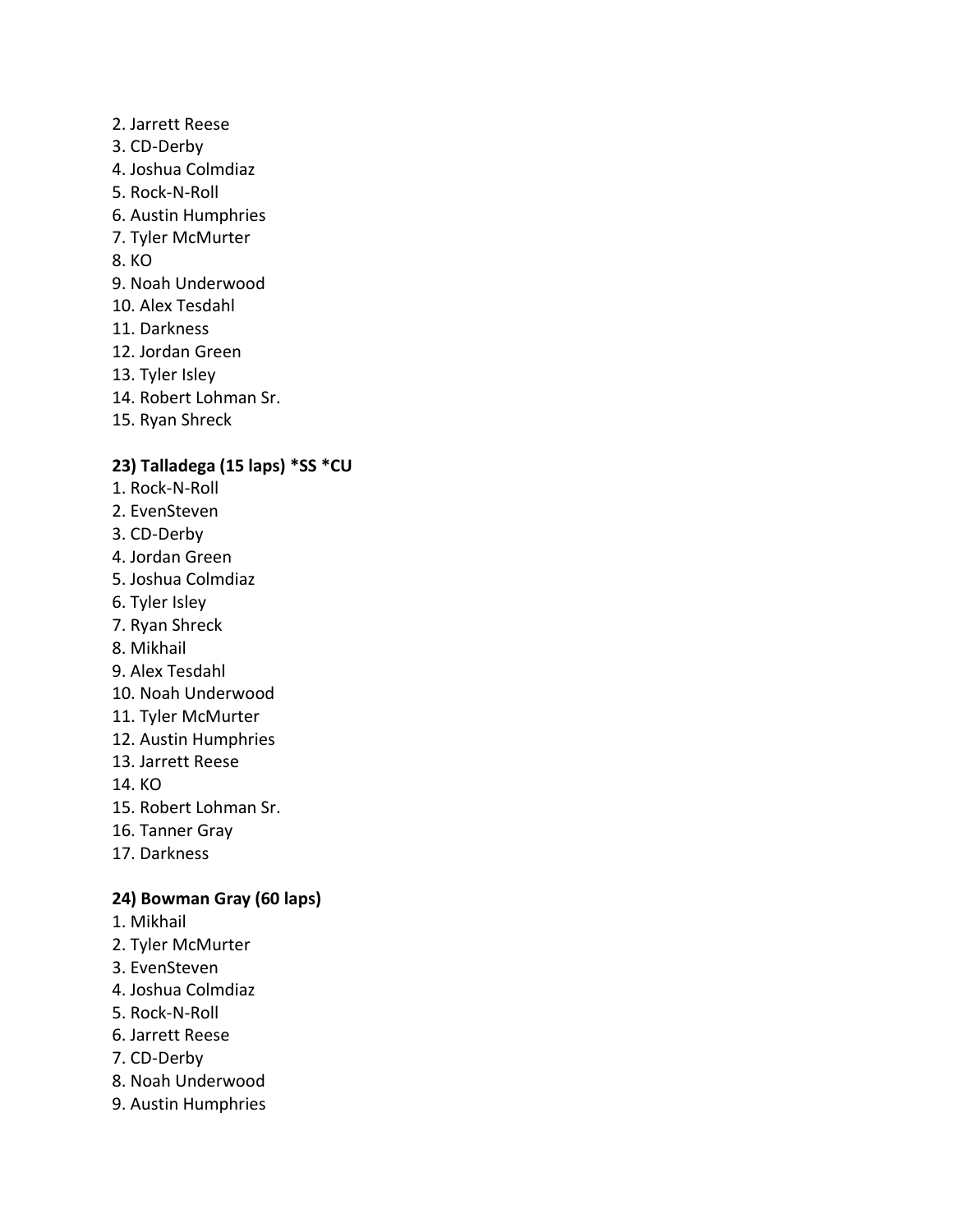- 10. Robert Lohman Sr.
- 11. Jordan Green
- 12. KO
- 13. Tyler Isley
- 14. Alex Tesdahl
- 15. Tanner Gray
- 16. Ryan Shreck

**Season 2 NOSSCAR Street-Tech Series Final Standings (Oct. 2019)** 1. #48 CD Derby: 236 pts \*3 wins **\*CHAMPION** 2. #39 Jarrett Reese: 154 pts \*3 wins 3. #69 Riley Dugan: 147 pts \*3 wins 4. #50 Joshua Colmdiaz: 137 pts \*3 wins 5. #16 EvenSteven: 116 pts \*3 wins 6. #43 KO-BMDSG: 97 pts \*1 win (R) **\*ROTY** 7. #20 Jade Burr: 90 pts \* 2 wins (R) 8. #33 Robert Lohman Sr: 89 pts 9. #61 Mikhail: 69 pts \*1 win (R) 10. #66 Tanner Gray: 67 pts \*2 wins 11. #13 Darkness: 66 pts (R) 12. #71 Deathwatch: 60 pts (R) 13. #65 Rock-N-Roll: 54 pts \*1 win (R) 14. #19 Almond Cream: 46 pts \*1 win (R) 15. #5 Tyler McMurter: 45 pts 16. #50 Ice Pick Willie: 44 pts (R) 17. #28 Noah Underwood: 33 pts \*1 win 18. #62 Omni Studio: 32 pts (R) 19. #26 Austin Humphries: 29 pts (R) 20. #29 Sharcarb: 22 pts (R) 21. #25 ButterCakez: 21 pts (R) 22. #28 Player-One: 20 pts (R) 23. Jordan Green: 13 pts (R) 24. #8 Ryan Shreck: 13 pts 25. Tyler Isley: 11 pts (R) 26. Alex Tesdahl: 11 pts

**Season 3 NOSSCAR Street-Tech Series Div. I Race Results (November 2019)** *\*Oval \*Road Course \*SS - Slipstream On \*CU - Catchup On*

- **1) Daytona 500 (20 laps) \*SS \*CU**
- 1. Jarrett Reese
- 2. Pro-Ripper
- 3. Anthony Tripi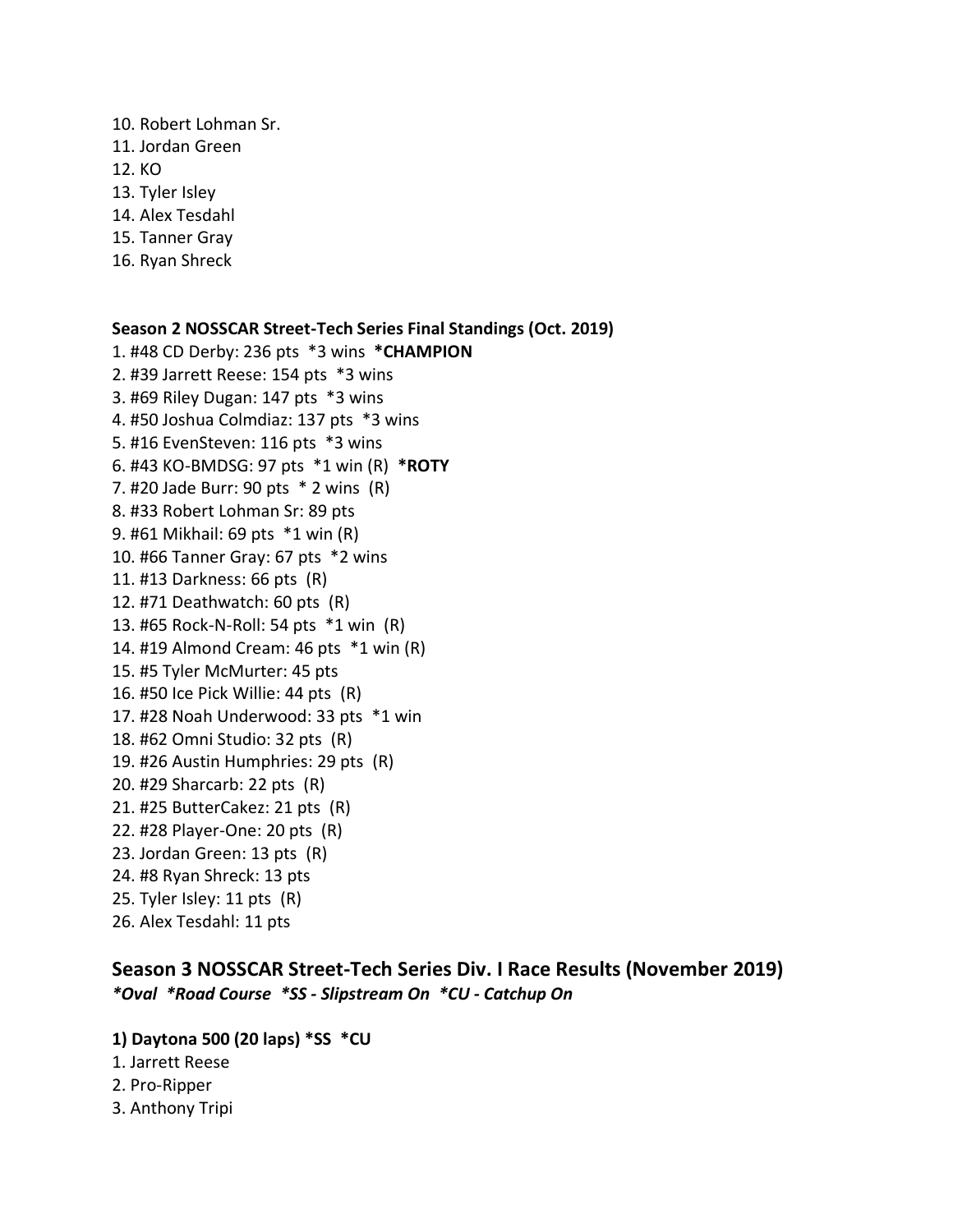# 4. Tanner Gray 5. Riley Dugan 6. CD-Derby 7. King-Swag 8. Jade Burr 9. Darkness 10. Rock-n-Roll 11. Tyler McMurter 12. Joshua Colmdiaz 13. Mikhail 14. Blood-Purge 15. Allen Bowles 16. Alana Jaded 17. Tyler Isley 18. Ice-Pick-Willie 19. KO 20. Rob Oglesby 21. Robert Lohman Sr. 22. N.B. Brady 23. Boogie 24. DTR-Brownie 25. Trust-None

26. Jeff Grady

#### **2) Watkins Glen (12 laps)**

- 1. CD-Derby
- 2. Jarrett Reese
- 3. Riley Dugan
- 4. Tanner Gray
- 5. Tyler McMurter
- 6. KO
- 7. Joshua Colmdiaz
- 8. Ice-Pick-Willie
- 9. Mikhail
- 10. Darkness
- 11. Boogie
- 12. Jade Burr
- 13. Blood-Purge
- 14. Allen Bowles
- 15. Anthony Tripi
- 16. N.B. Brady
- 17. Pro-Ripper
- 18. DTR-Brownie
- 19. Rob Oglesby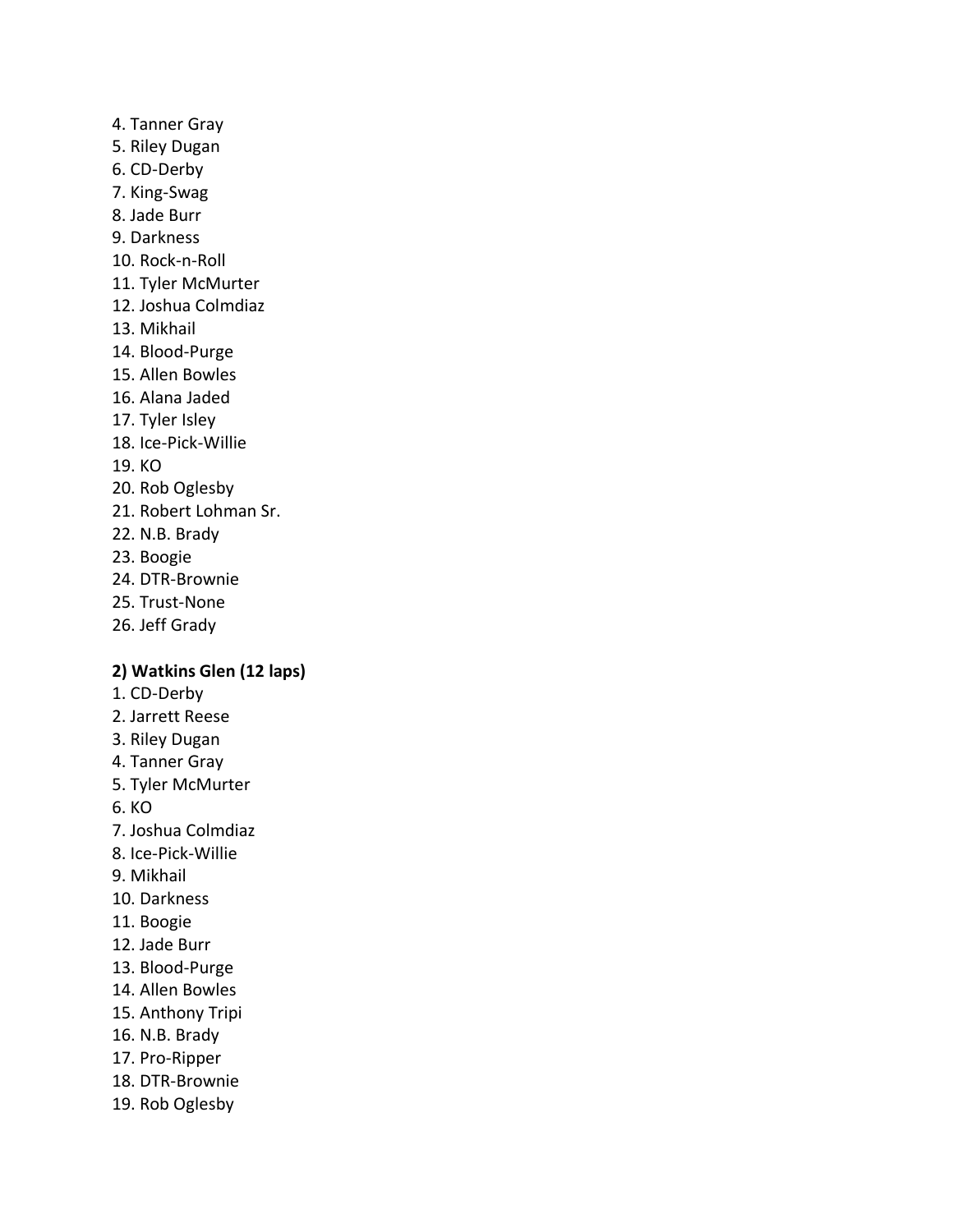- 20. Tyler Isley
- 21. Robert Lohman Sr.
- 22. Rock-n-Roll
- 23. Alana Jaded

#### **3) Darlington (20 laps) \*SS**

- 1. Riley Dugan
- 2. Allen Bowles
- 3. CD-Derby
- 4. Tanner Gray
- 5. Mikhail
- 6. Jade Burr
- 7. Boogie
- 8. Jarrett Reese
- 9. Blood-Purge
- 10. Darkness
- 11. Anthony Tripi
- 12. Ice-Pick-Willie
- 13. Pro-Ripper
- 14. Joshua Colmdiaz
- 15. Robert Lohman Sr.
- 16. DTR-Brownie
- 17. Tyler McMurter
- 18. KO
- 19. Rob Oglesby
- 20. N.B. Brady
- 21. Tyler Isley
- 22. King-Swag
- 23. Alana Jaded
- 24. Rock-n-Roll

#### **4) Red Canyon Grand Prix (10 laps) \*SS**

- 1. Jarrett Reese
- 2. CD-Derby
- 3. Tyler McMurter
- 4. Mikhail
- 5. Tanner Gray
- 6. Rock-n-Roll
- 7. Jade Burr
- 8. Joshua Colmdiaz
- 9. Ice-Pick-Willie
- 10. Boogie
- 11. Darkness
- 12. Allen Bowles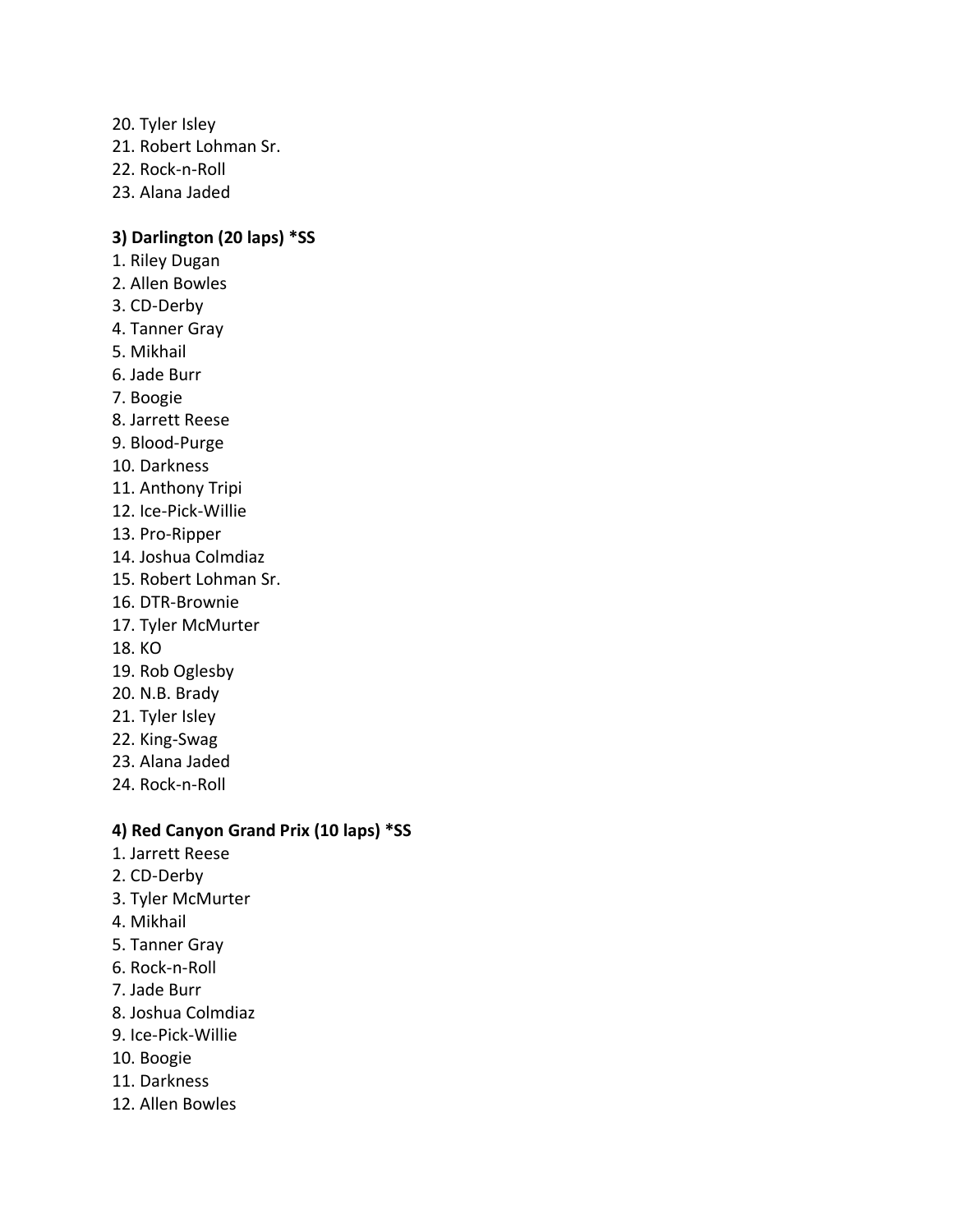13. Blood-Purge 14. Rob Oglesby 15. KO 16. DTR-Brownie 17. Anthony Tripi 18. Robert Lohman Sr. 19. N.B. Brady 20. Pro-Ripper 21. King-Swag 22. Tyler Isley 23. Riley Dugan

#### **5) Bristol (40 laps)**

- 1. CD-Derby
- 2. Ice-Pick-Willie
- 3. Tanner Gray
- 4. Jarrett Reese
- 5. Allen Bowles
- 6. Mikhail
- 7. Joshua Colmdiaz
- 8. KO
- 9. Boogie
- 10. Darkness
- 11. Jade Burr
- 12. N.B. Brady
- 13. Robert Lohman Sr.
- 14. Pro-Ripper
- 15. Blood-Purge
- 16. Tyler McMurter
- 17. Anthony Tripi
- 18. King-Swag
- 19. Rob Oglesby
- 20. DTR-Brownie
- 21. Rock-n-Roll
- 22. Tyler Isley

# **6) Pocono (15 laps) \*SS \*CU**

- 1. Darkness
- 2. Robert Lohman Sr.
- 3. Mikhail
- 4. CD-Derby
- 5. Tanner Gray
- 6. Tyler McMurter
- 7. Anthony Tripi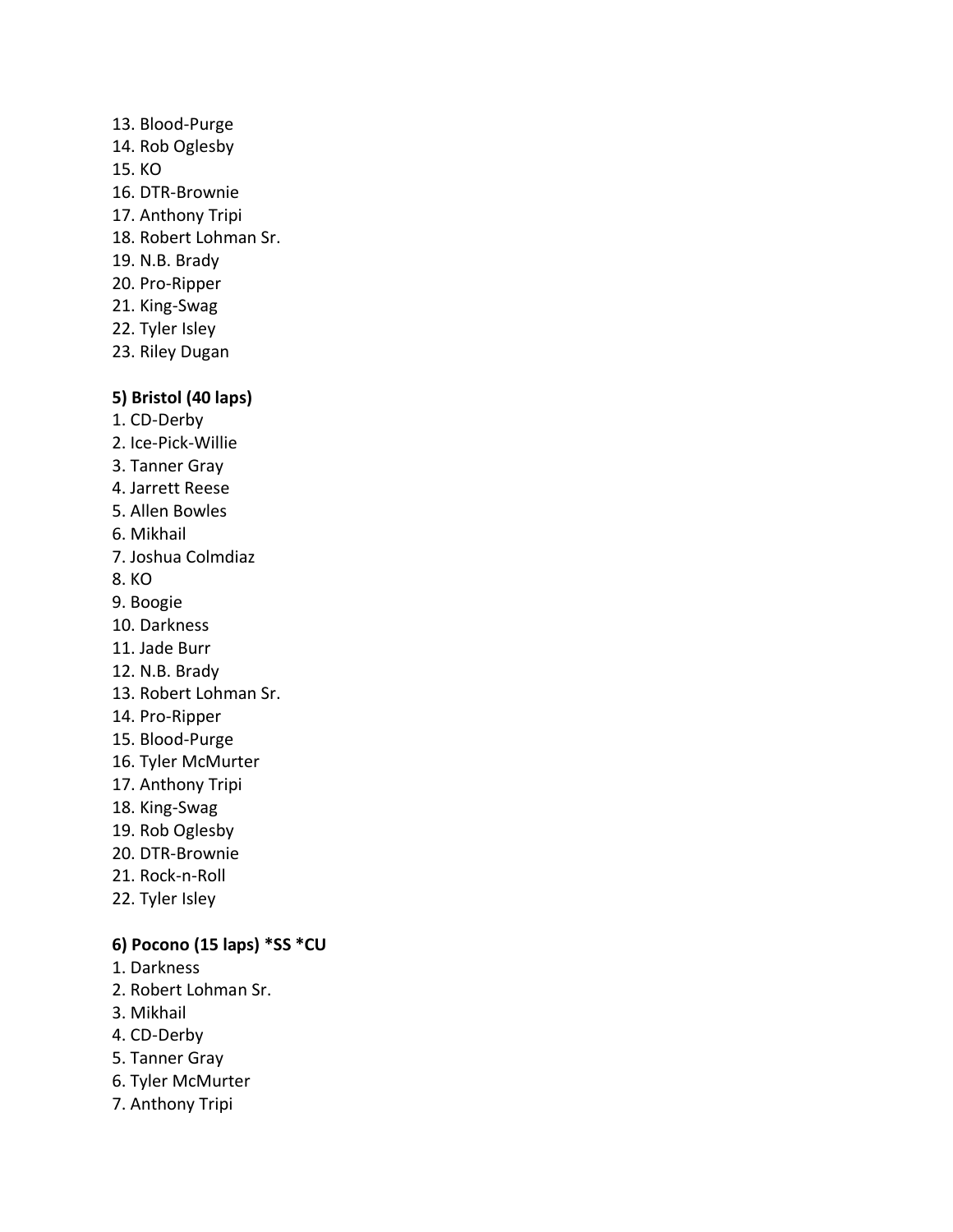# 8. King-Swag 9. Blood-Purge 10. Pro-Ripper 11. Boogie 12. Allen Bowles 13. Jade Burr 14. Rob Oglesby 15. KO 16. Jarrett Reese 17. DTR-Brownie 18. N.B. Brady 19. Joshua Colmdiaz

20. Ice-Pick-Willie

#### **7) Tamiami Park (10 laps)**

- 1. CD-Derby
- 2. Tanner Gray
- 3. Jarrett Reese
- 4. Mikhail
- 5. Ice-Pick-Willie
- 6. Jade Burr
- 7. KO
- 8. Tyler McMurter
- 9. Joshua Colmdiaz
- 10. Blood-Purge
- 11. Allen Bowles
- 12. Pro-Ripper
- 13. Boogie
- 14. Anthony Tripi
- 15. Robert Lohman Sr.
- 16. N.B. Brady
- 17. Rob Oglesby
- 18. King-Swag
- 19. Darkness
- 20. DTR-Brownie

#### **8) Martinsville (40 laps)**

- 1. Jade Burr
- 2. Jarrett Reese
- 3. Riley Dugan
- 4. Anthony Tripi
- 5. Ice-Pick-Willie
- 6. TheBoogie
- 7. CD-Derby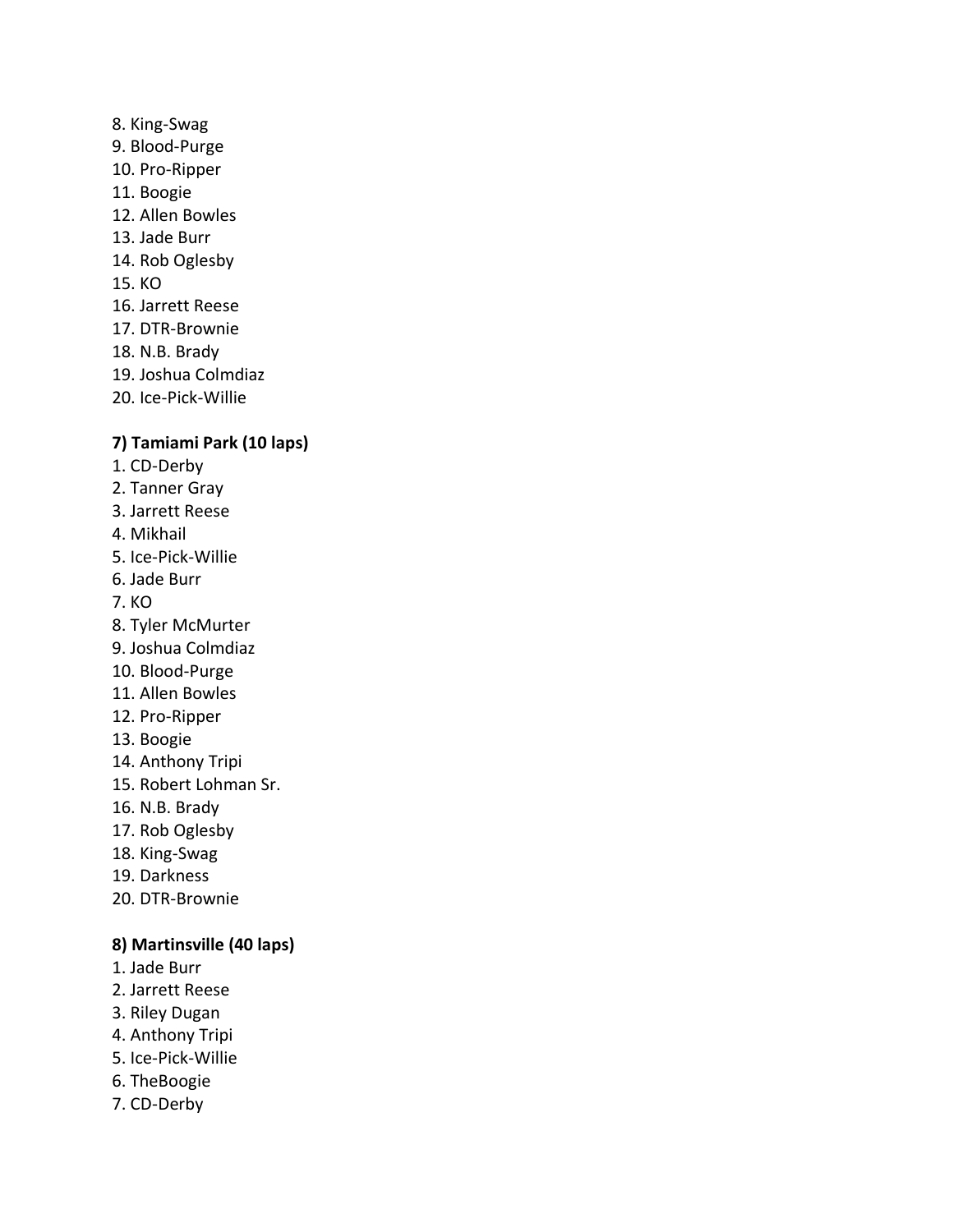#### 8. Rock-n-Roll

- 9. Mikhail
- 10. Allen Bowles
- 11. King-Swag
- 12. Kodeman
- 13. Pro-Ripper
- 14. Robert Lohman Sr.
- 15. Rob Oglesby
- 16. Alex Tesdahl
- 17. KO
- 18. BloodPurge
- 19. N.B. Brady
- 20. Trust-None
- 21. Darkness

#### **9) Monza (10 laps)**

- 1. CD-Derby
- 2. Jade Burr
- 3. Jarrett Reese
- 4. Riley Dugan
- 5. Ice-Pick-Willie
- 6. TheBoogie
- 7. Pro-Ripper
- 8. Mikhail
- 9. Anthony Tripi
- 10. Darkness
- 11. Allen Bowles
- 12. King-Swag
- 13. BloodPurge
- 14. Rock-n-Roll
- 15. TrustNone
- 16. Rob Oglesby
- 17. Kodeman
- 18. KO
- 19. Robert Lohman Sr.
- 20. Alex Tesdahl
- 21. N.B. Brady

# **10) Kansas (25 laps) \*SS \*CU**

- 1. Mikhail
- 2. Allen Bowles
- 3. Anthony Tripi
- 4. King-Swag
- 5. N.B. Brady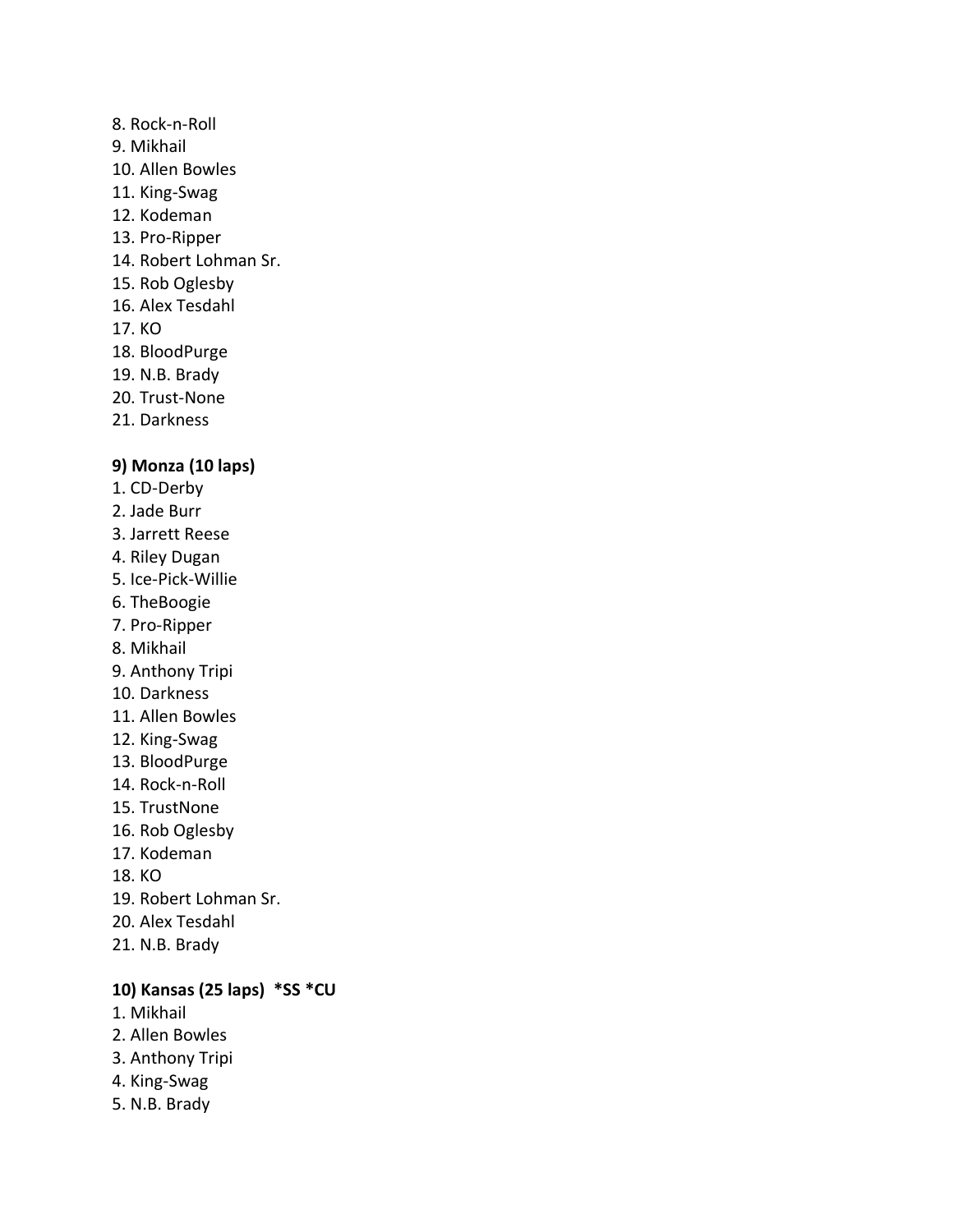- 6. Ice-Pick-Willie
- 7. Rob Oglesby
- 8. Alex Tesdahl
- 9. Trust-None
- 10. Robert Lohman Sr.
- 11. Jarrett Reese
- 12. Darkness
- 13. Jade Burr
- 14. Riley Dugan
- 15. TheBoogie
- 16. CD-Derby
- 17. BloodPurge
- 18. KO
- 19. Kodeman
- 20. Pro-Ripper
- 21. Rock-n-Roll

# **11) Canadian Tire Motorsport Park (10 laps) \*SS \*CU**

- 1. Robert Lohman Sr.
- 2. Kodeman
- 3. Mikhail
- 4. Alen Bowles
- 5. Darkness
- 6. Trustnone
- 7. TheBoogie
- 8. Ice-Pick-Willie
- 9. King-Swag
- 10. Anthony Tripi
- 11. Jarrett Reese
- 12. CD-Derby
- 13. Jade Burr
- 14. BloodPurge
- 15. Rob Oglesby
- 16. Alex Tesdahl
- 17. N.B. Brady
- 18. Pro Ripper

# **12) ISM Raceway (35 laps)**

- 1. Anthony Tripi
- 2. Jarrett Reese
- 3. Jade Burr
- 4. CD-Derby
- 5. Darkness
- 6. Ice-Pick-Willie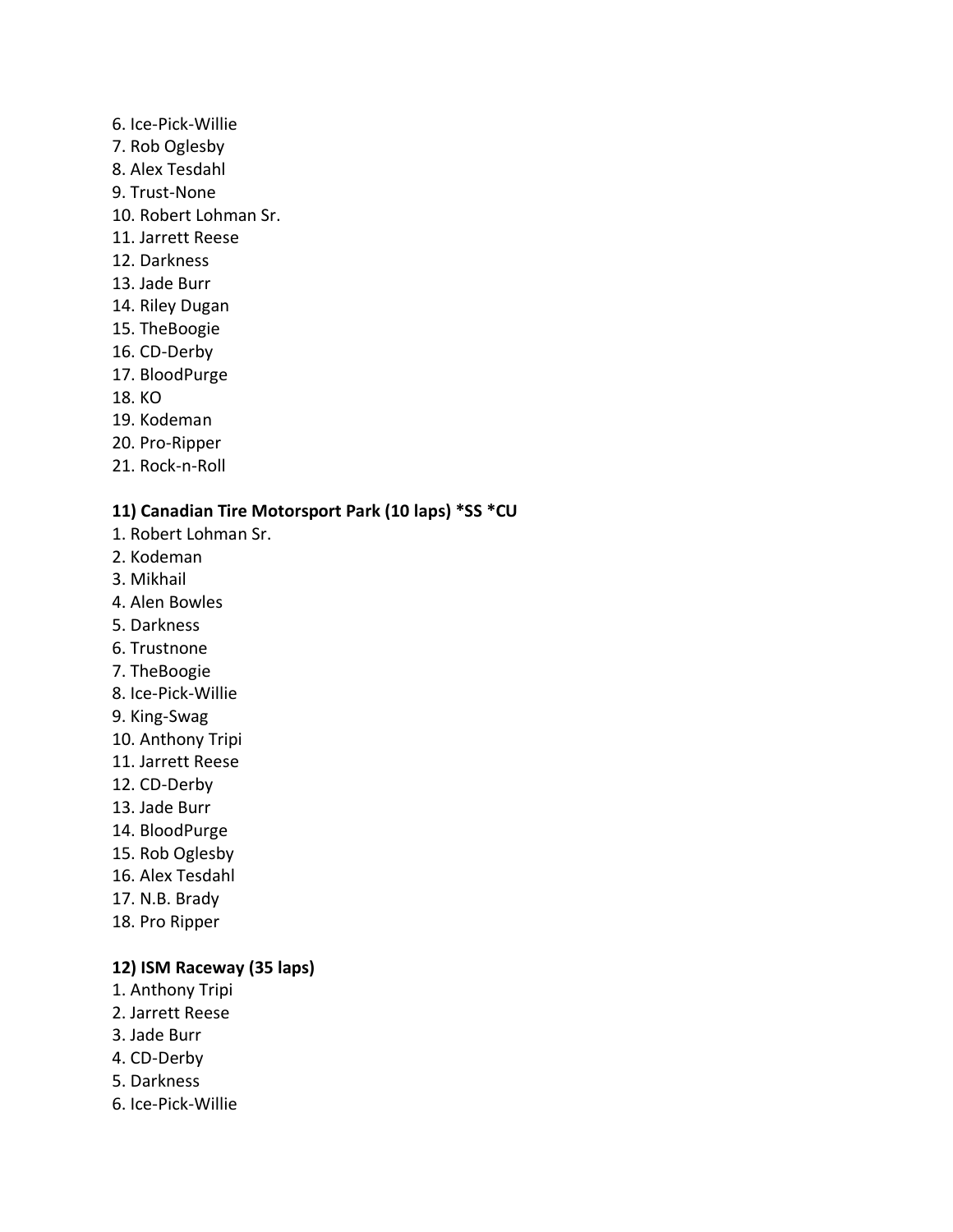#### 7. Alex Tesdahl

- 8. Mikhail
- 9. Allen Bowles
- 10. TheBoogie
- 11. Kodeman
- 12. BloodPurge
- 13. Alana Jaded
- 14. King-Swag
- 15. Robert Lohman Sr.
- 16. N.B. Brady
- 17. TrustNone
- 18. Rob Oglesby

#### **13) Bryson Grand Prix (3 laps) \*SS**

- 1. Jarrett Reese
- 2. Mikhail
- 3. CD-Derby
- 4. TheBoogie
- 5. Jade Burr
- 6. Darkness
- 7. Ice-Pick-Willie
- 8. Anthony Tripi
- 9. Allen Bowles
- 10. Alana Jaded
- 11. Kodeman
- 12. Rob Oglesby
- 13. King-Swag
- 14. N.B. Brady
- 15. BloodPurge
- 16. Robert Lohman Sr.
- 17. TrustNone

#### **\*\*\*ALL-STAR RACE: SUPER-TRUCK\*\*\***

- 1. Tyler McMurter
- 2. Jeffery Robinson Jr.
- 3. Rob Oglesby
- 4. Mikhail
- 5. CD-Derby
- 6. Ryan Shreck
- 7. Blood Purge
- 8. Robert Lohman Sr.
- 9. Anthony Tripi
- 10. Pro-Ripper
- 11. KO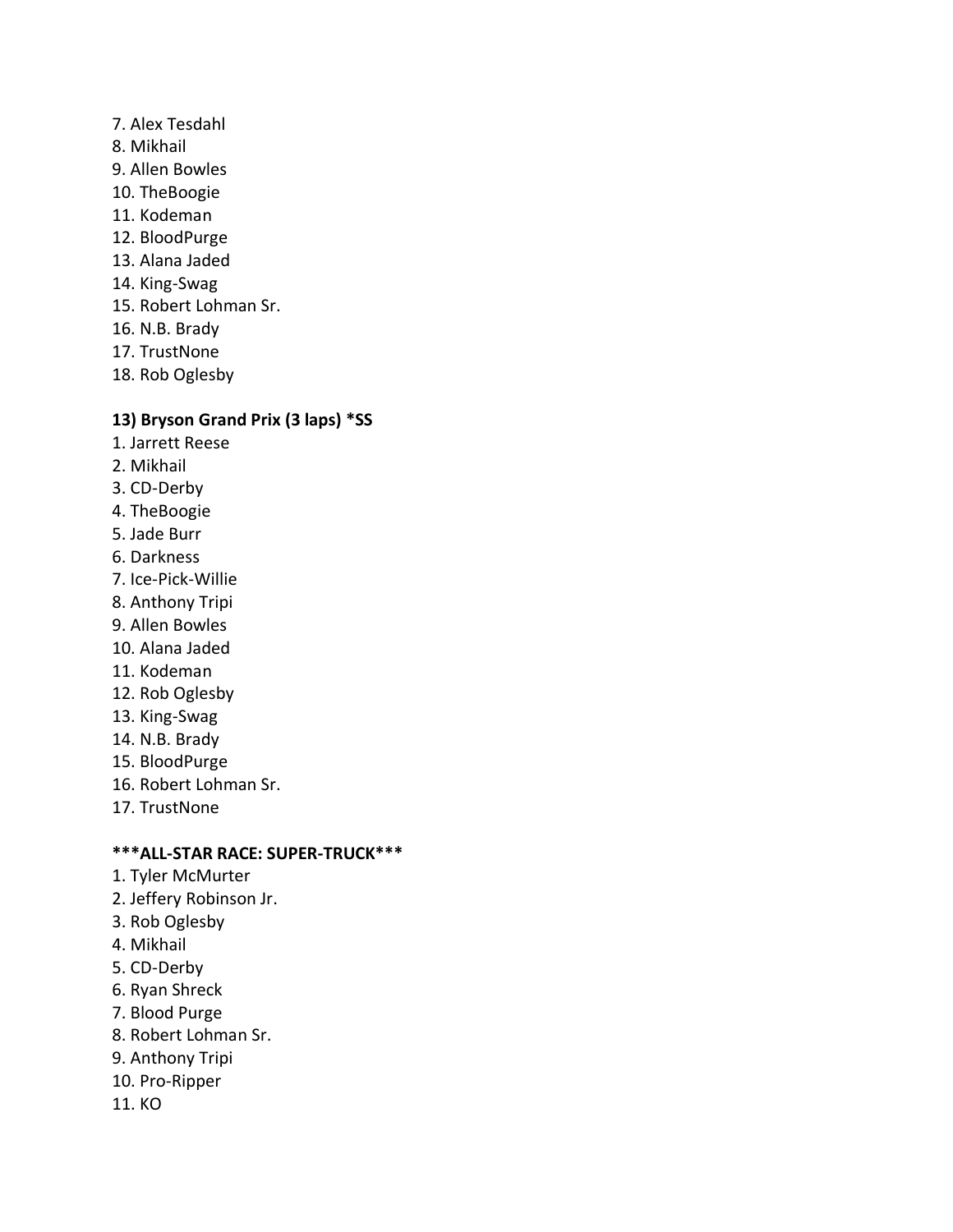#### 12. Ice-Pick-Willie

#### **14) Indianapolis (15 laps) \*SS \*CU**

- 1. Anthony Tripi
- 2. Mikhail
- 3. Rob Oglesby
- 4. Almond Cream
- 5. Alex Tesdahl
- 6. KO
- 7. Ryan Shreck
- 8. Tyler McMurter
- 9. Kodeman
- 10. Jarrett Reese
- 11. CD-Derby
- 12. Pro-Ripper
- 13. Jeffery Robinson Jr.
- 14. Robert Lohman Sr.
- 15. King-Swag

# **15) Treehugger Circuit (10 laps)**

- 1. Jeffery Robinson Jr.
- 2. Mikhail
- 3. Tyler McMurter
- 4. CD-Derby
- 5. KO
- 6. Jarrett Reese
- 7. Darkness
- 8. Almond Cream
- 9. Anthony Tripi
- 10. Robert Lohman Sr.
- 11. Rob Oglesby
- 12. Alex Tesdahl
- 13. Pro-Ripper
- 14. King-Swag
- 15. Kodeman
- 16. Ryan Shreck

# **16) Vinewood 500 (30 laps) \*SS**

- 1. Tyler McMurter
- 2. Jarrett Reese
- 3. CD-Derby
- 4. Mikhail
- 5. Jeffery Robinson Jr.
- 6. Darkness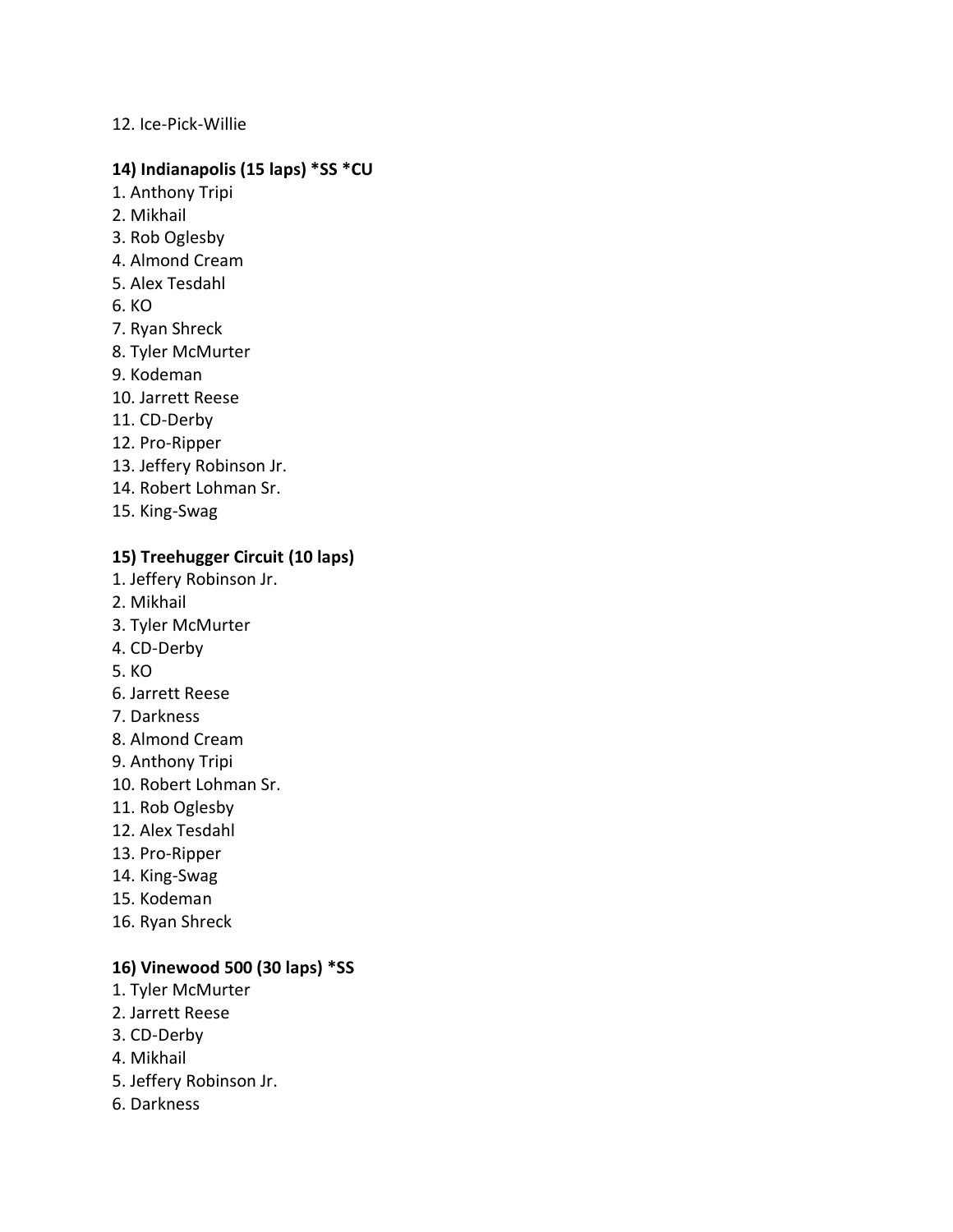- 7. Anthony Tripi
- 8. Pro-Ripper
- 9. Almond Cream
- 10. King-Swag
- 11. KO
- 12. Kodeman
- 13. Rob Oglesby
- 14. Robert Lohman Sr.
- 15. Ryan Shreck

# **17) Sprunksville 500 (30 laps)**

- 1. Tyler McMurter
- 2. Mikhail
- 3. CD-Derby
- 4. Jeffery Robinson Jr.
- 5. Jarrett Reese
- 6. Darkness
- 7. Kodeman
- 8. Robert Lohman Sr.
- 9. KO
- 10. Pro-Ripper
- 11. Rob Oglesby
- 12. Almond Cream
- 13. Anthony Tripi
- 14. King-Swag

# **18) Clockworked Orange Grand Prix (10 laps)**

- 1. Jarrett Reese
- 2. CD-Derby
- 3. Tyler McMurter
- 4. Jeffery Robinson Jr.
- 5. Mikhail
- 6. Darkness
- 7. KO
- 8. Almond Cream
- 9. Anthony Tripi
- 10. Rob Oglesby
- 11. Blood Purge
- 12. Robert Lohman Sr.
- 13. Pro-Ripper
- 14. Kodeman
- 15. King-Swag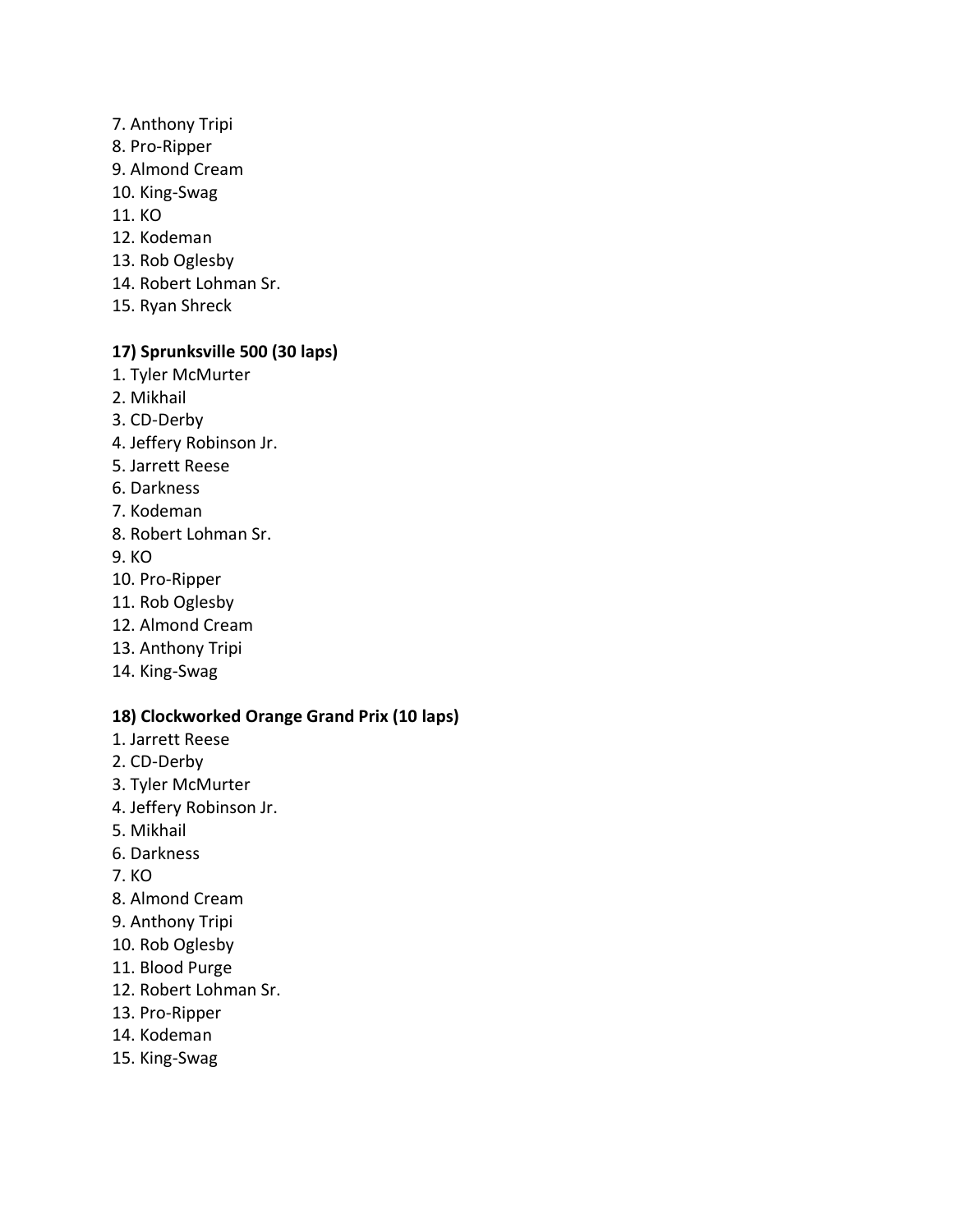# **19) Clarington Raceway (8 laps) \*SS**

- 1. CD-Derby
- 2. Jarrett Reese
- 3. Tyler McMurter
- 4. Jeffery Robinson Jr.
- 5. Mikhail
- 6. Darkness
- 7. KO
- 8. Anthony Tripi
- 9. Blood Purge
- 10. Pro-Ripper
- 11. Rob Oglesby
- 12. King-Swag
- 13. Almond Cream
- 14. Robert Lohman Sr.

# **20) Dodge Raceway (25 laps)**

- 1. Jarrett Reese
- 2. Tyler McMurter
- 3. CD-Derby
- 4. Mikhail
- 5. KO
- 6. Anthony Tripi
- 7. AlmondCream
- 8. Pro-Ripper
- 9. Blood Purge
- 10. Rob Oglesby
- 11. Jeffery Robinson Jr.
- 12. King-Swag
- 13. Robert Lohman Sr.
- 14. Darkness
- 15. Alana Jaded
- 16. Austin Humphries \*DQ

# **21) Charlotte Roval (10 laps)**

- 1. Ayr
- 2. Jarrett Reese
- 3. Rock-n-Roll
- 4. CD-Derby
- 5. Jarrett Reese
- 6. Jeffery Robinson Jr.
- 7. Anthony Tripi
- 8. KO
- 9. Mikhail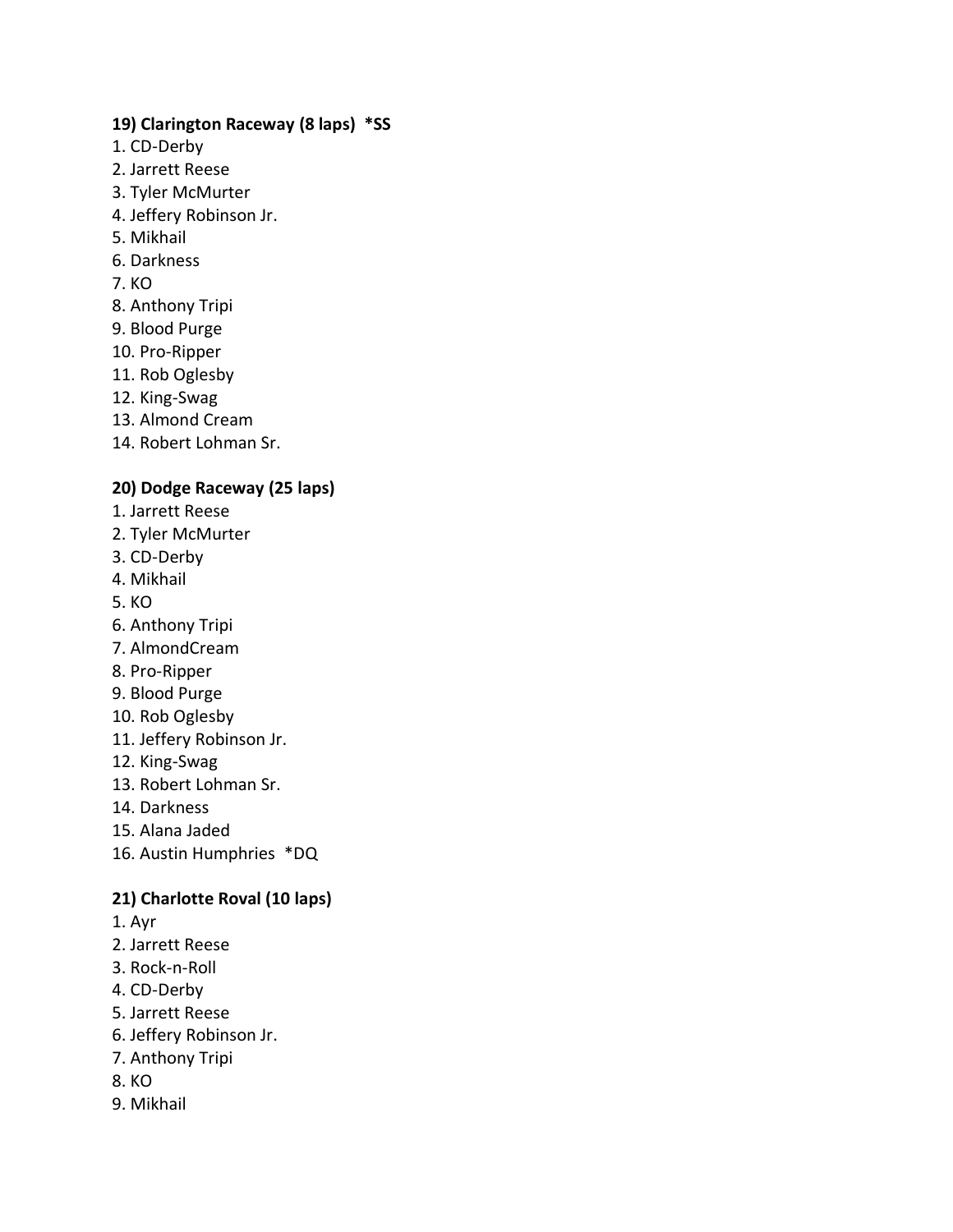- 10. Darkness
- 11. Rob Oglesby
- 12. Allen Bowles
- 13. Ice-Pick-Willie
- 14. Blood-Purge
- 15. Robert Lohman Sr.
- 16. Ryan Shreck
- 17. Pro-Ripper

# **22) Myrtle Beach (50 laps)**

- 1. Jarrett Reese
- 2. Mikhail
- 3. Anthony Tripi
- 4. Ayr
- 5. CD-Derby
- 6. Rock-n-Roll
- 7. Jeffery Robinson Jr..
- 8. Darkness
- 9. KO
- 10. Ice-Pick-Willie
- 11. Jade Burr
- 12. Blood Purge
- 13. Rob Oglesby
- 14. Robert Lohman Sr.
- 15. King-Swag
- 16. Ryan Shreck
- 17. Pro-Ripper

# **23) Richmond (35 laps) \*SS**

- 1. Jade Burr
- 2. Rock-n-Roll
- 3. Ayr
- 4. Jarrett Reese
- 5. Darkness
- 6. Ice-Pick-Willie
- 7. Mikhail
- 8. CD-Derby
- 9. Pro-Ripper
- 10. KO
- 11. Jeffery Robinson Jr.
- 12. Anthony Tripi
- 13. Rob Oglesby
- 14. Blood Purge
- 15. Robert Lohman Sr.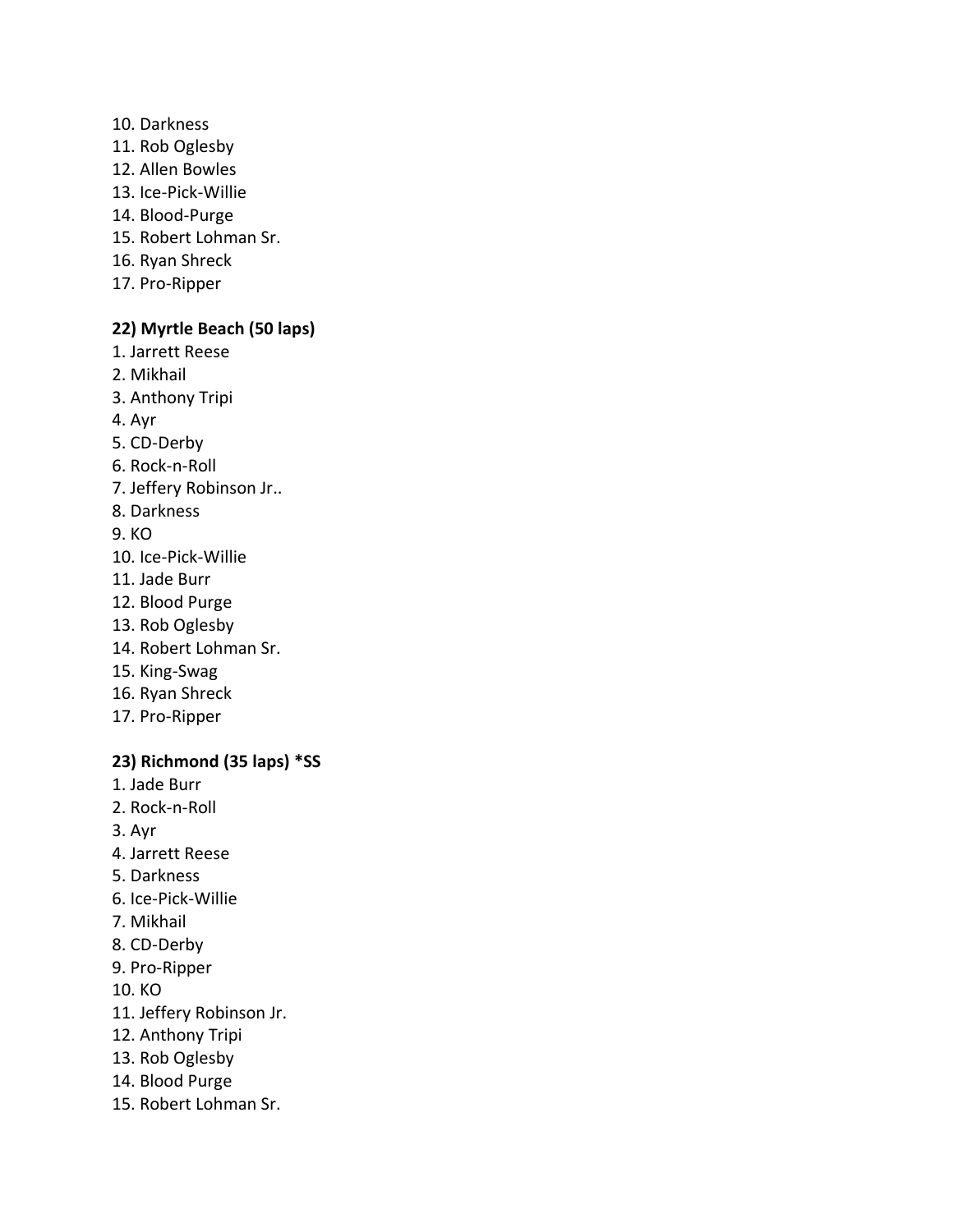16. King-Swag 17. Ryan Shreck

#### **24) Montreal (10 laps)**

- 1. CD-Derby
- 2. Ayr
- 3. Jarrett Reese
- 4. Anthony Tripi
- 5. Jeffery Robinson Jr.
- 6. Mikhail
- 7. Jade Burr
- 8. Darkness
- 9. Ice-Pick-Willie
- 10. KO
- 11. Blood Purge
- 12. Rob Oglesby
- 13. King-Swag
- 14. Robert Lohman Sr.
- 15. Pro-Ripper
- 16. Rock-n-Roll
- 17. Ryan Shreck

#### **25) Talladega (15 laps) \*SS \*CU**

- 1. Mikhail
- 2. Jeffery Robinson Jr.
- 3. CD-Derby
- 4. Darkness
- 5. Jarrett Reese
- 6. Rob Oglesby
- 7. Ayr
- 8. Anthony Tripi
- 9. Jade Burr
- 10. KO
- 11. Blood Purge
- 12. King-Swag
- 13. Rock-n-Roll
- 14. Robert Lohman Sr.
- 15. Ryan Shreck
- 16. Ice-Pick-Willie
- 17. Pro-Ripper

#### **26) Bowman Gray (60 laps)**

- 1. Anthony Tripi
- 2. Mikhail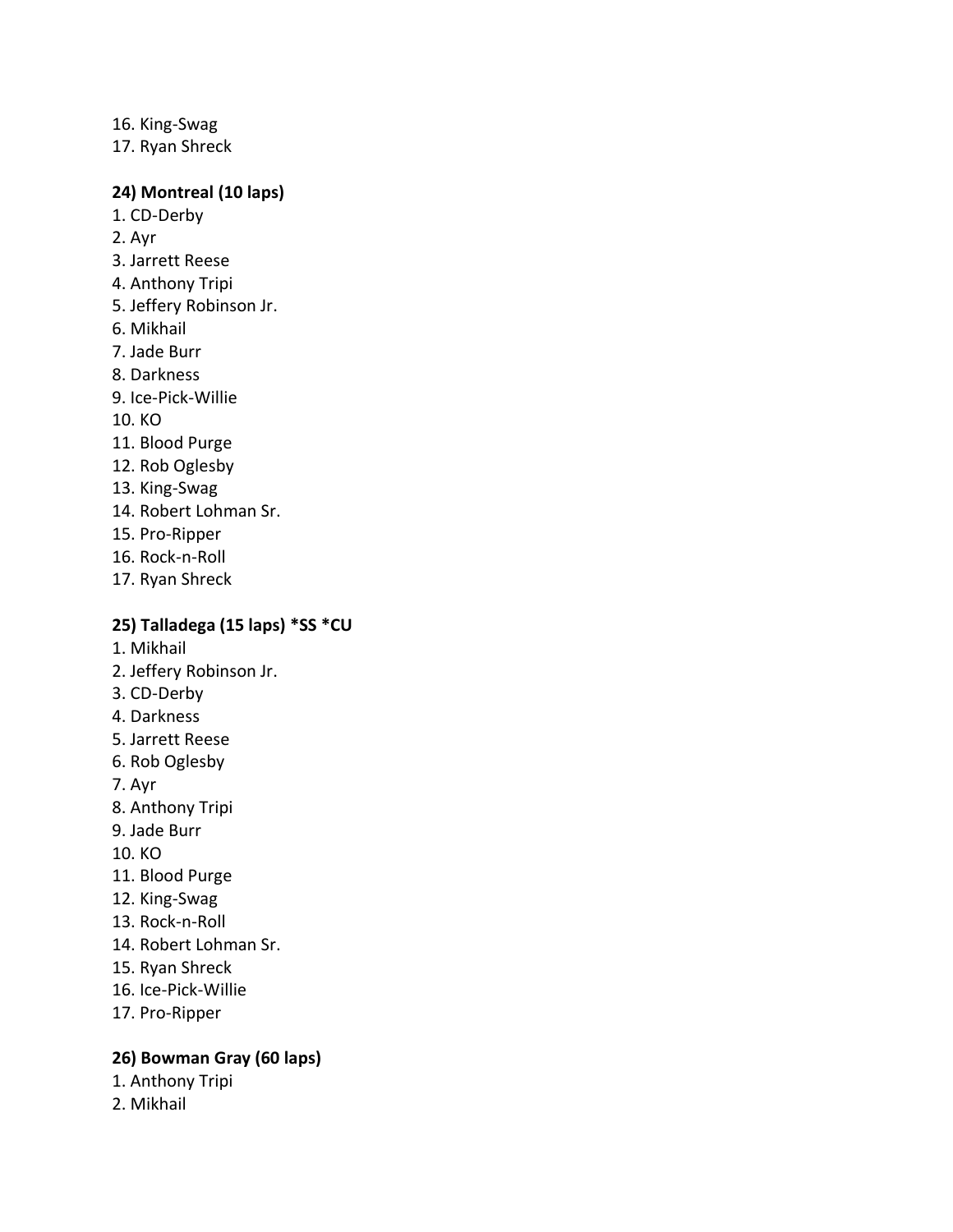- 3. Jade Burr 4. Jarrett Reese 5. Ayr 6. Jeffery Robinson Jr. 7. CD-Derby 8. Rock-n-Roll 9. Ice-Pick-Willie 10. Rob Oglesby 11. Blood-Purge 12. Pro-Ripper 13. Robert Lohman Sr. 14. KO 15. King-Swag 16. Ryan Shreck
- 17. Darkness

#### **Season 3 NOSSCAR Street-Tech Series Final Standings (Nov. 2019)**

1. #39 Jarrett Reese: 558 pts \*6 wins **\*CHAMPION** 2. #48 CD-Derby: 541 pts \*6 wins 3. #23 Mikhail: 504 pts \*2 wins 4. #20 Jade Burr: 392 pts \*2 wins 5. #88 Anthony Tripi: 388 pts \*3 wins **\*ROTY** 6. #8 Darkness: 328 pts \*1 win 7. #5 Tyler McMurter: 252 pts \*2 wins 8. #61 Ice-Pick-Willie: 240 pts 9. #43 KO-BMDSG: 228 pts 10. #1 Jeffery Robinson Jr: 225 pts \*1 win 11. #33 Robert Lohman Sr: 214 pts \*1 win 12. #53 Rob Oglesby: 211 pts 13. #29 Pro-Ripper: 203 pts 14. #71 King-Swag: 194 pts 15. #25 Blood-Purge: 175 pts 16. #28 Allen Bowles: 174 pts 17. #50 Austin Views: 149 pts 18. #66 Tanner Gray: 143 pts 19. #65 Rock-n-Roll: 140 pts 20. #62 Ayr: 129 pts \*1 win 21. #69 Riley Dugan: 120 pts \*1 win 22. #19 Kodeman: 114 23. #30 Joshua Colmdiaz: 71 pts 24. #34 Alex Tesdahl: 65 pts 25. #1 Ryan Shreck: 56 pts 26. #1 N.B. Brady: 51 pts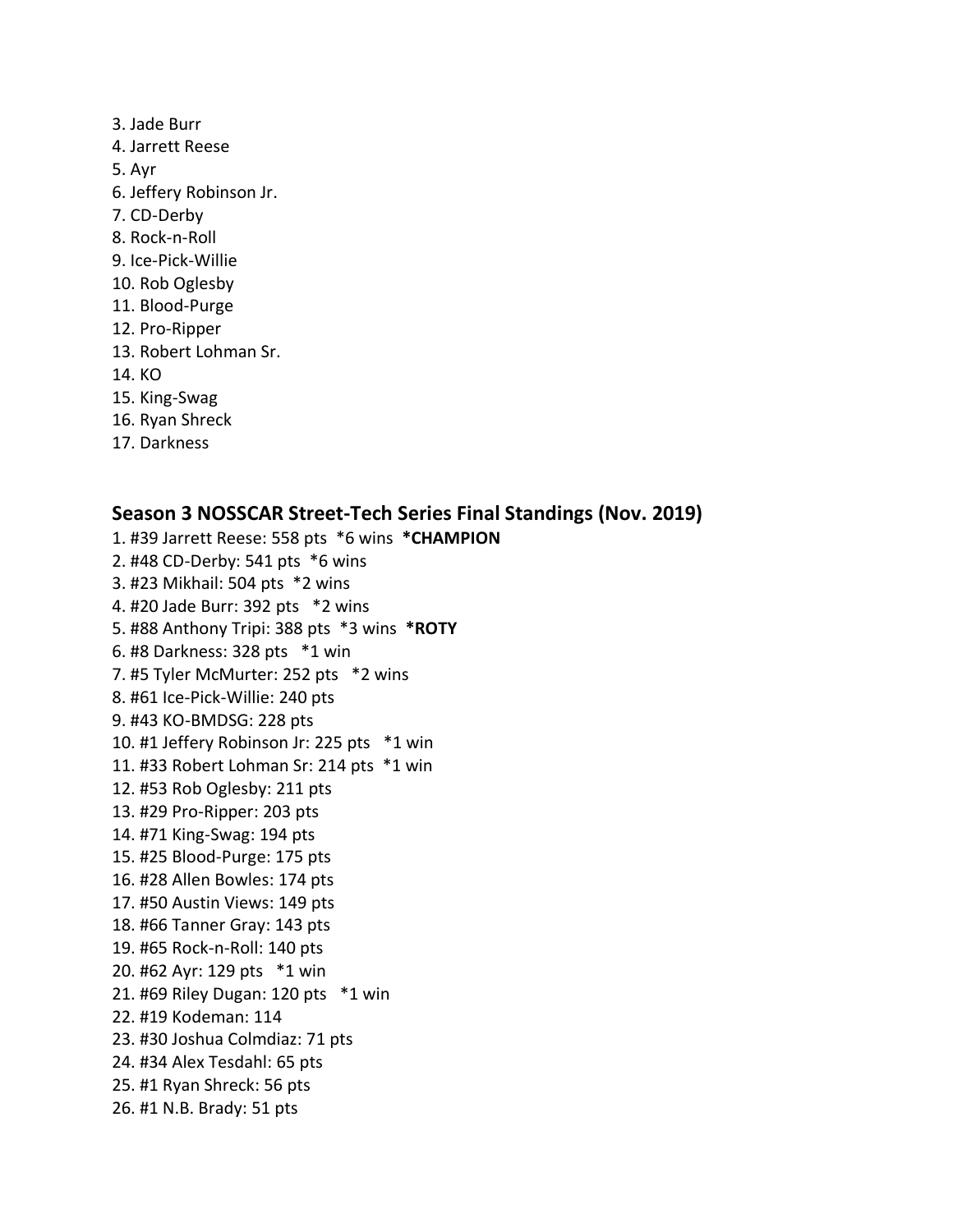27. #26 Trust-None: 44 pts 28. #13 Alana Jaded: 26 pts 29. #22 DTR-Brownie: 7 pts 30. #56 Tyler Isley: 3 pts 31. #16 Jeff Grady: 1 pt

# **2020 NOSSCAR Street-Tech Series Race Results**

*\*Oval \*Road Course \*SS - Slipstream On \*CU - Catchup On*

#### **1) Daytona 200 (20 laps) \*SS \*CU (Jan. 11)**

- 1. Jarrett Reese
- 2. Joshua Stewart
- 3. Tyler McMurter
- 4. Jeffery Robinson Jr.
- 5. Mikhail
- 6. Austin Views
- 7. Ayrton Frederick
- 8. Rob Oglesby
- 9. KO
- 10. Jade Burr
- 11. Dakota Pate
- 12. Blood-Purge
- 13. Robert Lohman Sr.
- 14. Ryan Shreck
- 15. CD-Derby
- 16. Bobby Peters
- 17. Joshua Colmdiaz
- 18. Like-2-Race
- 19. Pro-Ripper
- 20. Anthony Tripi
- 21. King-Swag
- 22. Tony Cammarata

# **2) Nurburgring (10 laps) (Jan. 11)**

- 1. Ayrton Frederick
- 2. CD-Derby
- 3. Jarrett Reese
- 4. Anthony Tripi
- 5. Jeffery Robinson Jr.
- 6. Joshua Colmdiaz
- 7. Tyler McMurter
- 8. Mikhail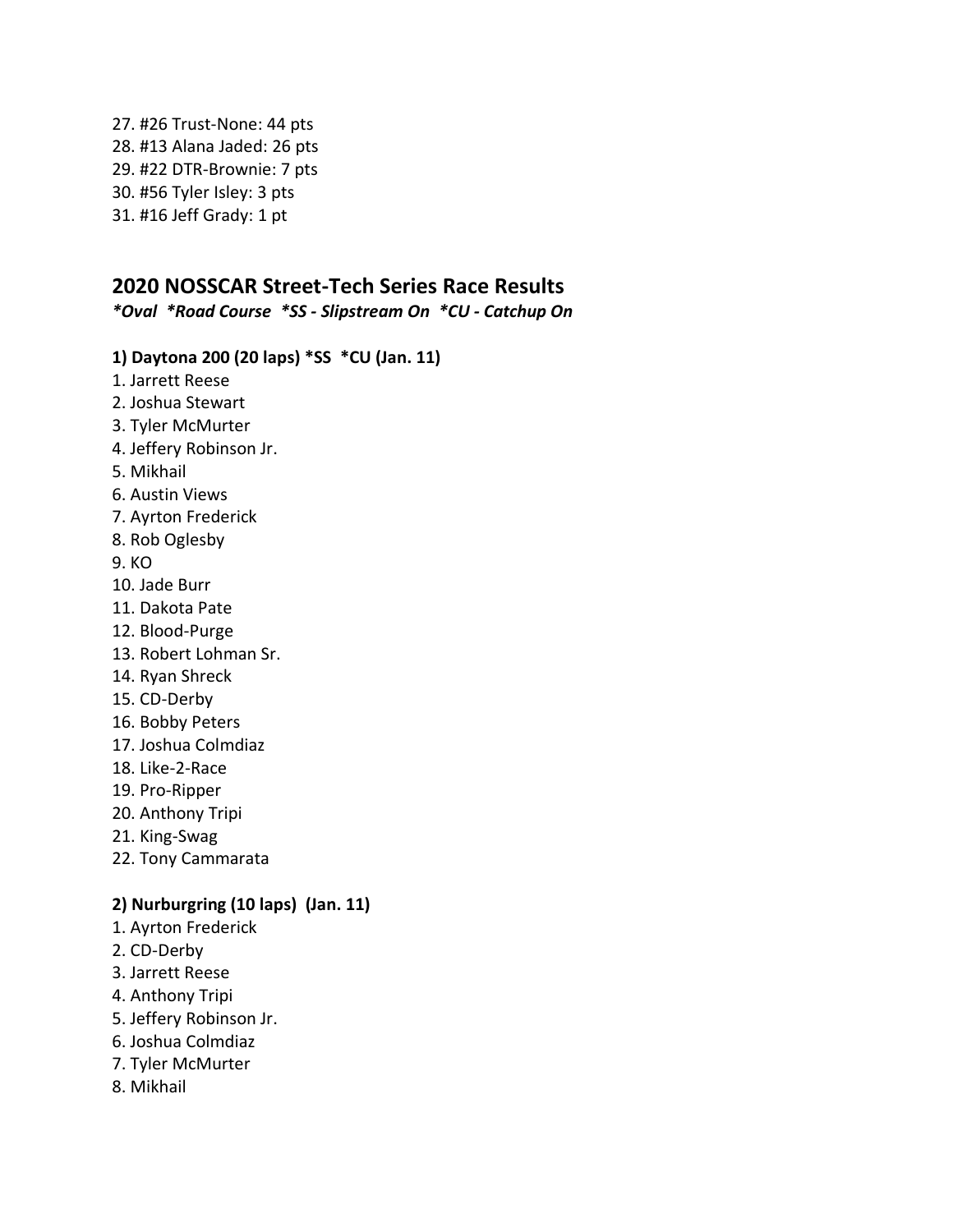#### 9. Jade Burr

- 10. Dakota Pate
- 11. KO
- 12. Bobby Peters
- 13. Joshua Stewart
- 14. Tony Cammarata
- 15. Blood-Purge
- 16. Rob Oglesby
- 17. Ryan Shreck
- 18. Robert Lohman Sr.
- 19. Like-2-Racer
- 20. King-Swag
- 21. Pro-Ripper
- 22. Austin Views

# **3) Bristol (40 laps) (Jan. 11)**

- 1. Jade Burr
- 2. Tyler McMurter
- 3. CD-Derby
- 4. Jarrett Reese
- 5. Joshua Stewart
- 6. Joshua Colmdiaz
- 7. Ayrton Frederick
- 8. Mikhail
- 9. Austin Views
- 10. Blood-Purge
- 11. Dakota Pate
- 12. Jeffery Robinson Jr.
- 13. King-Swag
- 14. Tony Cammarata
- 15. Anthony Tripi
- 16. Like-2-Race
- 17. Rob Oglesby
- 18. Bobby Peters
- 19. Robert Lohman Sr.
- 20. KO
- 21. Ryan Shreck

# **4) Red Canyon Grand Prix (10 laps) \*SS (Jan. 11)**

- 1. Ayrton Frederick
- 2. Jarrett Reese
- 3. Tyler McMurter
- 4. Jeffery Robinson Jr.
- 5. Joshua Colmdiaz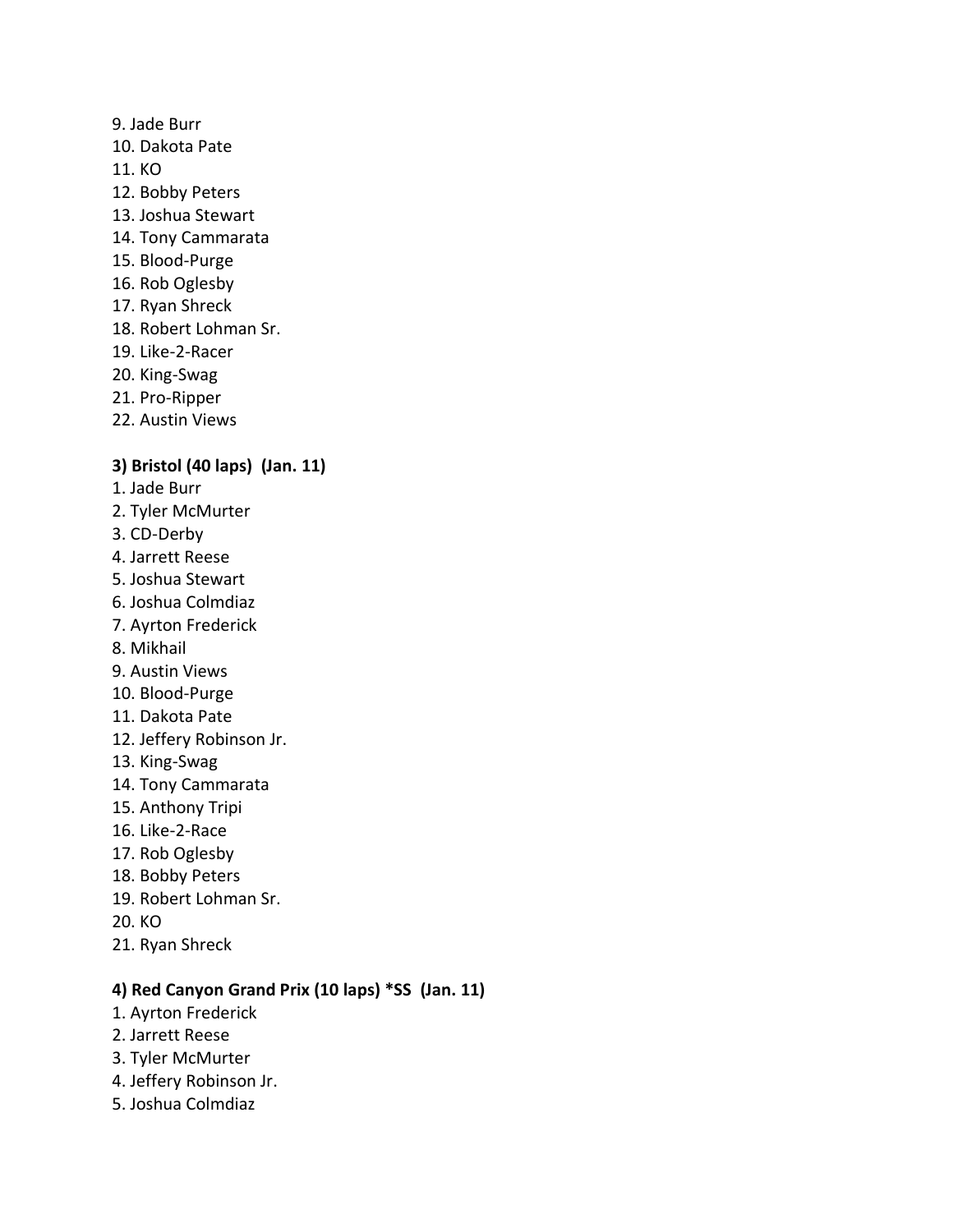- 6. Anthony Tripi
- 7. CD-Derby
- 8. Jade Burr
- 9. Joshua Stewart
- 10. Mikhail
- 11. KO
- 12. Austin Views
- 13. Tony Cammarata
- 14. Blood-Purge
- 15. Rob Oglesby
- 16. Dakota Pate
- 17. King-Swag
- 18. Robert Lohman Sr.
- 19. Like-2-Race
- 20. Ryan Shreck
- 21. Bobby Peters

# **5) Bowman Gray (60 laps) (Jan. 11)**

- 1. CD-Derby
- 2. Jade Burr
- 3. Ayrton Frederick
- 4. Joshua Colmdiaz
- 5. Mikhail
- 6. Tyler McMurter
- 7. Jeffery Robinson Jr.
- 8. Tony Cammarata
- 9. Joshua Stewart
- 10. Bobby Peters
- 11. Anthony Tripi
- 12. Jarrett Reese
- 13. Blood-Purge
- 14. Rob Oglesby
- 15. Ryan Shreck
- 16. Robert Lohman Sr.
- 17. Like-2-Race
- 18. KO
- 19. Austin Views
- 20. Dakota Pate
- 21. King-Swag

# **6) Dodge Raceway (30 laps) (Jan. 11)**

- 1. Ayrton Frederick
- 2. Jade Burr
- 3. Mikhail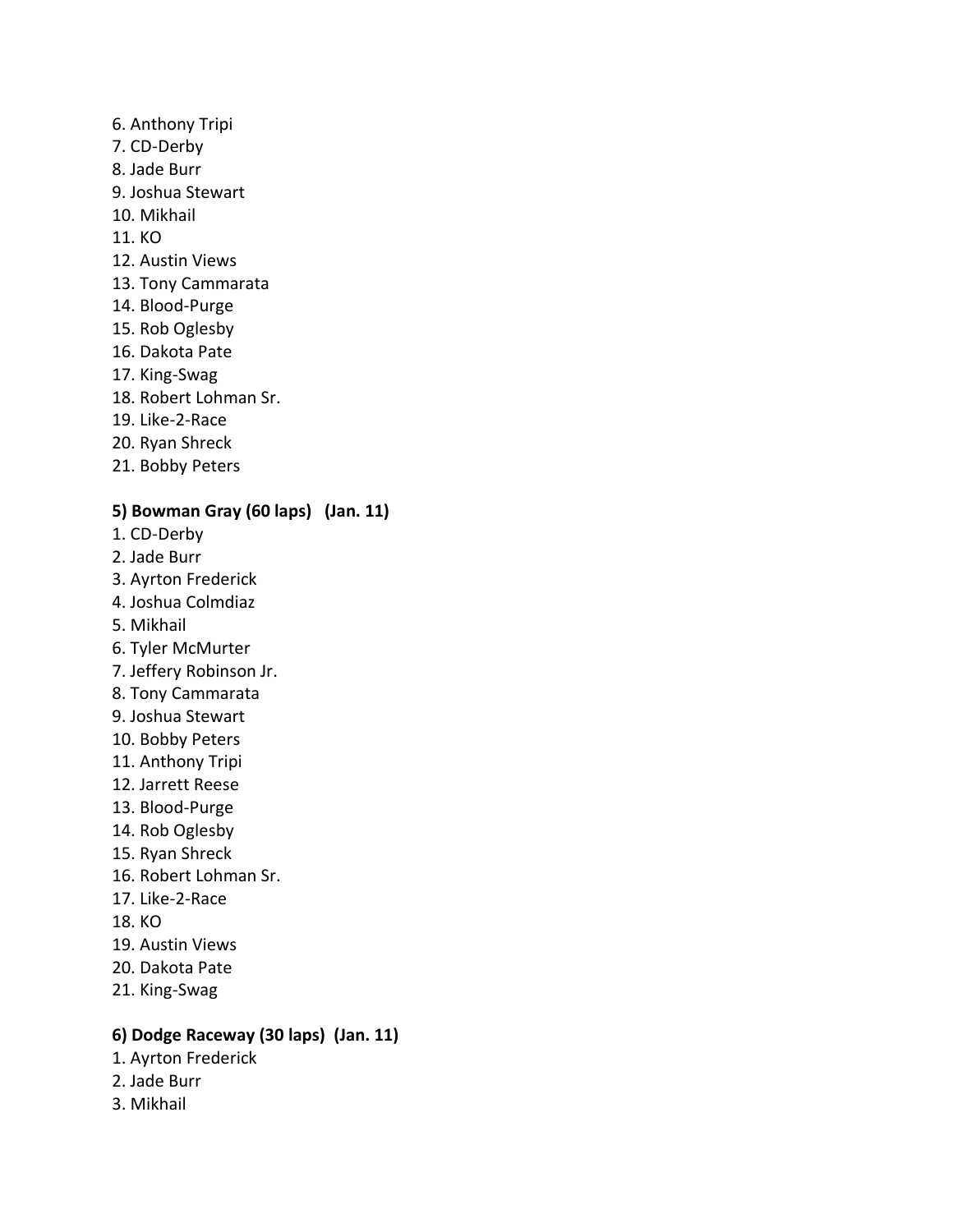- 4. Jarrett Reese
- 5. Joshua Stewart
- 6. Tyler McMurter
- 7. Anthony Tripi
- 8. CD-Derby
- 9. Joshua Colmdiaz
- 10. Blood-Purge
- 11. Bobby Peters
- 12. Jeffery Robinson Jr.
- 13. Tony Cammarata
- 14. Ryan Shreck
- 15. Robert Lohman Sr.
- 16. Rob Oglesby
- 17. Dakota Pate
- 18. KO
- 19. Austin Views
- 20. King-Swag

#### **7) Mid-Ohio (10 laps) (Jan. 11)**

- 1. CD-Derby
- 2. Jarrett Reese
- 3. Ayrton Frederick
- 4. Joshua Colmdiaz
- 5. Jeffery Robinson Jr.
- 6. Mikhail
- 7. Tyler McMurter
- 8. Anthony Tripi
- 9. Tony Cammarata
- 10. Bobby Peters
- 11. Jade Burr
- 12. Joshua Stewart
- 13. Dakota Pate
- 14. Blood-Purge
- 15. Ryan Shreck
- 16. Robert Lohman Sr.
- 17. Rob Oglesby
- 18. KO
- 19. Austin Views
- 20. Like-2-Race
- 21. King-Swag

#### **8) Vinewood 500 (30 laps) \*SS (Jan. 18)**

- 1. Jarrett Reese
- 2. Joshua Colmdiaz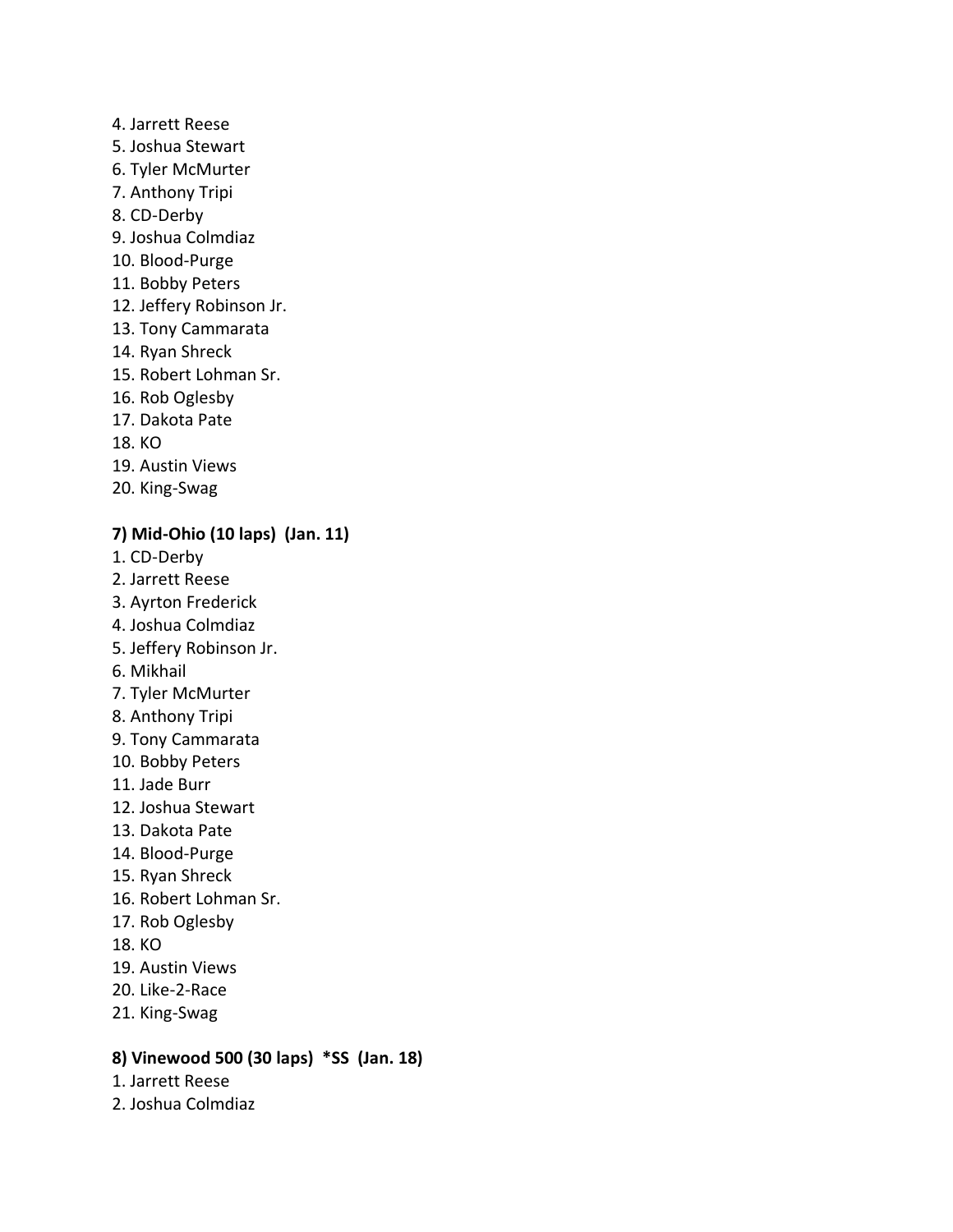- 3. CD-Derby
- 4. Jade Burr
- 5. Derek Roberts
- 6. Mikhail
- 7. Tony Cammarata
- 8. Tyler McMurter
- 9. Joshua Stewart
- 10. Robert Lohman Sr.
- 11. KO
- 12. Anthony Tripi
- 13. General
- 14. Blood-Purge
- 15. Cameron Norton
- 16. Pro-Ripper
- 17. Austin View
- 18. Rob Oglesby
- 19. King-Swag
- 20. Ayrton Frederick

#### **9) Myrtle Beach (50 laps) (Jan. 18)**

- 1. Ayrton Frederick
- 2. Mikhail
- 3. KO
- 4. CD-Derby
- 5. Joshua Colmdiaz
- 6. Anthony Tripi
- 7. Jarrett Reese
- 8. Joshua Stewart
- 9. Jade Burr
- 10. Derek Roberts
- 11. Austin View
- 12. Blood-Purge
- 13. Dakota Pate
- 14. Rob Oglesby
- 15. Tony Cammarata
- 16. King-Swag
- 17. Tyler McMurter
- 18. Robert Lohman Sr.
- 19. Pro-Ripper
- 20. General

# **10) Kansas (25 laps) \*SS \*CU (Jan. 18)**

- 1. KO
- 2. Tony Cammarata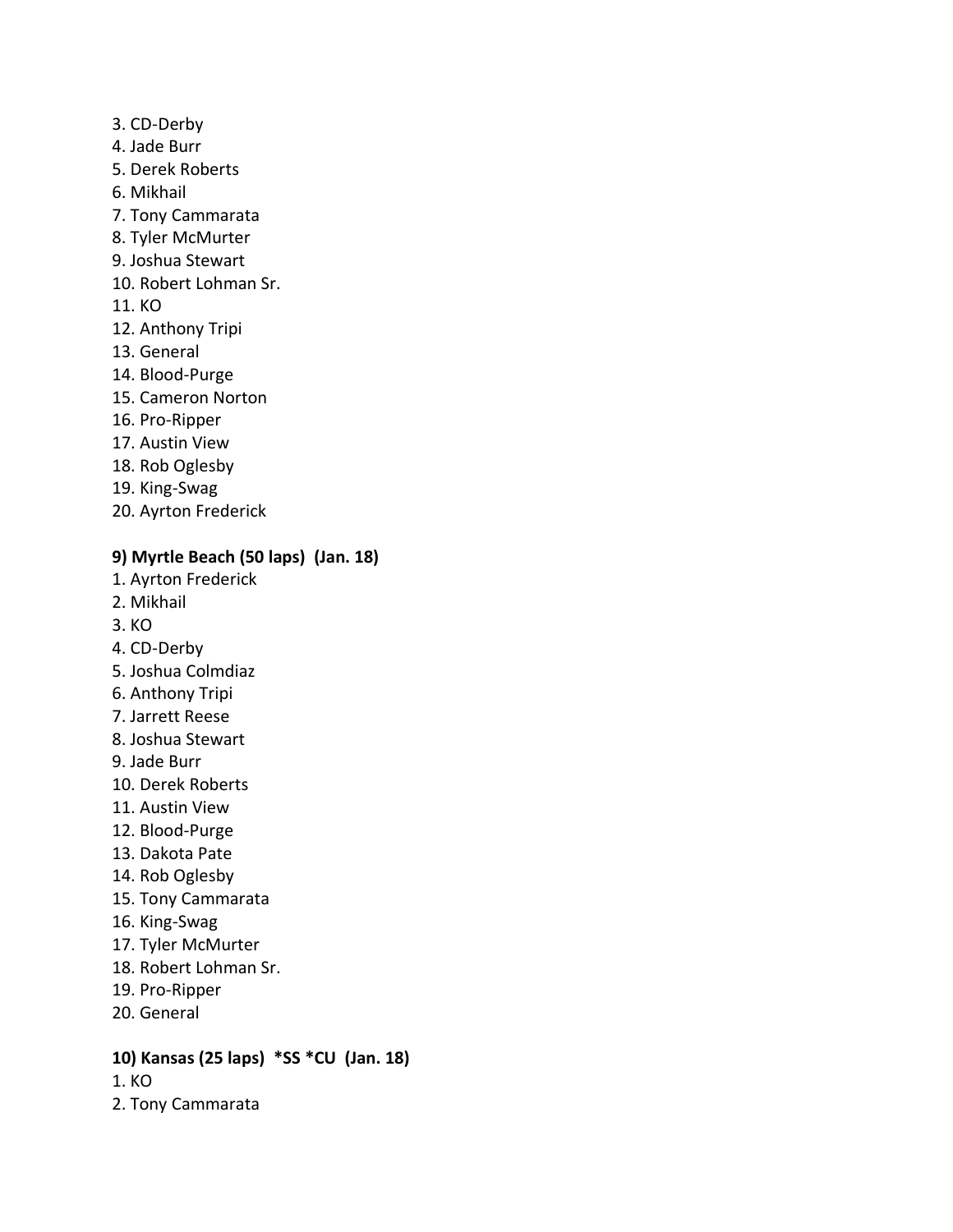- 3. Dakota Pate
- 4. Joshua Colmdiaz
- 5. Blood-Purge
- 6. Robert Lohman Sr.
- 7. Jade Burr
- 8. Ayrton Frederick
- 9. Austin View
- 10. King-Swag
- 11. Derek Roberts
- 12. Tyler McMurter
- 13. Mikhail
- 14. Joshua Stewart
- 15. Rob Oglesby
- 16. Anthony Tripi
- 17. Pro-Ripper
- 18. CD-Derby
- 19. Jarrett Reese

#### **11) Atlanta (20 laps) \*SS \*CU (Jan. 18)**

- 1. Austin View
- 2. General
- 3. Ayrton Frederick
- 4. Derek Roberts
- 5. Tony Cammarata
- 6. CD-Derby
- 7. Tyler McMurter
- 8. Mikhail
- 9. Anthony Tripi
- 10. Jade Burr
- 11. Rob Oglesby
- 12. Jarrett Reese
- 13. Joshua Colmdiaz
- 14. Josua Stewart
- 15. KO
- 16. Pro-Ripper
- 17. Blood-Purge
- 18. Dakota Pate
- 19. King-Swag
- 20. Robert Lohman Sr.

# **12) Pillbox Circuit (10 laps) (Jan. 18)**

- 1. CD-Derby
- 2. Ayrton Frederick \*Penalty: Curb Boosting
- 3. Anthony Tripi \*Penalty: Curb Boosting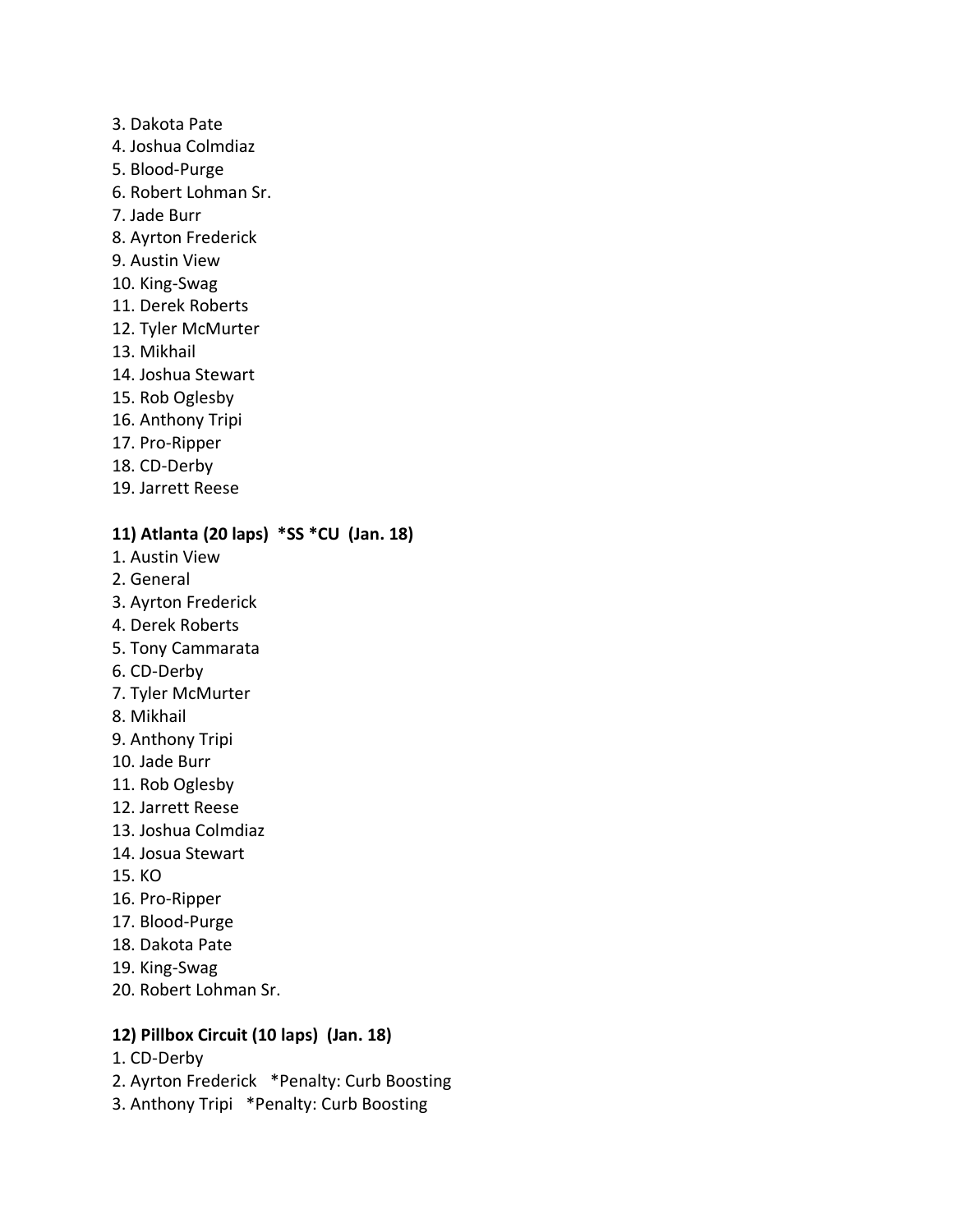- 4. Jarrett Reese
- 5. Jade Burr
- 6. Joshua Colmdiaz
- 7. Mikhail
- 8. Derek Roberts
- 9. KO
- 10. Tyler McMurter
- 11. Dakota Pate
- 12. Joshua Stewart
- 13. Austin View
- 14. Tony Cammarata
- 15. Blood-Purge
- 16. Rob Oglesby
- 17. Robert Lohman Sr.
- 18. General

#### **13) Watkins Glen (10 laps) (Jan. 18)**

- 1. Jarrett Reese
- 2. CD-Derby
- 3. Ayrton Frederick \*Penalty: Curb Boosting
- 4. Jade Burr
- 5. Austin View
- 6. KO
- 7. Joshua Stewart
- 8. Anthony Tripi
- 9. Tyler McMurter
- 10. Mikhail
- 11. Pro-Ripper
- 12. Blood-Purge
- 13. Dakota Pate
- 14. Rob Oglesby
- 15. Robert Lohman Sr.
- 16. King-Swag
- 17. Derek Roberts

#### **14) Pocono (15 laps) \*SS \*CU (Jan. 18)**

- 1. Derek Roberts
- 2. Ayrton Frederick
- 3. Robert Lohman Sr.
- 4. Pro-Ripper
- 5. Anthony Tripi
- 6. King-Swag
- 7. Dakota Pate
- 8. Jade Burr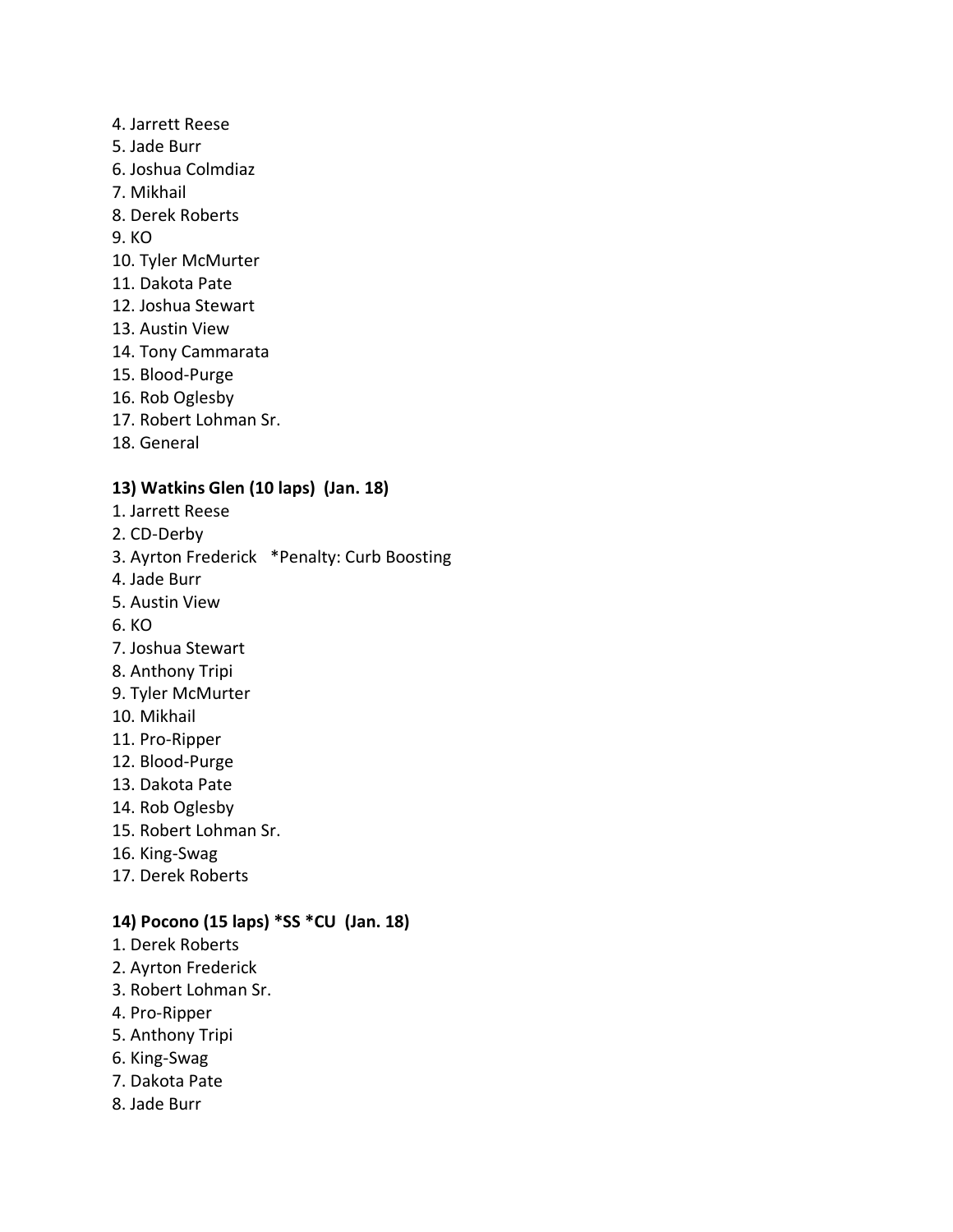- 9. Tyler McMurter 10. Rob Oglesby 11. Jarrett Reese 12. Austin View 13. Mikhail 14. Blood-Purge 15. KO 16. CD-Derby
- 17. Joshua Stewart

# **\*\*\*ALL-STAR RACE: SUPER-TRUCK\*\*\* (Jan. 25)**

- 1. Jeffery Robinson Jr.
- 2. Dakota Pate
- 3. Ayrton Frederick
- 4. Joshua Stewart
- 5. CD-Derby
- 6. Mikhail
- 7. Jade Burr
- 8. Anthony Tripi
- 9. Kodeman
- 10. Pro-Ripper
- 11. KO
- 12. Tyler McMurter
- 13. Blood-Purge
- 14. Joshua Colmdiaz
- 15. Rob Oglesby
- 16. Robert Lohman Sr.
- 17. General
- 18. Ryan Shreck

# **15) Tamiami Park (10 laps) (Jan. 25)**

- 1. General
- 2. Joshua Stewart
- 3. Dakota Pate
- 4. Ayrton Frederick
- 5. Jeffery Robinson Jr.
- 6. Joshua Colmdiaz
- 7. CD-Derby
- 8. Tyler McMurter
- 9. KO
- 10. Jade Burr
- 11. Kodeman
- 12. Rob Oglesby
- 13. Mikhail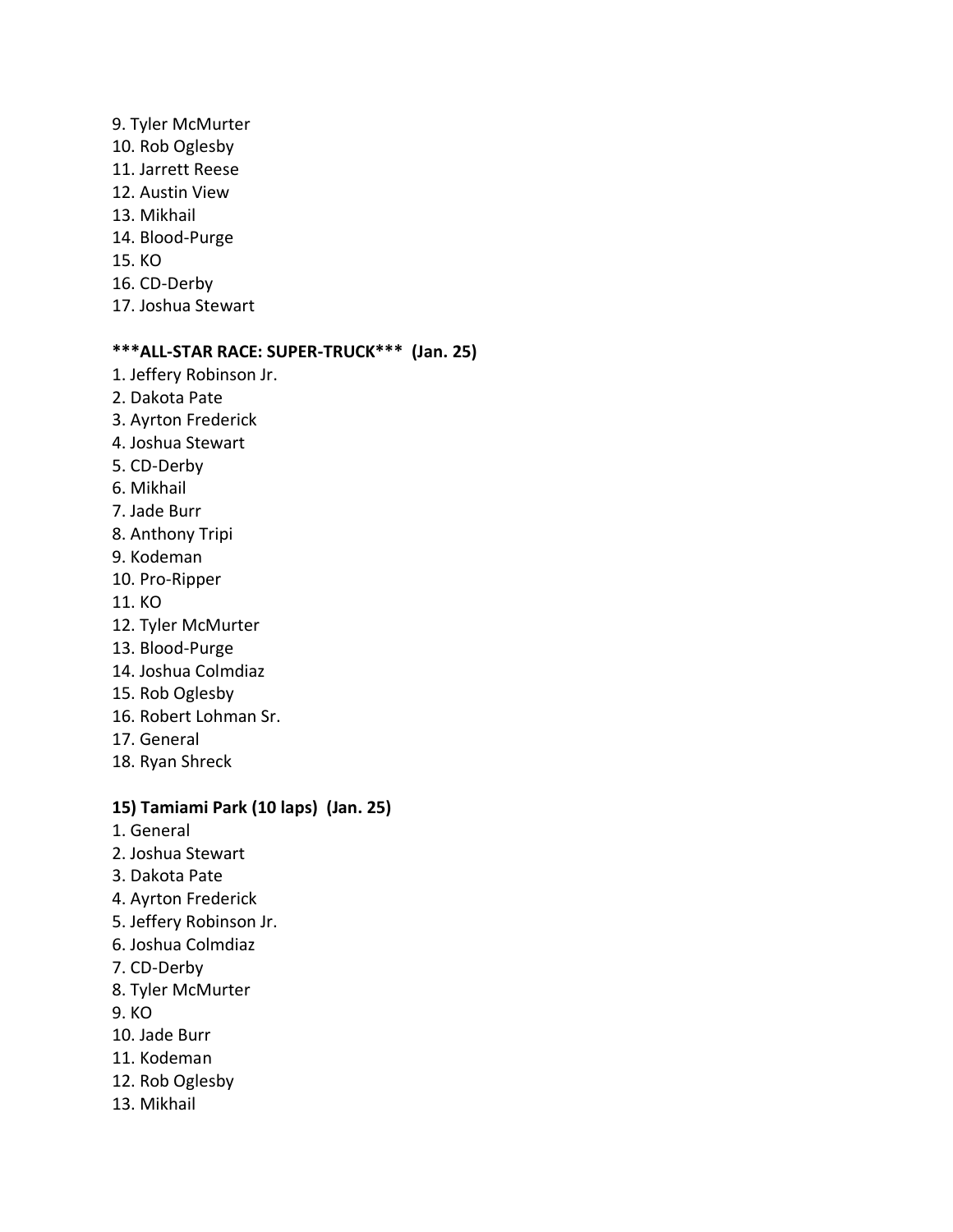- 14. Anthony Tripi
- 15. Blood-Purge
- 16. Robert Lohman Sr.

# **16) Martinsville (40 laps) (Jan. 25)**

- 1. CD-Derby
- 2. Jade Burr
- 3. Anthony Tripi
- 4. Tyler McMurter
- 5. Ayrton Frederick
- 6. Dakota Pate
- 7. Joshua Ctewart
- 8. Jeffery Robinson Jr.
- 9. Mikhail
- 10. Joshua Colmdiaz
- 11. KO
- 12. Rob Oglesby
- 13. General
- 14. Kodeman
- 15. Blood-Purge
- 16. Robert Lohman Sr.

# **17) Canadian Tire Motorsport Park (10 laps) \*SS (Jan. 25)**

- 1. Ayrton Frederick
- 2. Jade Burr
- 3. Jeffery Robinson Jr.
- 4. CD-Derby
- 5. Dakota Pate
- 6. Anthony Tripi
- 7. Mikhail
- 8. Joshua Colmdiaz
- 9. Tyler McMurter
- 10. KO
- 11. Joshua Stewart
- 12. General
- 13. Blood-Purge
- 14. Kodeman
- 15. Rob Oglesby
- 16. Robert Lohman Sr.

# **18) Clockworked Orange Grand Prix (10 laps) (Jan. 25)**

- 1. Ayrton Frederick
- 2. CD-Derby
- 3. Anthony Tripi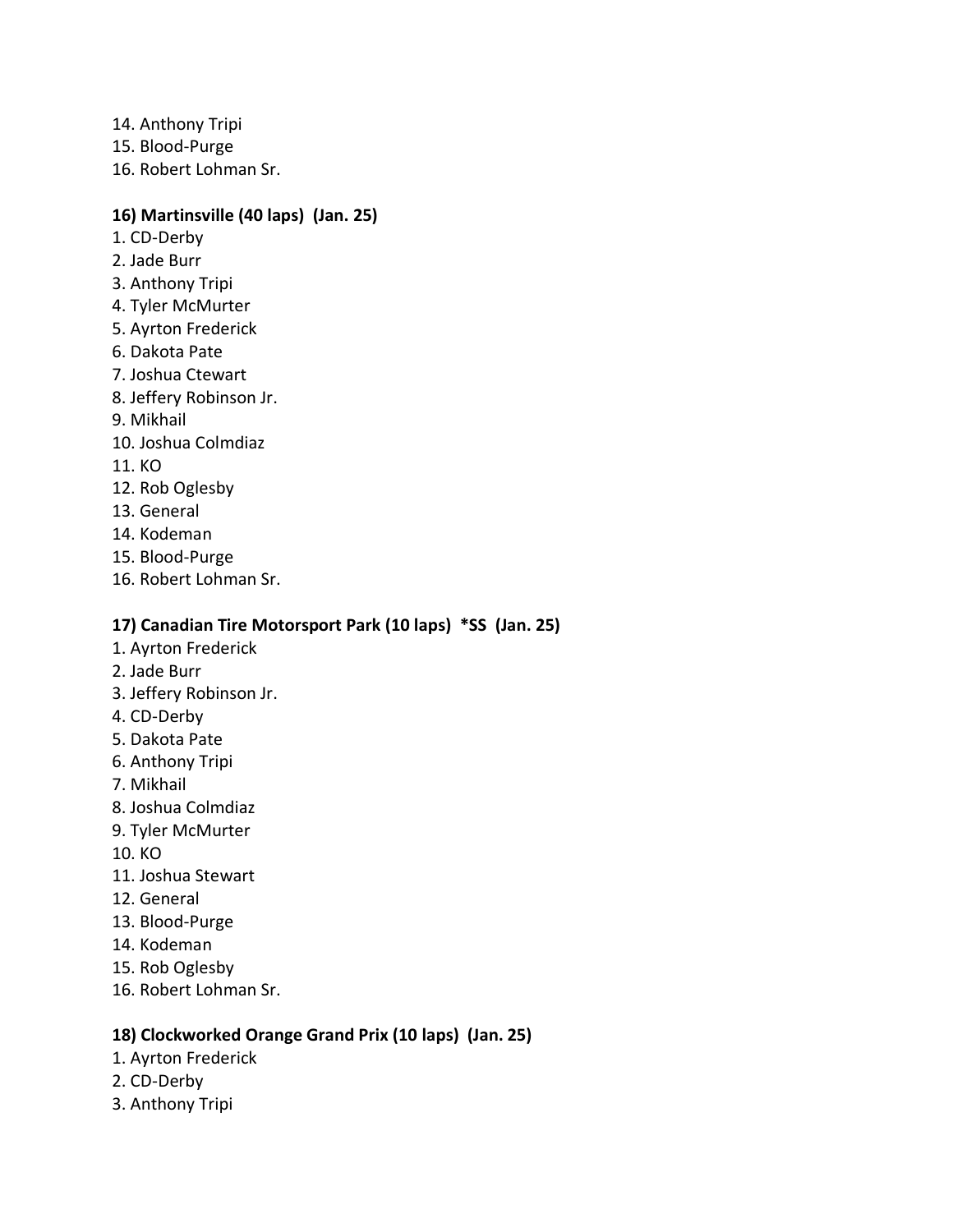- 4. Jeffery Robinson Jr.
- 5. Tyler McMurter
- 6. Mikhail
- 7. Joshua Colmdiaz
- 8. Dakota Pate
- 9. KO
- 10. Jade Burr
- 11. General
- 12. Kodeman
- 13. Blood-Purge
- 14. Joshua Stewart
- 15. Robert Lohman Sr.
- 16. Rob Oglesby

#### **19) Montreal (10 laps) \*SS (Jan. 25)**

- 1. Anthony Tripi
- 2. CD-Derby
- 3. Ayrton Frederick
- 4. Mikhail
- 5. Tyler McMurter
- 6. Joshua Colmdiaz
- 7. Jade Burr
- 8. KO
- 9. Jeffery Robinson Jr.
- 10. Dakota Pate
- 11. Joshua Stewart
- 12. Kodeman
- 13. Rob Oglesby
- 14. Blood-Purge
- 15. Robert Lohman Sr.
- 16. General

#### **20) Tour Di Beach (10 laps) \*SS (Jan. 25)**

- 1. Jeffery Robinson Jr.
- 2. Ayrton Frederick
- 3. CD-Derby
- 4. Jade Burr
- 5. Anthony Tripi
- 6. Joshua Colmdiaz
- 7. Tyler McMurter
- 8. Mikhail
- 9. General
- 10. Kodeman
- 11. Dakota Pate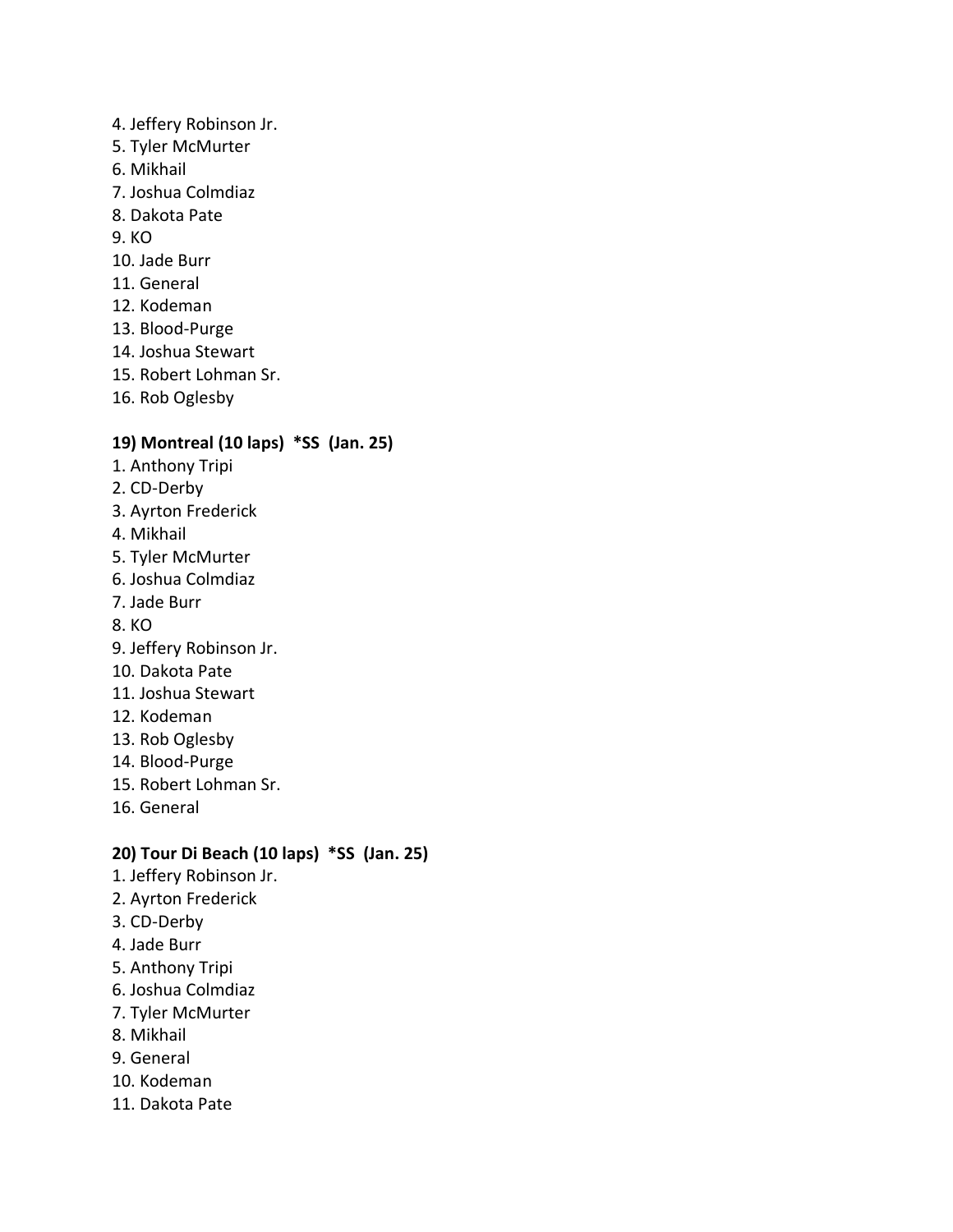- 12. Joshua Stewart
- 13. KO
- 14. Blood-Purge
- 15. Rob Oglesby
- 16. Robert Lohman Sr.

# **21) Las Vegas (20 laps) \*SS \*CU (Jan. 25)**

- 1. Joshua Stewart
- 2. Anthony Tripi
- 3. Dakota Pate
- 4. CD-Derby
- 5. Jade Burr
- 6. Jeffery Robinson Jr.
- 7. KO
- 8. Tyler McMurter
- 9. Joshua Colmdiaz
- 10. Kodeman
- 11. Blood-Purge
- 12. Mikhail
- 13. General
- 14. Rob Oglesby

# **------PLAYOFFS BEGIN------**

# **22) Talladega (10 laps) \*SS \*CU (Feb. 1)**

- 1. Dakota Pate
- 2. Kodeman
- 3. Jarrett Reese
- 4. Jade Burr
- 5. Rob Oglesby
- 6. Derek Roberts
- 7. KO
- 8. Austin View
- 9. Joshua Stewart
- 10. Grimmsanity
- 11. Jimmie Best
- 12. Robert Lohman Sr.
- 13. Ayrton Frederick
- 14. CD-Derby
- 15. Jeffery Robinson Jr.
- 16. Anthony Tripi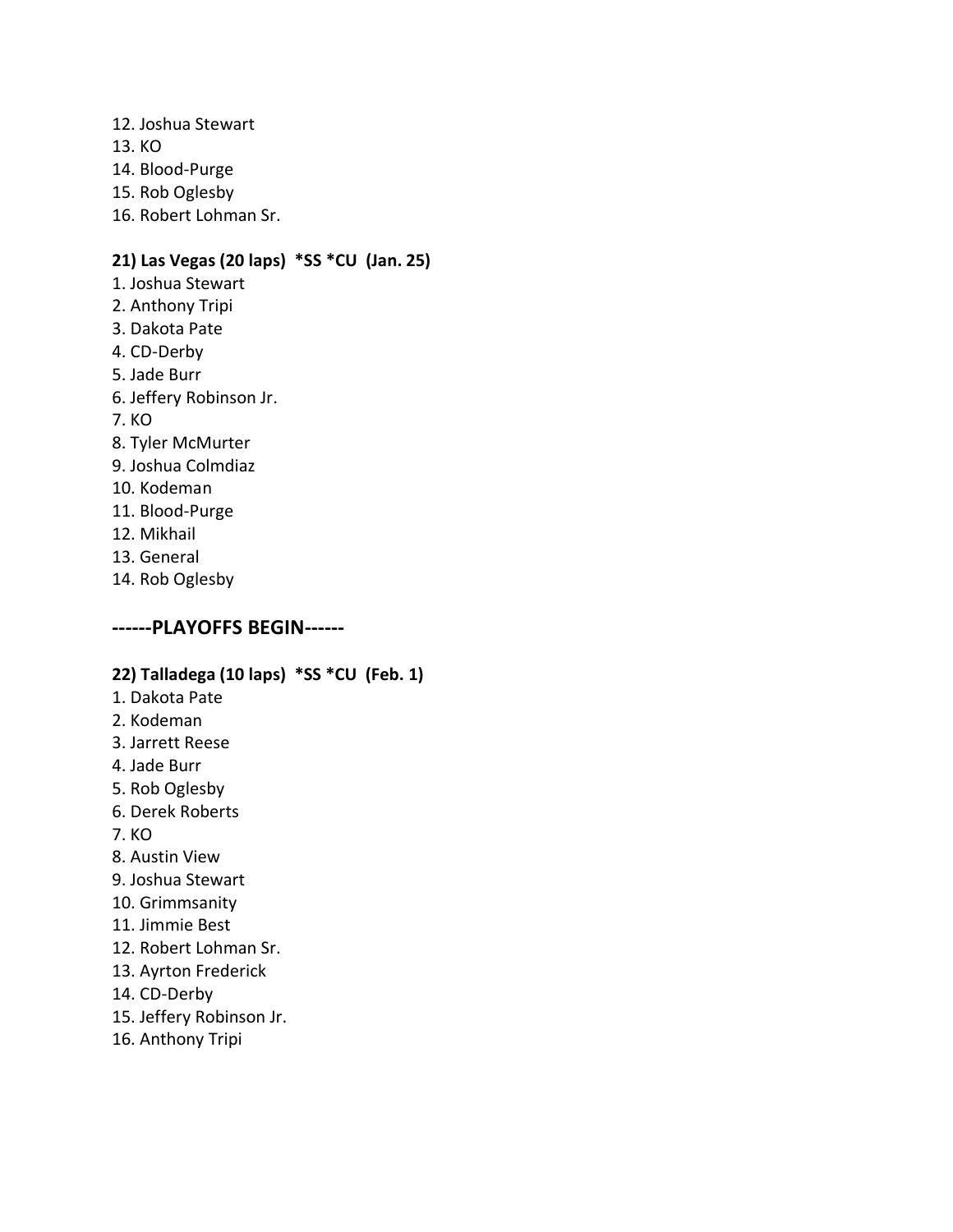#### **23) Richmond (35 laps) \*SS (Feb. 1)**

- 1. Anthony Tripi
- 2. Ayrton Frederick
- 3. Jade Burr
- 4. Jarrett Reese
- 5. Jeffery Robinson Jr.
- 6. KO
- 7. CD-Derby
- 8. Derek Roberts
- 9. Dakota Pate
- 10. Kodeman
- 11. Rob Oglesby
- 12. Austin View
- 13. Joshua Stewart
- 14. Robert Lohman Sr.
- 15. Grimmsanity
- 16. Jimmie Best

#### **24) Bryson Grand Prix (3 laps) (Feb. 1)**

- 1. Ayrton Frederick
- 2. Jarrett Reese
- 3. Jeffery Robinson Jr.
- 4. CD-Derby
- 5. Jade Burr
- 6. Anthony Tripi
- 7. Kodeman
- 8. KO
- 9. Grimmsanity
- 10. Dakota Pate
- 11. Joshua Stewart
- 12. Rob Oglesby
- 13. Jimmie Best
- 14. Robert Lohman Sr.
- 15. Austin View
- 16. Derek Roberts

# **25) Indianapolis (15 laps) \*SS \*CU (Feb. 1)**

- 1. Dakota Pate
- 2. Jefery Robinson Jr.
- 3. Jade Burr
- 4. Joshua Stewart
- 5. Anthony Tripi
- 6. Jarrett Reese
- 7. CD-Derby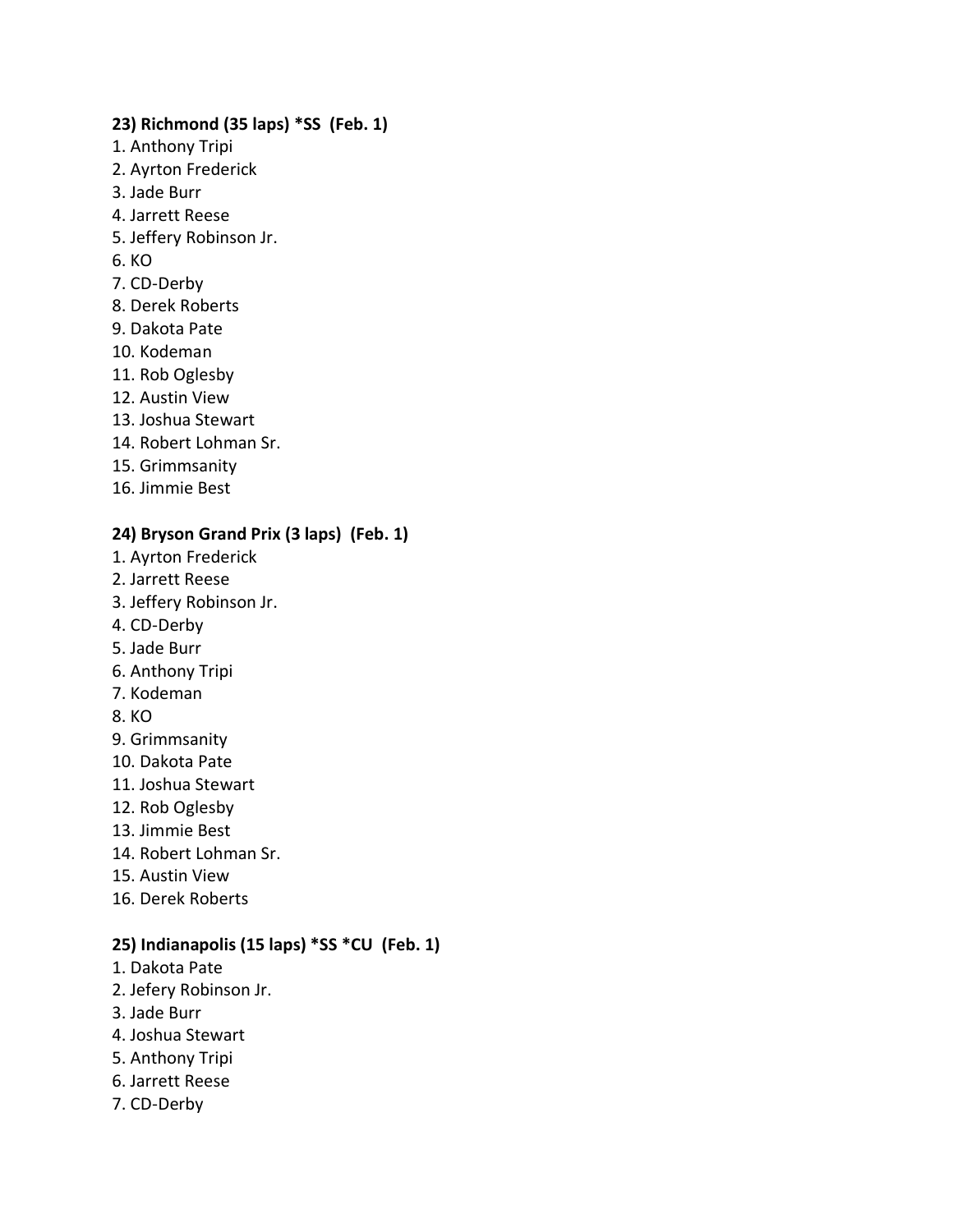- 8. Grimmsanity
- 9. Austin View
- 10. Robert Lohman Sr.
- 11. Ayrton Frederick
- 12. Jimmie Best
- 13. KO
- 14. Kodeman
- 15. Rob Oglesby
- 16. Derek Roberts

#### **24) Military Grand Prix (10 laps) (Feb. 1)**

- 1. Jade Burr
- 2. Dakota Pate
- 3. Anthony Tripi
- 4. Jarrett Reese
- 5. Jeffery Robinson Jr.
- 6. CD-Derby
- 7. Ayrton Frederick
- 8. Derek Roberts
- 9. Grimmsanity
- 10. KO
- 11. Jimmie Best
- 12. Rob Oglesby
- 13. Joshua Stewart
- 14. Kodeman
- 15. Robert Lohman Sr.

# **25) Treehugger Circuit (10 laps) (Feb. 1)**

- 1. Ayrton Frederick
- 2. Jade Burr
- 3. Dakota Pate
- 4. Anthony Tripi
- 5. CD-Derby
- 6. Jarrett Reese
- 7. Jeffery Robinson Jr.
- 8. Derek Roberts
- 9. KO
- 10. Grimmsanity
- 11. Kodeman
- 12. Joshua Stewart
- 13. Rob Oglesby
- 14. Robert Lohman Sr.
- 15. Jimmie Best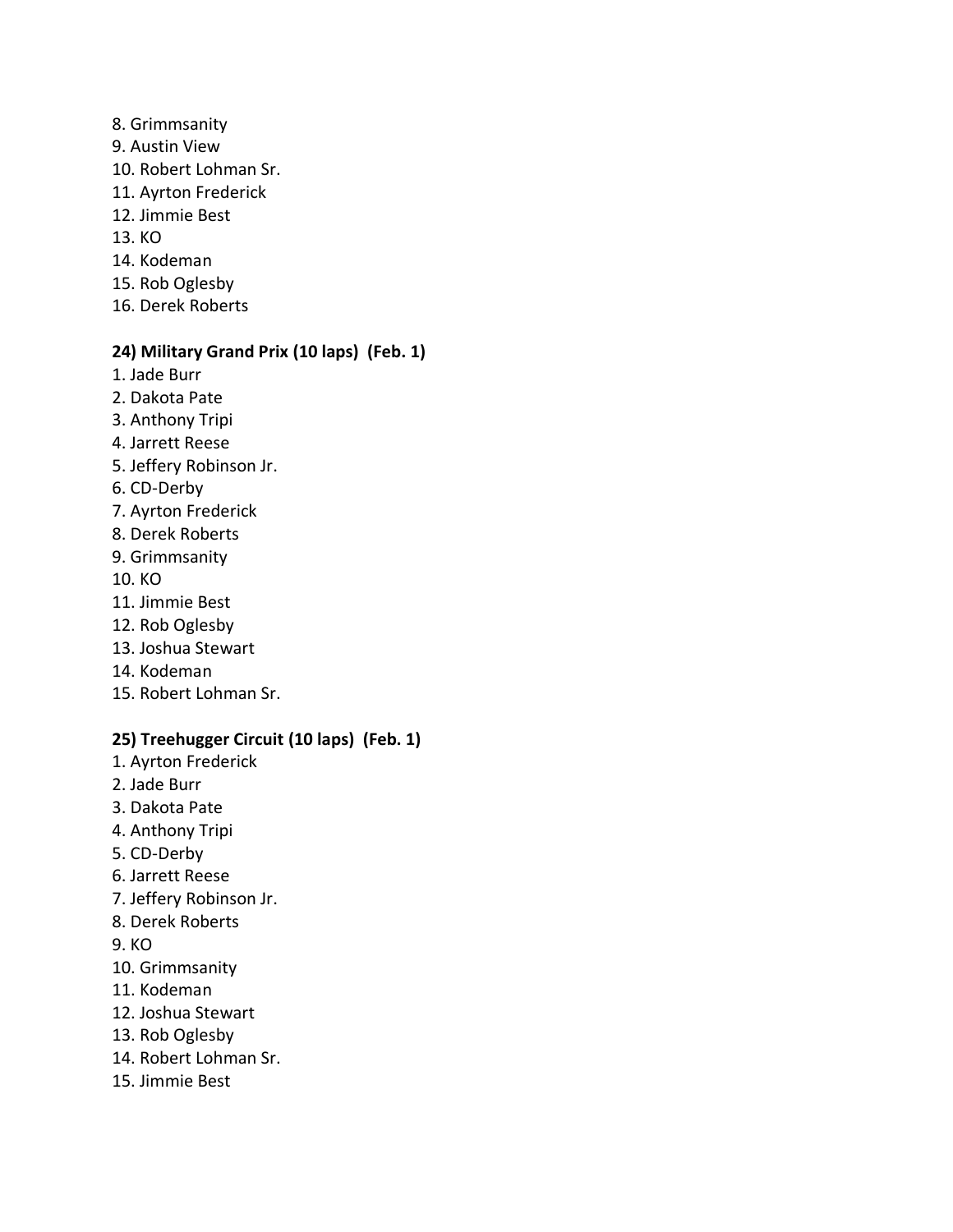#### **26) Monza (10 laps) (Feb. 8)**

- 1. CD-Derby
- 2. Anthony Tripi
- 3. Ayrton Frederick
- 4. Jarrett Reese
- 5. Derek Roberts
- 6. KO
- 7. Darkness
- 8. General
- 9. Jeffery Robinson Jr.
- 10. Jade Burr
- 11. Capt CJ
- 12. Robert Lohman Sr.
- 13. Rob Oglesby
- 14. King Swag
- 15. Pink-Houses
- 16. Scouse

# **27) ISM Raceway (35 laps) (Feb. 8)**

- 1. Ayrton Frederick
- 2. CD-Derby
- 3. KO
- 4. Derek Roberts
- 5. Jeffery Robinson Jr.
- 6. Jarrett Reese
- 7. Darkness
- 8. General
- 9. Capt. CJ
- 10. Anthony Tripi
- 11. Robert Lohman Sr.
- 12. King-Swag
- 13. Rob Oglesby
- 14. Pink-Houses

# **28) Darlington (15 laps) \*SS (Feb. 8)**

- 1. Anthony Tripi
- 2. Jarrett Reese
- 3. Capt. CJ
- 4. KO
- 5. Jeffery Robinson Jr.
- 6. Ayrton Frederick
- 7. Darkness
- 8. CD-Derby
- 9. Derek Roberts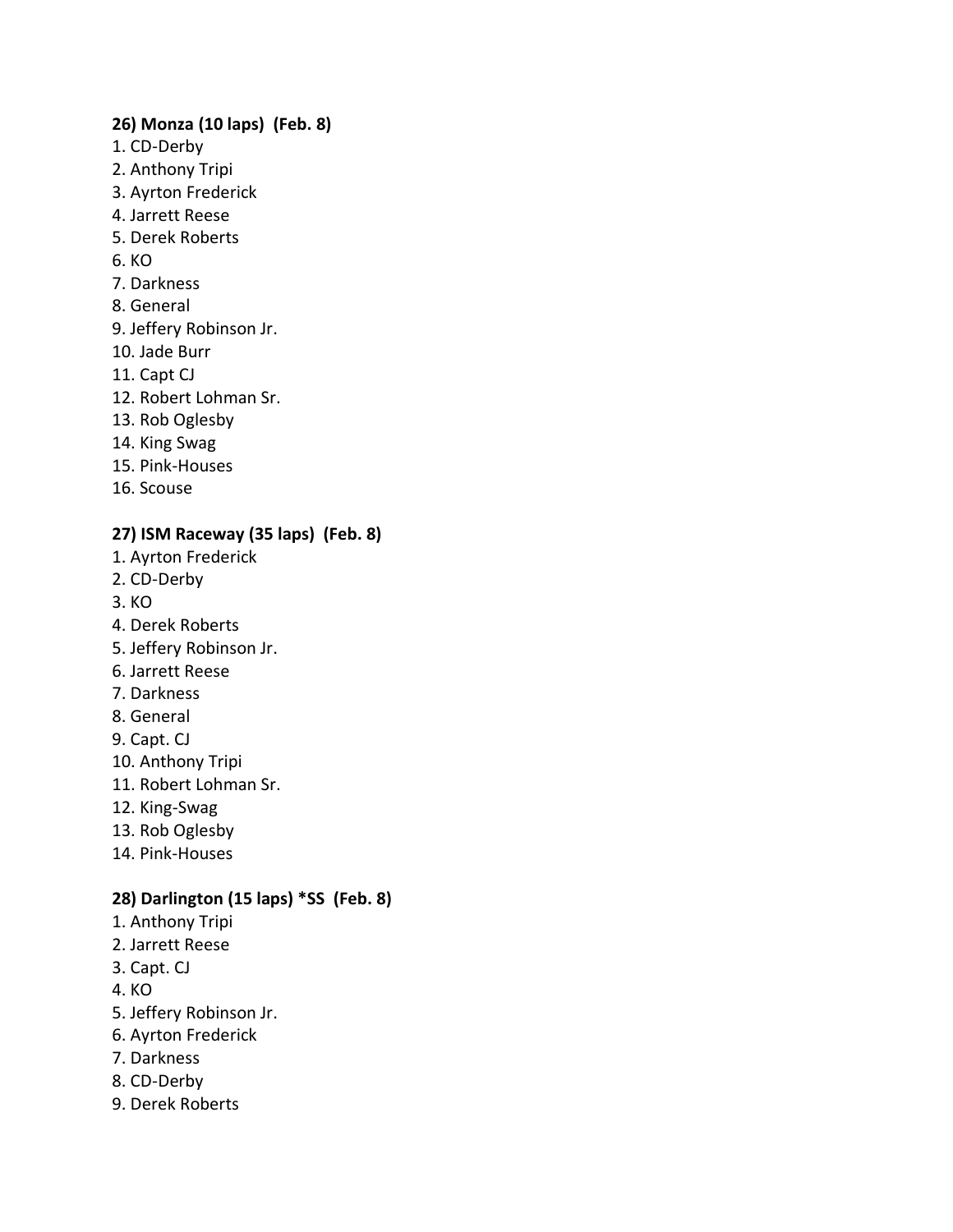- 10. Robert Lohman Sr.
- 11. General
- 12. King-Swag
- 13. Rob Oglesby

#### **29) Clarington Raceway (8 laps) \*SS (Feb. 8)**

- 1. Ayrton Frederick
- 2. Anthony Tripi
- 3. Jeffery Robinson Jr.
- 4. CD-Derby
- 5. General
- 6. Jarrett Reese
- 7. Darkness
- 8. KO
- 9. Capt. CJ
- 10. Derek Roberts
- 11. King-Swag
- 12. Rob Oglesby
- 13. Robert Lohman Sr.

#### **30) Charlotte Motor Speedway (20 laps) \*SS \*CU (Feb. 8)**

- 1. Jarrett Reese
- 2. Capt. CJ
- 3. Darkness
- 4. Anthony Tripi
- 5. Jeffery Robinson Jr.
- 6. KO
- 7. Derek Roberts
- 8. Ayrton Frederick
- 9. King-Swag
- 10. Rob Oglesby
- 11. CD-Derby
- 12. General
- 13. Robert Lohman Sr.

#### **31) Jackal 500 (30 laps) (Feb. 8)**

- 1. Anthony Tripi
- 2. CD-Derby
- 3. Jarrett Reese
- 4. Jeffery Robinson Jr.
- 5. Ayrton Frederick
- 6. General
- 7. Derek Roberts
- 8. KO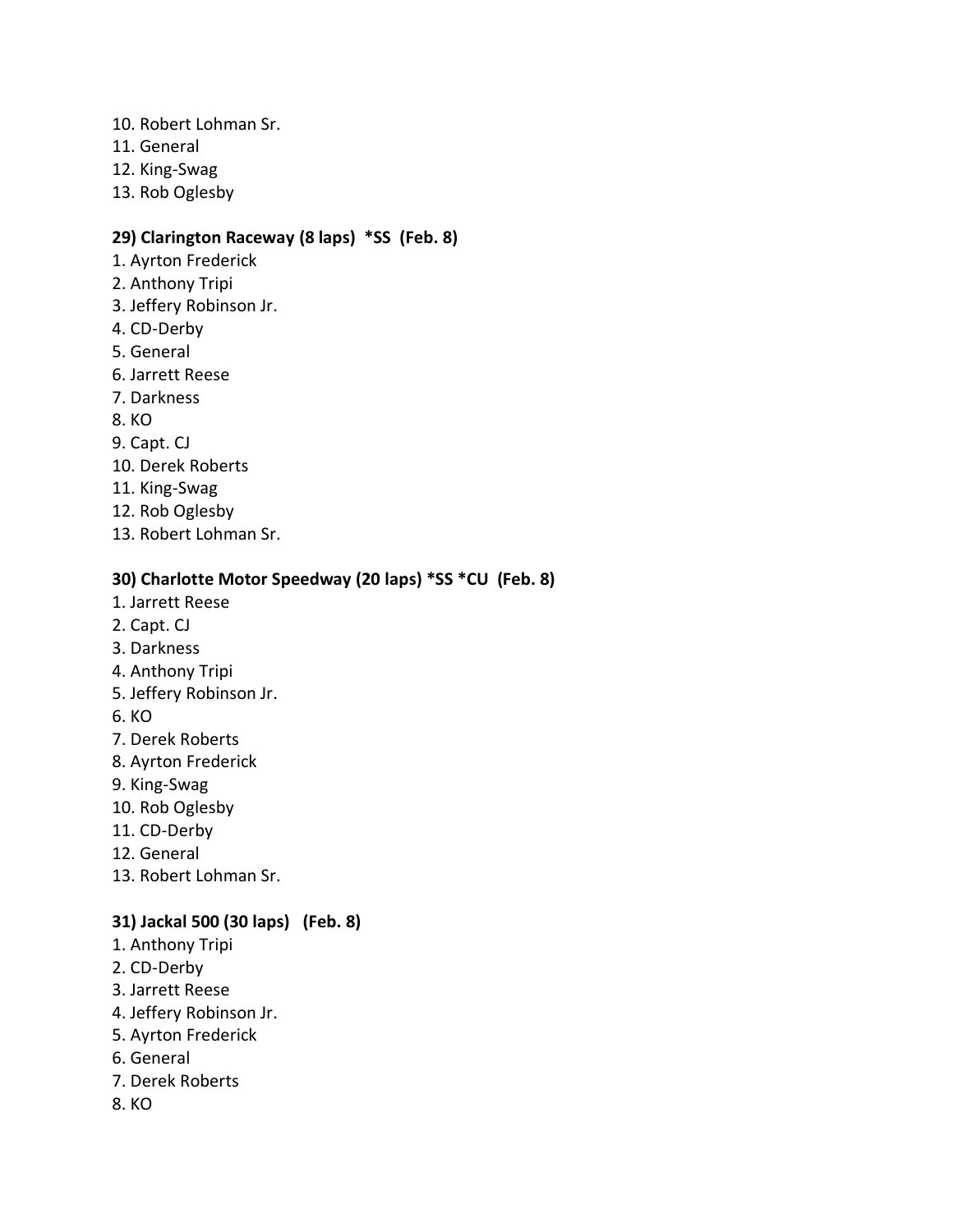9. Darkness 10. Rob Oglesby 11. King-Swag

#### **32) Mosh Pit G.P. (20 laps) \*SS (Feb. 15)**

- 1. Anthony Tripi
- 2. Jarrett Reese
- 3. CD-DerbyBoy
- 4. General
- 5. Dakota Pate
- 6. Joshua Colmdiaz
- 7. Tyler McMurter
- 8. Jeffery Robinson Jr.
- 9. Scouse
- 10. Ayrton Frederick
- 11. Austin View
- 12. Rob Oglesby
- 13. Ryan Shreck
- 14. Robert Lohman Sr.

#### **33) Sprunksville 500 (30 laps) (Feb. 15)**

- 1. Ayrton Frederick
- 2. CD-DerbyBoy
- 3. Joshua Colmdiaz
- 4. Austin View
- 5. Jarrett Reese
- 6. Dakota Pate
- 7. Anthony Tripi
- 8. Tyler McMurter
- 9. General
- 10. Robert Lohman Sr.
- 11. Rob Oglesby
- 12. Jeffery Robinson Jr.
- 13. Scouse
- 14. Ryan Shreck

#### **34) Charlotte Roval (15 laps) (Feb. 15)**

- 1. Jarrett Reese
- 2. CD-DerbyBoy
- 3. Ayrton Frederick
- 4. Jeffery Robinson Jr.
- 5. Dakota Pate
- 6. Joshua Colmdiaz
- 7. General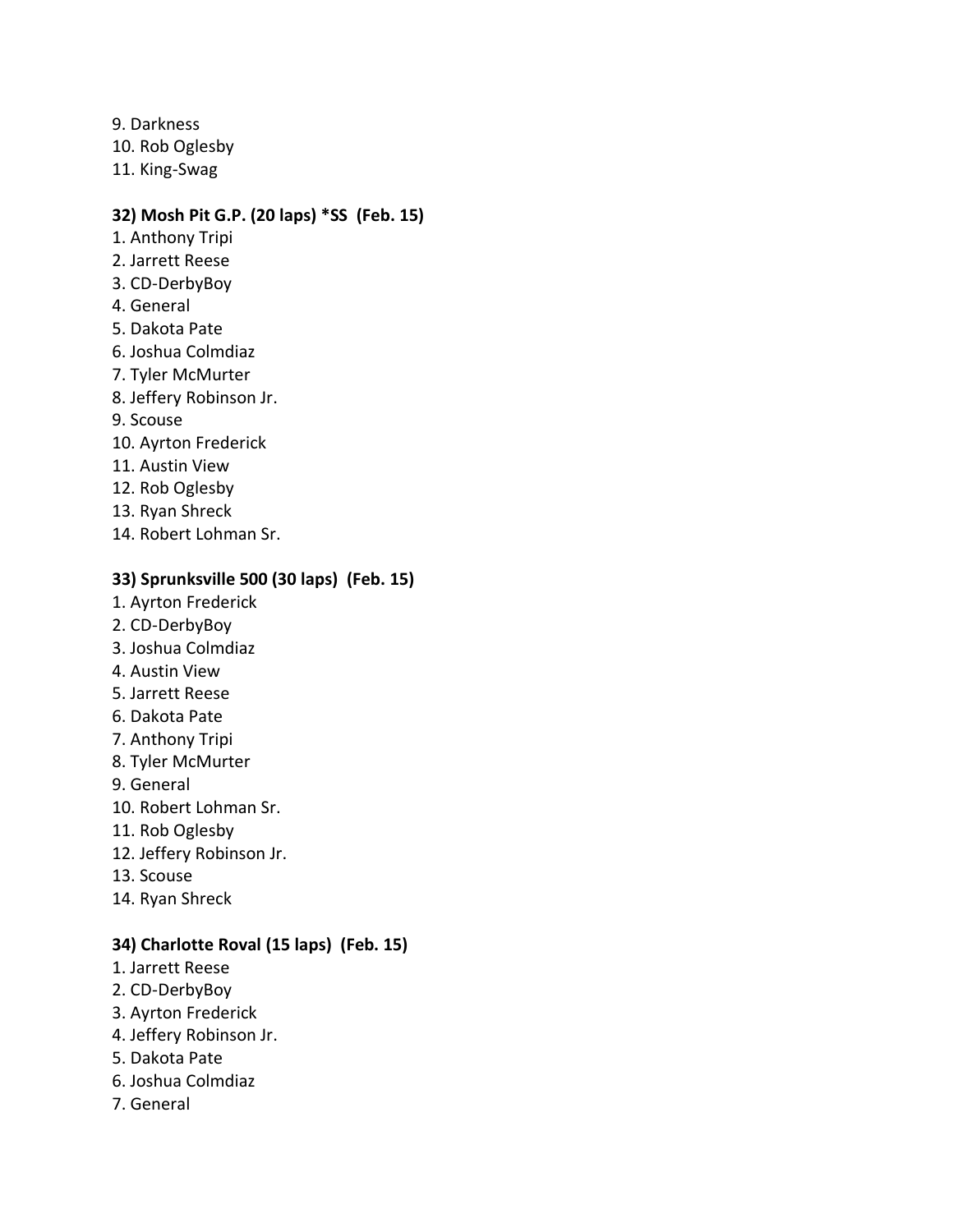- 8. Tyler McMurter 9. Austin View 10. Robert Lohman Sr. 11. Rob Oglesby
- 12. Anthony Tripi

# **2020 NOSSCAR Street-Tech Series Final Standings (Season 4)**

1. #39 Jarrett Reese: 3,073 pts \*5 wins **\*CHAMPION** 2. #48 CD-Derby: 3,072 pts \*5 wins 3. #5x Ayrton Frederick: 3,063 pts \*12 wins (R) **\*ROTY** 4. #16 Anthony Tripi: 3,053 pts \*3 wins **-------FINAL-4 CUT LINE-------** 5. #8 Dakota Pate: 2,052 pts \*2 wins 6. #71 Jeffery Robinson Jr.: 2,042 pts \*1 win (R) 7. #20 Jade Burr: 2,000 pts \*2 wins 8. #43 KO: 2,000 pts \*1 win **------ROUND of 13 CUT LINE------** 9. #50 Austin View: 1,082 pts \*1 win 10. #61 Joshua Stewart: 1,067 pts \*1 win 11. #30 Joshua Colmdiaz: 1,054 pts 12. #5 Tyler McMurter: 1,040 pts 13. #23 Mikhail: 1,000 pts **------PLAYOFF CUT LINE------** 14. #53 Rob Oglesby: 232 pts 15. #33 Robert Lohman Sr.: 183 pts 16. #25 Blood-Purge: 172 pts 17. #65 Derek Roberts: 169 pts \*1 win 18. #0 General: 140 pts (R) \*1 win 19. #62 Kodeman: 138 pts 20. #23 Tony Cammarata: 131 pts 21. #19 Grimmsanity: 65 pts (R) 22. #34 King-Swag: 61 pts 23. #29 Pro-Ripper: 55 pts 24. #13 Bobby Peters: 50 pts (R) 25. #26 Jimmie Best: 48 pts 26. #1 Ryan Shreck: 47 pts 27. #1 Scouse: 20 pts (R) 28. #01 Like-2-Race: 17 pts (R) 29. #0 Cameron Norton: 6 pts (R)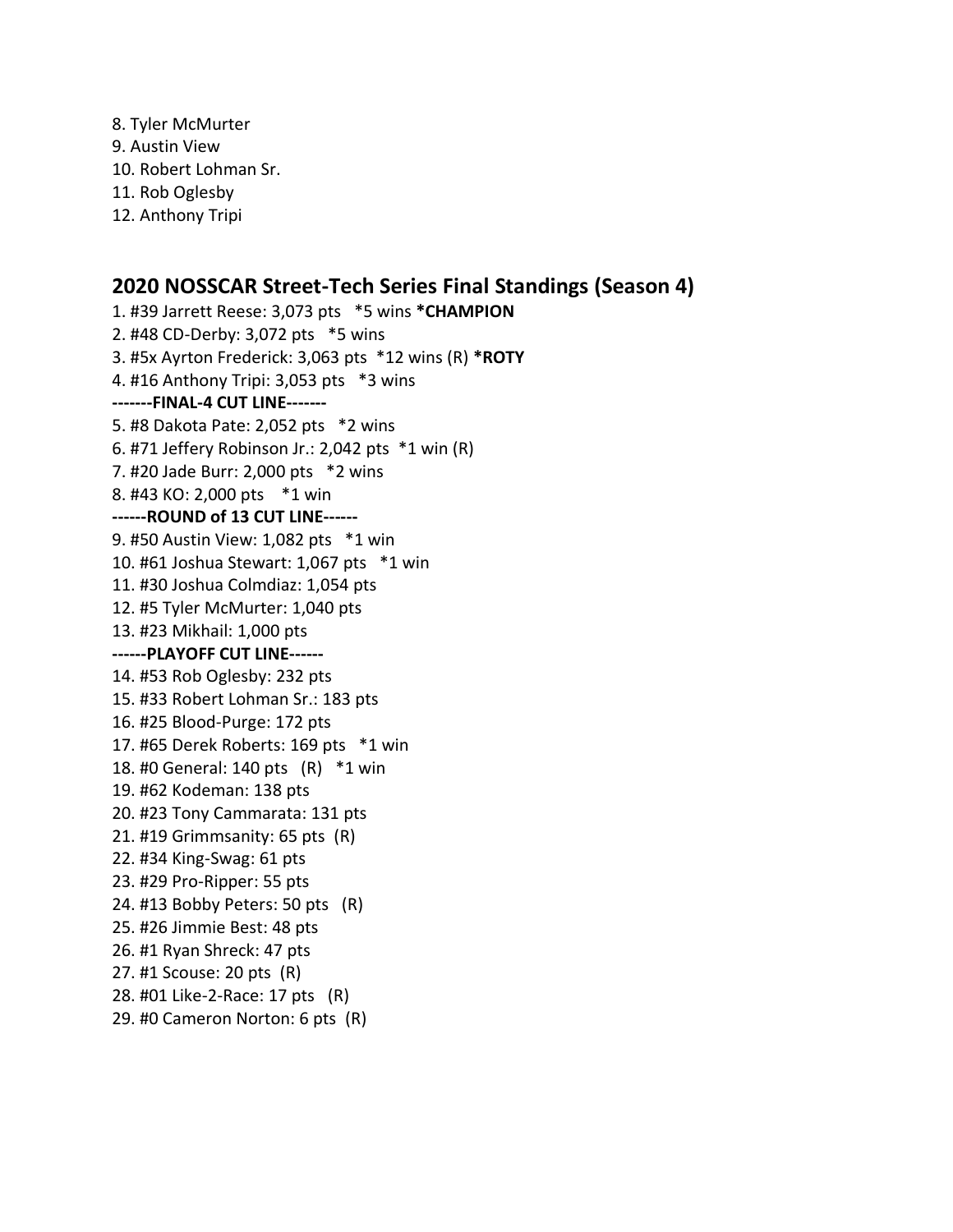# **2020 NOSSCAR Street-Tech Series S2 Race Results (Season 5)**

*\*SS - Slipstream On \*CU - Catchup On*

# **1) Daytona 200 \*SS \*CU (Aug. 8)**

- 1. Ghost-Crip
- 2. Cooley
- 3. Ayrton Frederick
- 4. Tiger Nightmare
- 5. Silver Bullet
- 6. Nameless Spud
- 7. Alex Tesdahl
- 8. King-Swag
- 9. Derek Roberts
- 10. Robert Lohman Sr.
- 11. OG-Papa

# **2) Senora Ring \*SS (Aug. 8)**

- 1. Derek Roberts
- 2. Ayrton Frederick
- 3. Cooley
- 4. Tiger Nightmare
- 5. Ghost-Crip
- 6. King-Swag
- 7. Alex Tesdahl
- 8. Nameless Spud
- 9. Silver Bullet
- 10. Robert Lohman Sr.
- 11. OG-Papa

# **3) Bristol \*SS (Aug. 8)**

- 1. Silver Bullet
- 2. Ayrton Frederick
- 3. Cooley
- 4. Derek Roberts
- 5. Ghost-Crip
- 6. OG-Papa
- 7. Tiger Nightmare
- 8. Nameless Spud
- 9. Alex Tesdahl
- 10. King-Swag
- 11. Robert Lohman Sr.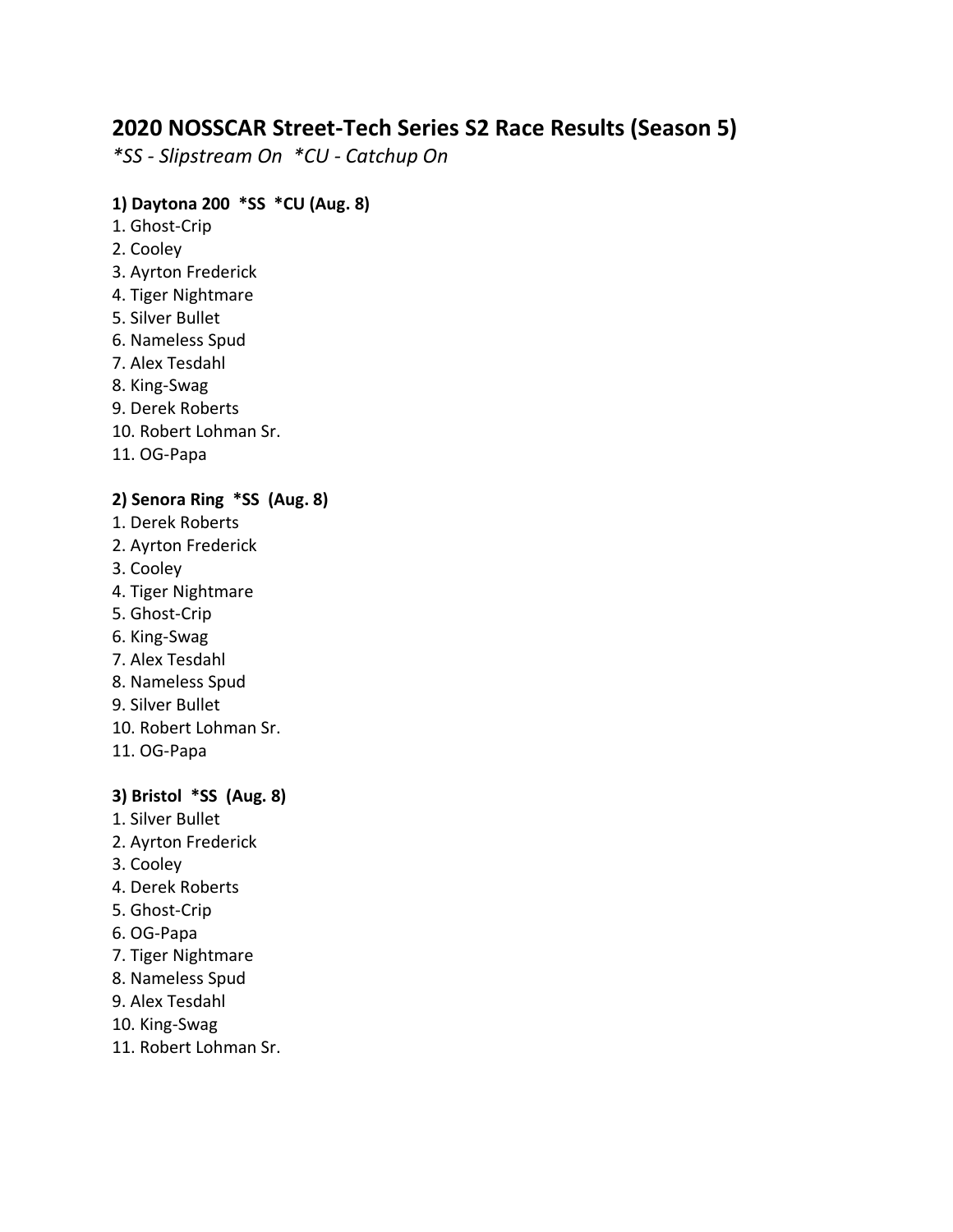#### **4) Red Canyon Grand Prix \*SS (Aug. 8)**

- 1. Ayrton Frederick
- 2. OG-Papa
- 3. Tiger Nightmare
- 4. Cooley
- 5. King-Swag
- 6. Derek Roberts
- 7. Alex Tesdahl
- 8. Nameless Spud
- 9. Silver Bullet
- 10. Ghost-Crip
- 11. Robert Lohman Sr.

#### **5) Naco Raceway Stadium (Aug. 8)**

- 1. Ayrton Frederick
- 2. Derek Roberts
- 3. Silver Bullet
- 4. OG-Papa
- 5. Alex Tesdahl
- 6. Tiger Nightmare
- 7. King-Swag
- 8. Nameless Spud
- 9. Robert Lohman Sr.
- 10. Ghost-Crip

#### **6) Wilson Speedway (Aug. 8)**

- 1. Ayrton Frederick
- 2. OG-Papa
- 3. Tiger Nightmare
- 4. Derek Roberts
- 5. Alex Tesdahl
- 6. Silver Bullet
- 7. Ghost-Crip
- 8. Nameless Spud
- 9. King-Swag
- 10. Robert Lohman Sr.

# **7) Hills Thrills (Aug. 15)**

- 1. Ayrton Frederick
- 2. OG-Papa
- 3. Justin Herrington
- 4. Tiger Nightmare
- 5. Alex Tesdahl
- 6. Silver Bullet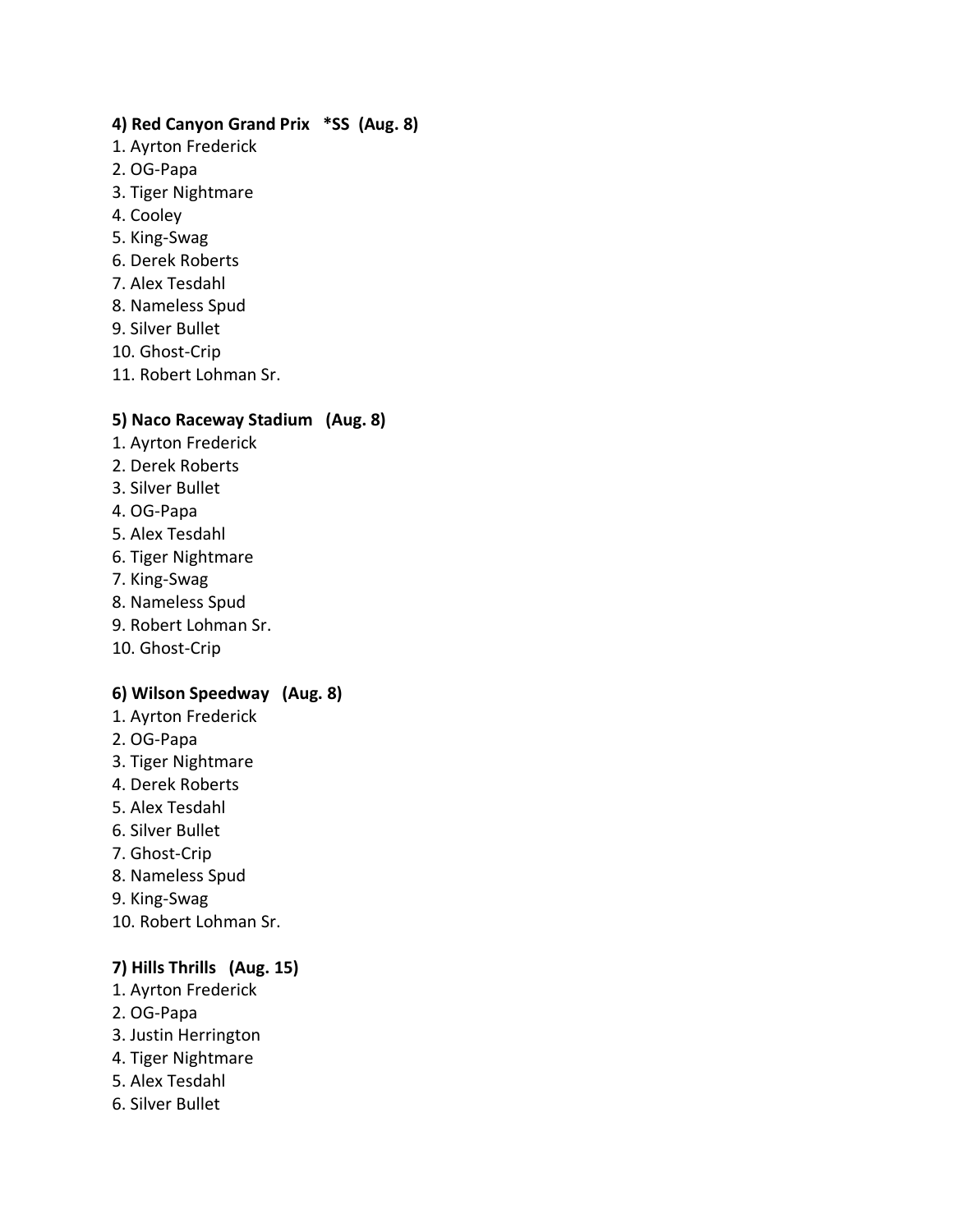- 7. Robert Lohman Sr.
- 8. Nameless Spud
- 9. Crew-Monster

# **8) Vinewood 500 (30 laps) \*SS (Aug. 15)**

- 1. OG-Papa
- 2. Ayrton Frederick
- 3. Tiger Nightmare
- 4. Justin Herrington
- 5. Silver Bullet
- 6. Robert Lohman Sr.
- 7. Alex Tesdahl
- 8. Nameless Spud
- 9. Crew-Monster

# **9) Myrtle Beach (50 laps) (Aug. 15)**

- 1. Ayrton Frederick
- 2. OG-Papa
- 3. Silver Bullet
- 4. Tiger Nightmare
- 5. Justin Herrington
- 6. Alex Tesdahl
- 7. Robert Lohman Sr.
- 8. Nameless Spud
- 9. Crew-Monster

#### **10) Reservoir 500 (25 laps) \*SS (Aug. 15)**

- 1. Silver Bullet
- 2. OG-Papa
- 3. Ayrton Frederick
- 4. Nameless Spud
- 5. Tiger Nightmare
- 6. Justin Herrington
- 7. Alex Tesdahl
- 8. Robert Lohman Sr.
- 9. Crew-Monster

# **11) Atlanta \*SS \*CU (Aug. 15)**

- 1. Ayrton Frederick
- 2. Silver Bullet
- 3. Nameless Spud
- 4. OG-Papa
- 5. Tiger Nightmare
- 6. Alex Tesdahl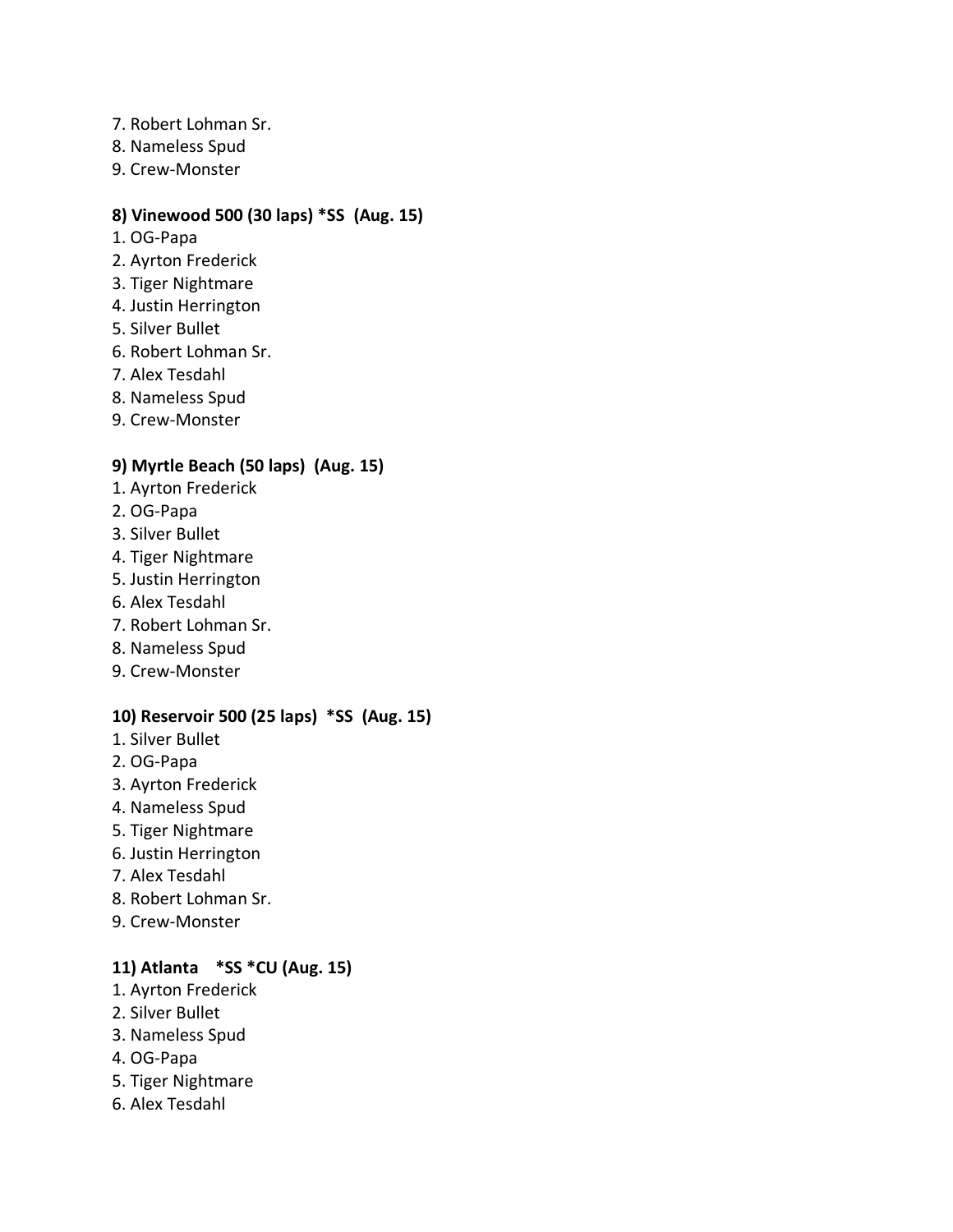- 7. Robert Lohman Sr.
- 8. Justin Herrington
- 9. Crew-Monster

# **12) LS River Raceway (10 laps) \*SS (Aug. 15)**

- 1. Ayrton Frederick
- 2. OG-Papa
- 3. Tiger Nightmare
- 4. Silver Bullet
- 5. Nameless Spud
- 6. Justin Herrington
- 7. Alex Tesdahl
- 8. Robert Lohman Sr.
- 9. Crew-Monster

# **13) Watkins Glen (10 laps) (Aug. 22)**

- 1. Ayrton Frederick
- 2. Derek Roberts
- 3. Silver-Bullet
- 4. OG-Papa
- 5. Tiger Nightmare
- 6. Robert Lohman Sr,
- 7. Justin Herrington

# **14) Pocono (15 laps) \*SS \*CU (Aug. 22)**

- 1. Ayrton Frederick
- 2. Tiger Nightmare
- 3. Justin Herrington
- 4. Derek Roberts
- 5. OG-Papa
- 6. Robert Lohman Sr.
- 7. Silver Bullet

# **15) Tamiami Park (10 laps) (Aug. 22)**

- 1. Ayrton Frederick
- 2. OG-Papa
- 3. Tiger Nightmare
- 4. Derek Roberts
- 5. Silver Bullet
- 6. Robert Lohman Sr.
- 7. Justin Herrington

# **16) Martinsville (40 laps) (Aug. 22)**

1. Ayrton Frederick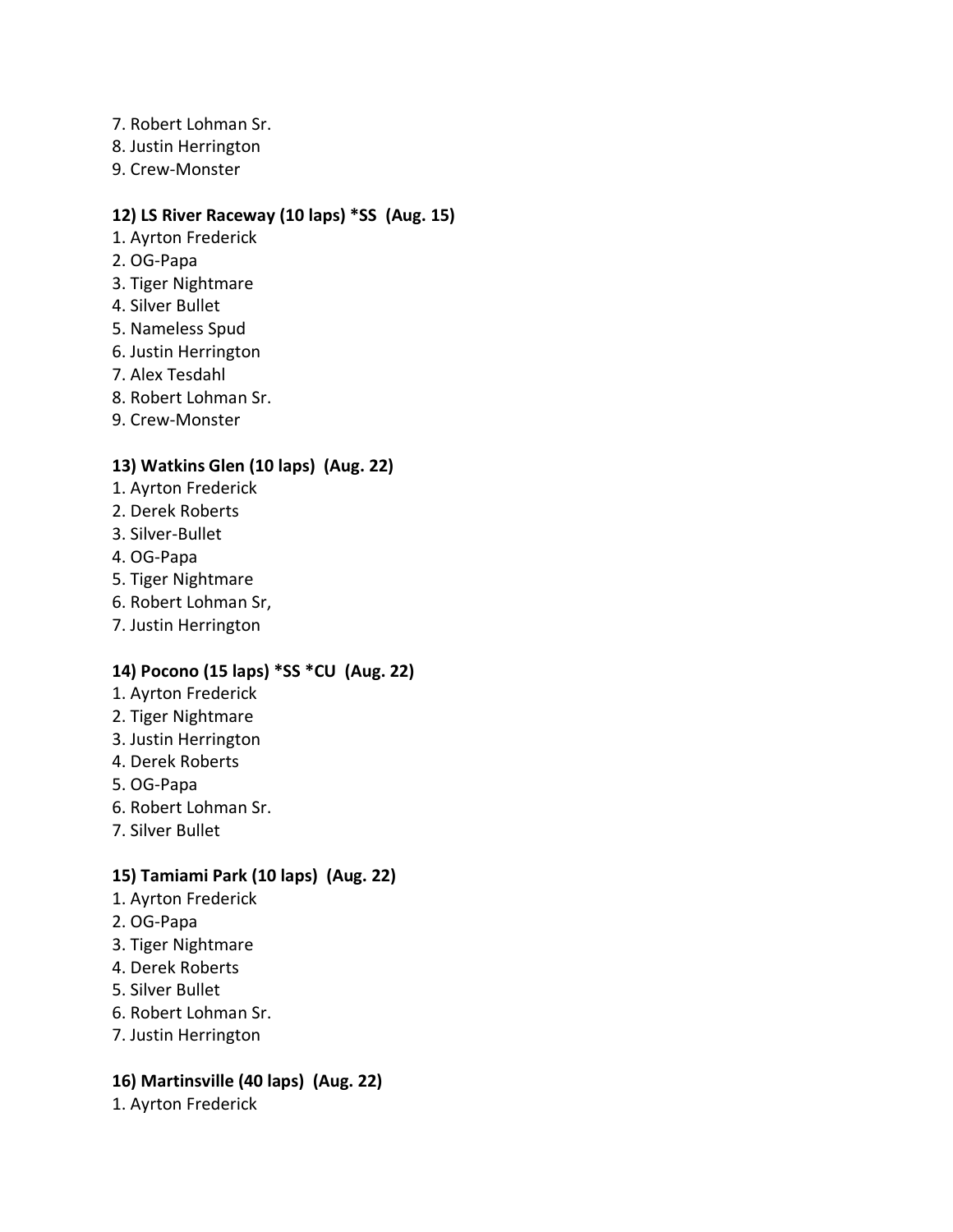- 2. Derek Roberts
- 3. Tiger Nightmare
- 4. Silver Bullet
- 5. OG-Papa
- 6. Justin Herrington
- 7. Robert Lohman Sr.
- 8. Finesse Kid

# **17) Canadian Tire Motorsport Park (10 laps) \*SS (Aug. 22)**

- 1. Ayrton Frederick
- 2. OG-Papa
- 3. Tiger Nightmare
- 4. Finesse Kid
- 5. Silver Bullet
- 6. Justin Herrington
- 7. Robert Lohman Sr.
- 8. Derek Roberts

#### **18) Grapeseed Grand Prix (Aug. 22)**

- 1. Ayrton Frederick
- 2. Finesse Kid
- 3. OG-PApa
- 4. Tiger Nightmare
- 5. Silver Bullet
- 6. Robert Lohman Sr.
- 7. Derek Roberts
- 8. Justin Herrington

# **19) Montreal \*SS (Aug. 29)**

- 1. Ayrton Frederick
- 2. Silver Bullet
- 3. Justin Herrington
- 4. Derek Roberts
- 5. OG-Papa
- 6. Alex Tesdahl
- 7. King-Swag
- 8. Crew-Monster
- 9. Robert Lohman Sr.
- 10. Gun-Play

# **20) Sprunksville \*SS (Aug. 29)**

- 1. Ayrton Frederick
- 2. Gun-Play
- 3. OG-Papa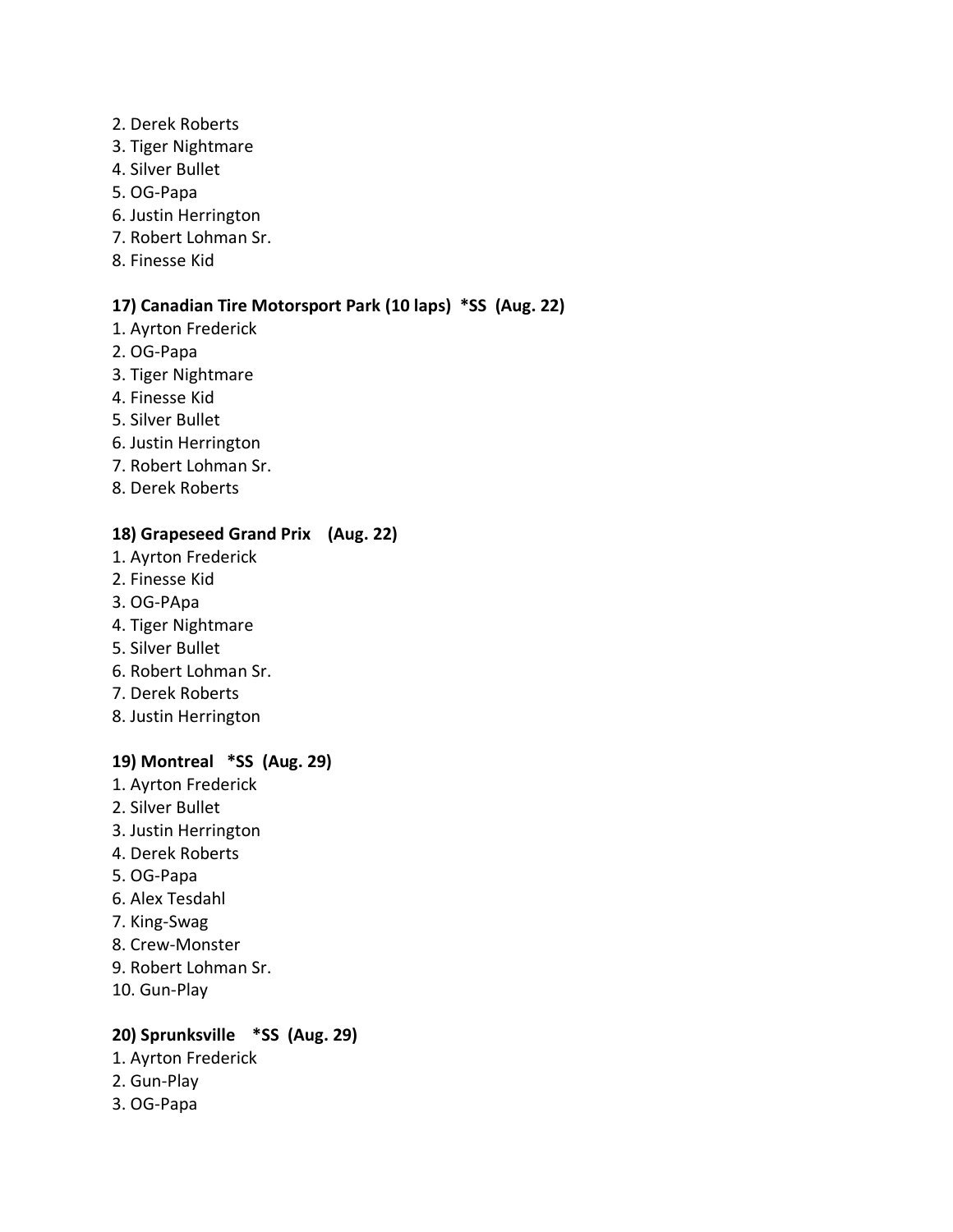- 4. Derek Roberts 5. Silver Bullet 6. Alex Tesdahl 7. King-Swag 8. Justin Herrington 9. Robert Lohman Sr.
- 10. Crew-Monster

#### **21) Iowa (Aug. 29)**

- 1. Derek Roberts
- 2. Ayrton Frederick
- 3. Gun-Play
- 4. OG-Papa
- 5. Alex Tesdahl
- 6. King-Swag
- 7. Justin Herrington
- 8. Silver-Bullet
- 9. Robert Lohman Sr.
- 10. Crew-Monster

#### **22) Talladega \*SS \*CU (Aug. 29)**

- 1. Gun-Play
- 2. Silver-Bullet
- 3. Crew-Monster
- 4. King-Swag
- 5. Alex Tesdahl
- 6. Ayrton Frederick
- 7. OG-Papa
- 8. Derek Roberts
- 9. Justin Herrington
- 10. Robert Lohman Sr.

#### **23) Alamo 500 \*SS (Aug. 29)**

- 1. Robert Lohman Sr.
- 2. Alex Tesdahl
- 3. Ayrton Frederick
- 4. Justin Herrington
- 5. OG-Papa
- 6. Derek Roberts
- 7. Gun-Play
- 8. King-Swag
- 9. Crew-Monster
- 10. Silver Bullet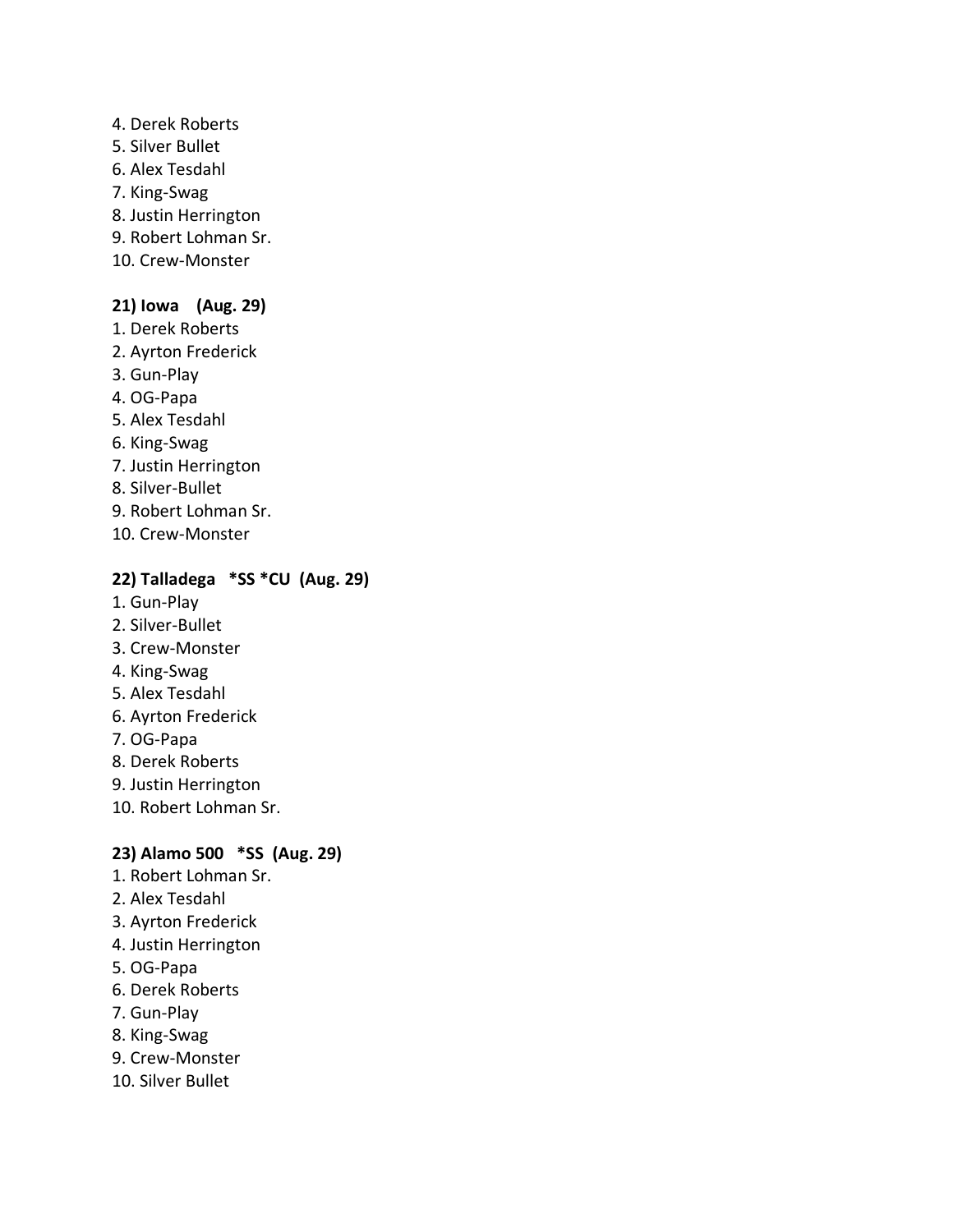#### **24) Darlington \*SS (Aug. 29)**

- 1. Alex Tesdahl
- 2. Robert Lohman Sr.
- 3. King-Swag
- 4. OG-Papa
- 5. Gun-Play
- 6. Derek Roberts
- 7. Ayrton Frederick
- 8. Silver-Bullet
- 9. Crew-Monster

# **------PLAYOFFS BEGIN------**

# **25) Indianapolis \*SS \*CU (Sept. 5)**

- 1. Silver Bullet
- 2. Derek Roberts
- 3. Ian
- 4. OG-Papa
- 5. Robert Lohman Sr.
- 6. Ayrton Frederick
- 7. King-Swag
- 8. Justin Herrington

# **26) Trenton 500 \*SS (Sept. 5)**

- 1. Robert Lohman Sr.
- 2. Ayrton Frederick
- 3. Justin Herrington
- 4. Silver Bullet
- 5. Derek Roberts
- 6. Ian
- 7. King-Swag
- 8. OG-Papa

# **27) Treehugger Circuit (Sept. 5)**

- 1. Ian
- 2. Ayrton Frederick
- 3. OG-Papa
- 4. Justin Herrington
- 5. Silver Bullet
- 6. King-Swag
- 7. Robert Lohman Sr.
- 8. Derek Roberts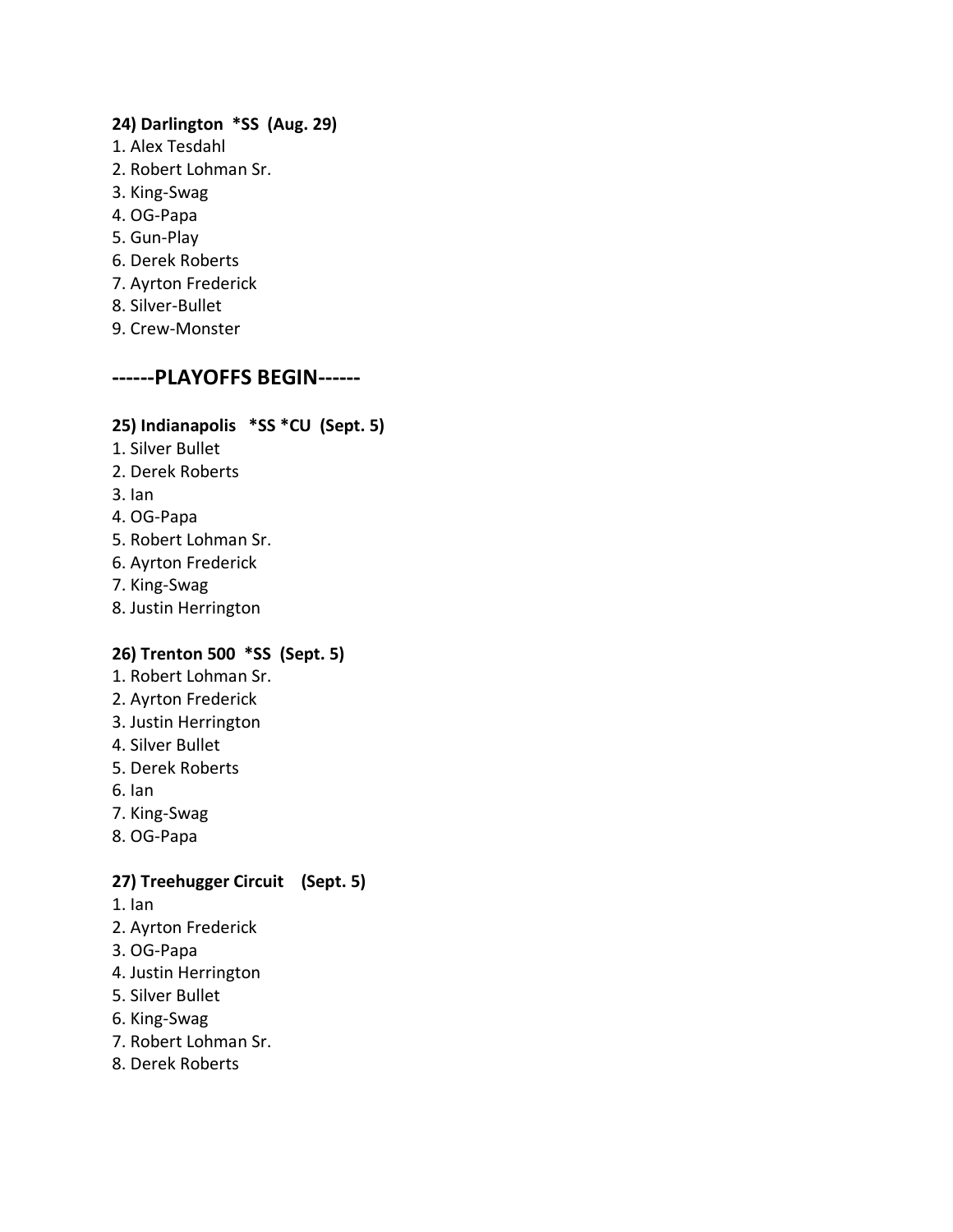#### **28) Dover \*SS (Sept. 5)**

- 1. OG-Papa
- 2. Ayrton Frederick
- 3. Silver Bullet
- 4. King-Swag
- 5. Derek Roberts
- 6. Ian
- 7. Justin Herrington
- 8. Robert Lohman Sr.
- 9. Tiger Nightmare

#### **29) Clarington Raceway (12 laps) \*SS (Sept. 5)**

- 1. Ayrton Frederick
- 2. Derek Roberts
- 3. Ian
- 4. Tiger Nightmare
- 5. King-Swag
- 6. OG-Papa
- 7. Silver Bullet
- 8. Robert Lohman Sr.
- 9. Justin Herrington

# **30) Charlotte Roval (15 laps) (Sept. 5)**

- 1. Ayrton Frederick
- 2. Ian
- 3. OG-Papa
- 4. Silver Bullet
- 5. Tiger Nightmare
- 6. Justin Herrington
- 7. King-Swag
- 8. Robert Lohman Sr.

# **31) Charlotte Motor Speedway \*SS \*CU (Sept. 19)**

- 1. Tiger Nightmare
- 2. Silver Bullet
- 3. OG-Papa
- 4. Ayrton Frederick
- 5. King-Swag
- 6. Robert Lohman Sr.

# **32) Bryson Grand Prix (3 laps) (Sept. 19)**

- 1. Ayrton Frederick
- 2. Tiger Nightmare
- 3. OG-Papa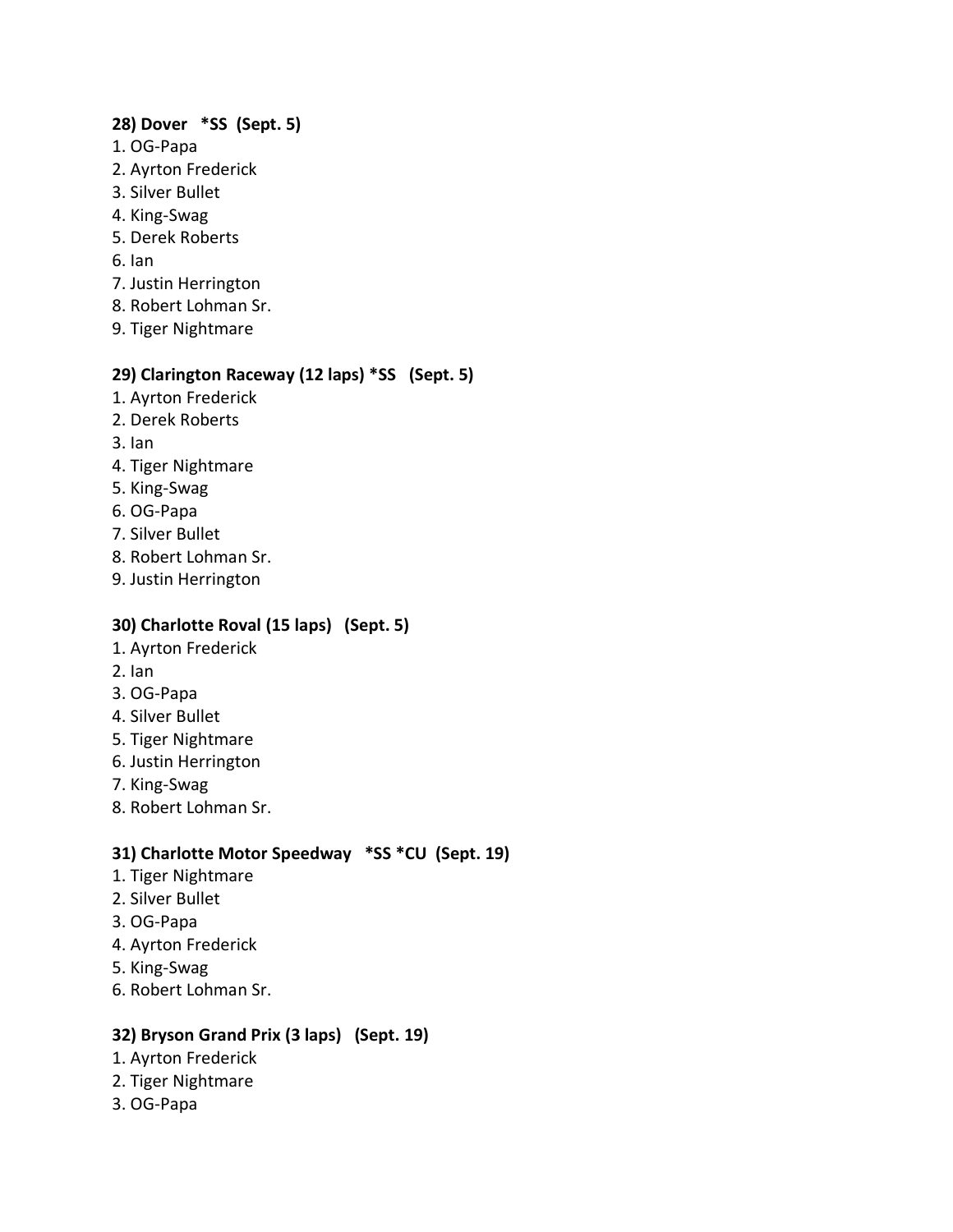- 4. Silver Bullet
- 5. King Swag
- 6. Robert Lohman Sr.

#### **33) Tour Di Beach. \*SS (Sept. 19)**

- 1. OG-Papa
- 2. Ayrton Frederick
- 3. Tiger Nightmare
- 4. Silver Bullet
- 5. Robert Lohman Sr.
- 6. King-Swag

#### **34) North Wilkesboro (Sept. 19)**

- 1. OG-Papa
- 2. Tiger Nightmare
- 3. Ayrton Frederick
- 4. Silver Bullet
- 5. Robert Lohman Sr.
- 6. King-Swag

# **35) Phoenix (Sept. 19)**

- 1. Ayrton Frederick
- 2. OG-Papa
- 3. Silver Bullet
- 4. Tiger Nightmare
- 5. Robert Lohman Sr.
- 6. King-Swag

# **36) Miami (Sept. 19)**

- 1. OG-Papa
- 2. Tiger Nightmare
- 3. Silver Bullet
- 4. Ayrton Frederick
- 5. Robert Lohman Sr.
- 6. King-Swag

# **2020 NOSSCAR Street-Tech Series S2 Final Standings (Season 5)**

- 1. Ayrton Frederick: 1,215 pts \*19 wins **\*CHAMPION**
- 2. OG-PapaDank: 1,135 pts \*5 wins (R) **\*ROTY**
- 3. Silver Bullet: 1,118 pts \*3 wins (R)
- 4. Tiger Nightmare: 1,093 pts \*1 win (R)
- 5. Derek Roberts: 1,055 pts \*2 wins
- 6. Alex Tesdahl: 1,005 pts \*1 win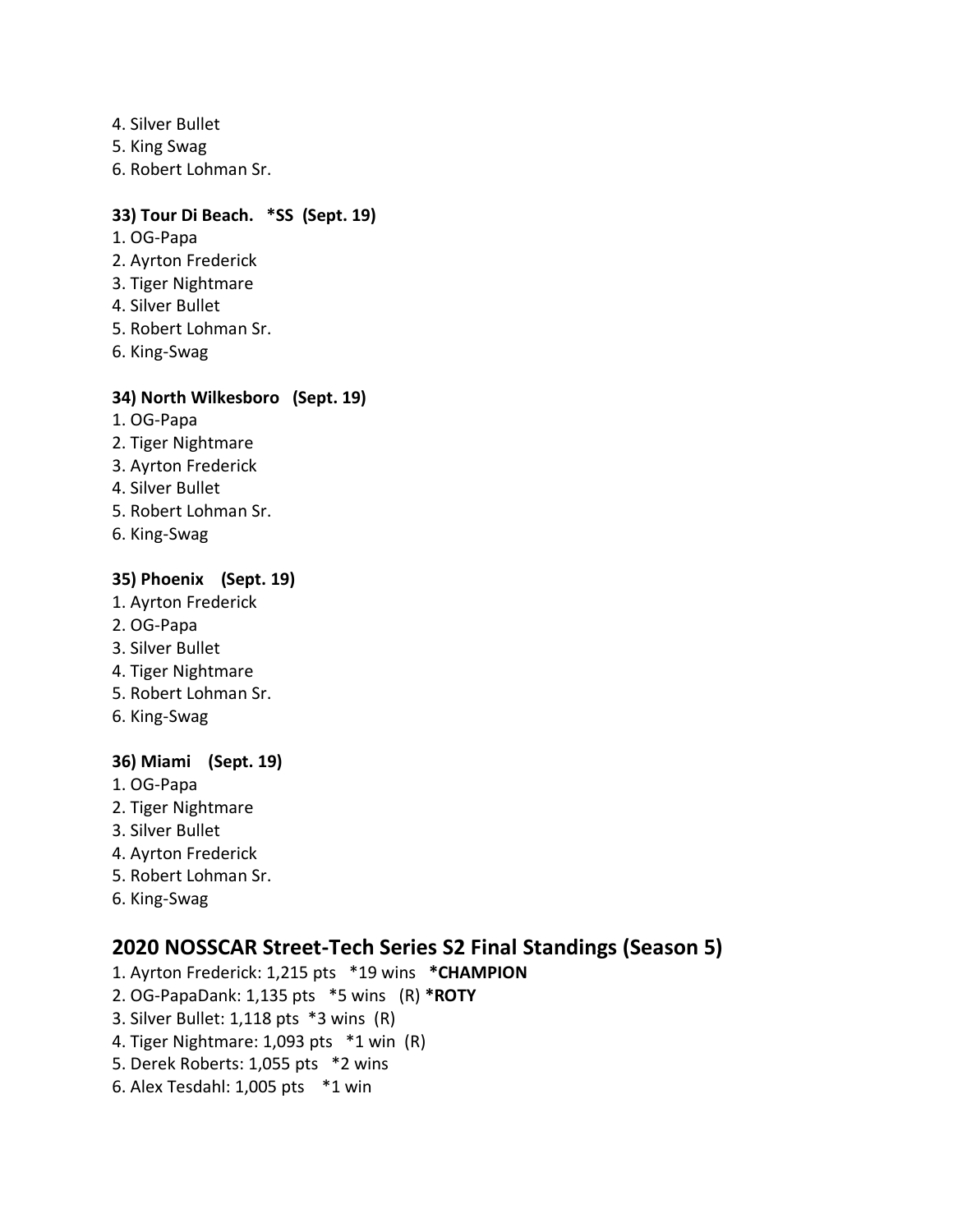#### **-----PLAYOFF CUT LINE-----**

7. Robert Lohman Sr: 184 pts \*2 wins 8. Ian "Gun Play" Carpio: 146 pts \*2 wins 9. Justin Herrington: 145 pts 10. King-Swag: 131 pts 11. Nameless Spud: 63 pts (R) 12. Crew-Monster: 42 pts 13. Cooley: 40 pts (R) 14. Ghost-Crip: 38 pts \*1 win (R) 15. Scott-From-GA: 17 pts (R)

**NEW RECORD FOR MOST WINS IN A SEASON**: Ayrton Frederick (19 wins)

# **2021 NOSSCAR Street-Tech Series Race Results (Season 6)**

#### **1) \*\*Daytona\*\***

- 1. Ian Carpio
- 2. Derek Roberts
- 3. Ayrton Frederick
- 4. Robert Lohman Sr
- 5. Trenton Krentz
- 6. Alex Tesdahl
- 7. Emma Tesdahl
- 8. Tiger Nightmare
- 9. Allen Richardson
- 10. Tanner Gray
- 11. Shadowhound

#### **2) Red Canyon**

- 1. Ayrton Frederick
- 2. Trenton Krentz
- 3. Tanner Gray
- 4. Derek Roberts
- 5. Ian Carpio
- 6. Tiger Nightmare
- 7. Allen Richardson
- 8. Alex Tesdahl
- 9. Robert Lohman Sr
- 10. Emma Tesdahl
- 11. Shadowhound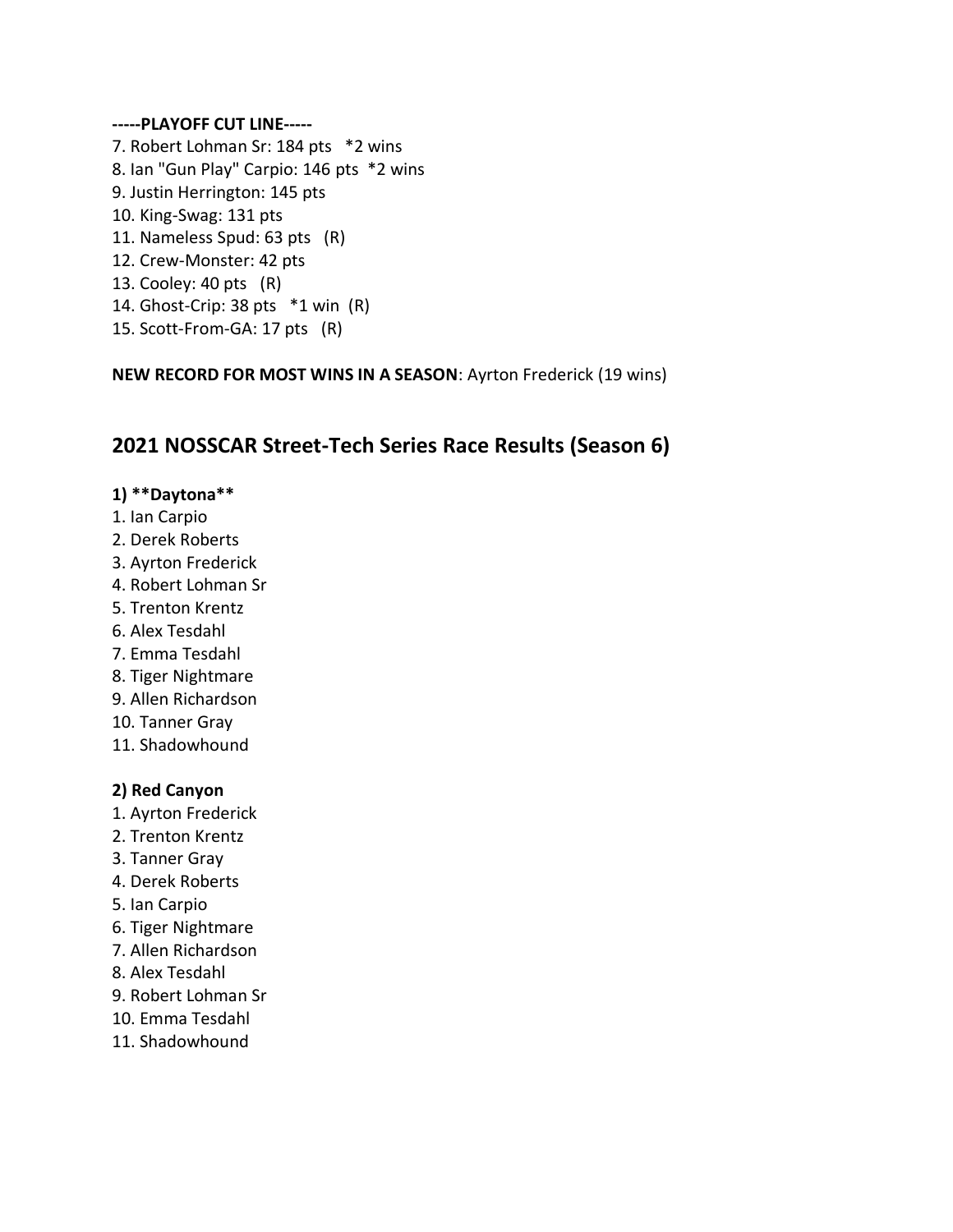#### **3) Dodge Raceway**

- 1. Tanner Gray
- 2. Ayrton Frederick
- 3. Tiger Nightmare
- 4. Allen Richardson
- 5. Ian Carpio
- 6. Trenton Krentz
- 7. Derek Roberts
- 8. Alex Tesdahl
- 9. Shadowhound
- 10. Robert Lohman Sr
- 11. Emma Tesdahl

# **4) Myrtle Beach**

- 1. Derek Roberts
- 2. Ayrton Frederick
- 3. Tanner Gray
- 4. Tiger Nightmare
- 5. Ian Carpio
- 6. Trenton Krentz
- 7. Alex Tesdahl
- 8. Robert Lohman Sr
- 9. Emma Tesdahl
- 10. Shadowhound
- 11. Allen Richardson

# **5) Treehugger Circuit**

- 1. Ayrton Frederick
- 2. Ian Carpio
- 3. Tanner Gray
- 4. Trenton Krentz
- 5. Tiger Nightmare
- 6. Derek Roberts
- 7. Alex Tesdahl
- 8. Emma Tesdahl
- 9. Robert Lohman Sr
- 10. Shadowhound

# **6) Mesa Marin**

- 1. Tanner Gray
- 2. Ayrton Frederick
- 3. Ian Carpio
- 4. Trenton Krentz
- 5. Derek Roberts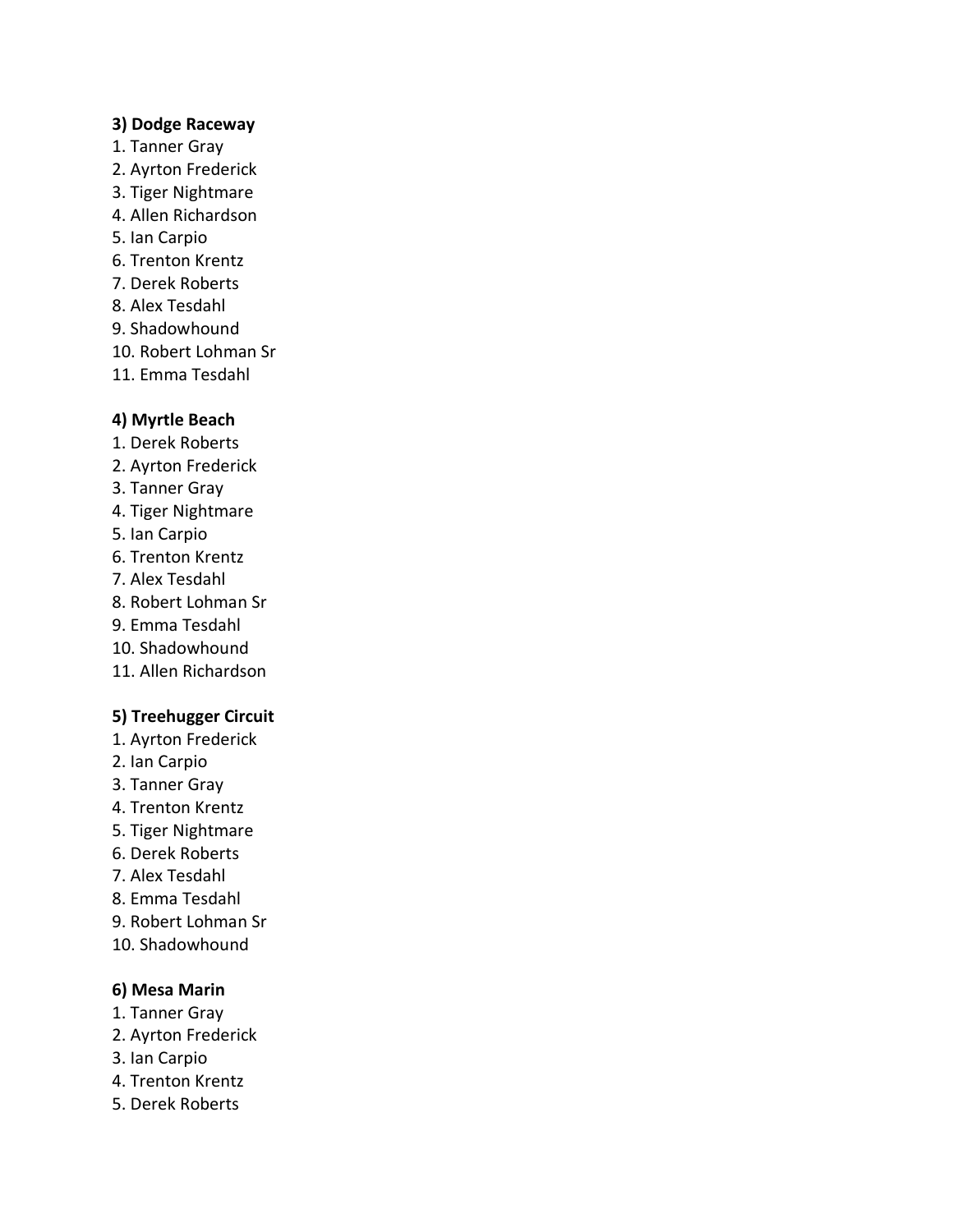- 6. Tiger Nightmare
- 7. Alex Tesdahl
- 8. Emma Tesdahl
- 9. Robert Lohman Sr.

#### **7) \*\*Vinewood 500\*\***

- 1. Trenton Krentz
- 2. Jefferey Robinson Jr
- 3. Tyler McMurter
- 4. Ayrton Frederick
- 5. Ian Carpio
- 6. Derek Roberts
- 7. Jordan Green
- 8. Tiger Nightmare
- 9. Alex Tesdahl
- 10. PapaDank
- 11. Robert Lohman Sr

# **8) Chicago**

- 1. Trenton Krentz
- 2. Alex Tesdahl
- 3. Ayrton Frederick
- 4. Ian Carpio
- 5. Jefferey Robinson Jr
- 6. Jordan Green
- 7. PapaDank
- 8. Derek Roberts
- 9. Tiger Nightmare
- 10. Robert Lohman Sr

# **9) Iowa**

- 1. Trenton Krentz
- 2. Derek Roberts
- 3. Ian Carpio
- 4. Jefferey Robinson Jr
- 5. Ayrton Frederick
- 6. Jordan Green
- 7. Alex Tesdahl
- 8. Robert Lohman Sr
- 9. PapaDank
- 10. Tiger Nightmare

# **10) Indianapolis Road Course**

1. Trenton Krentz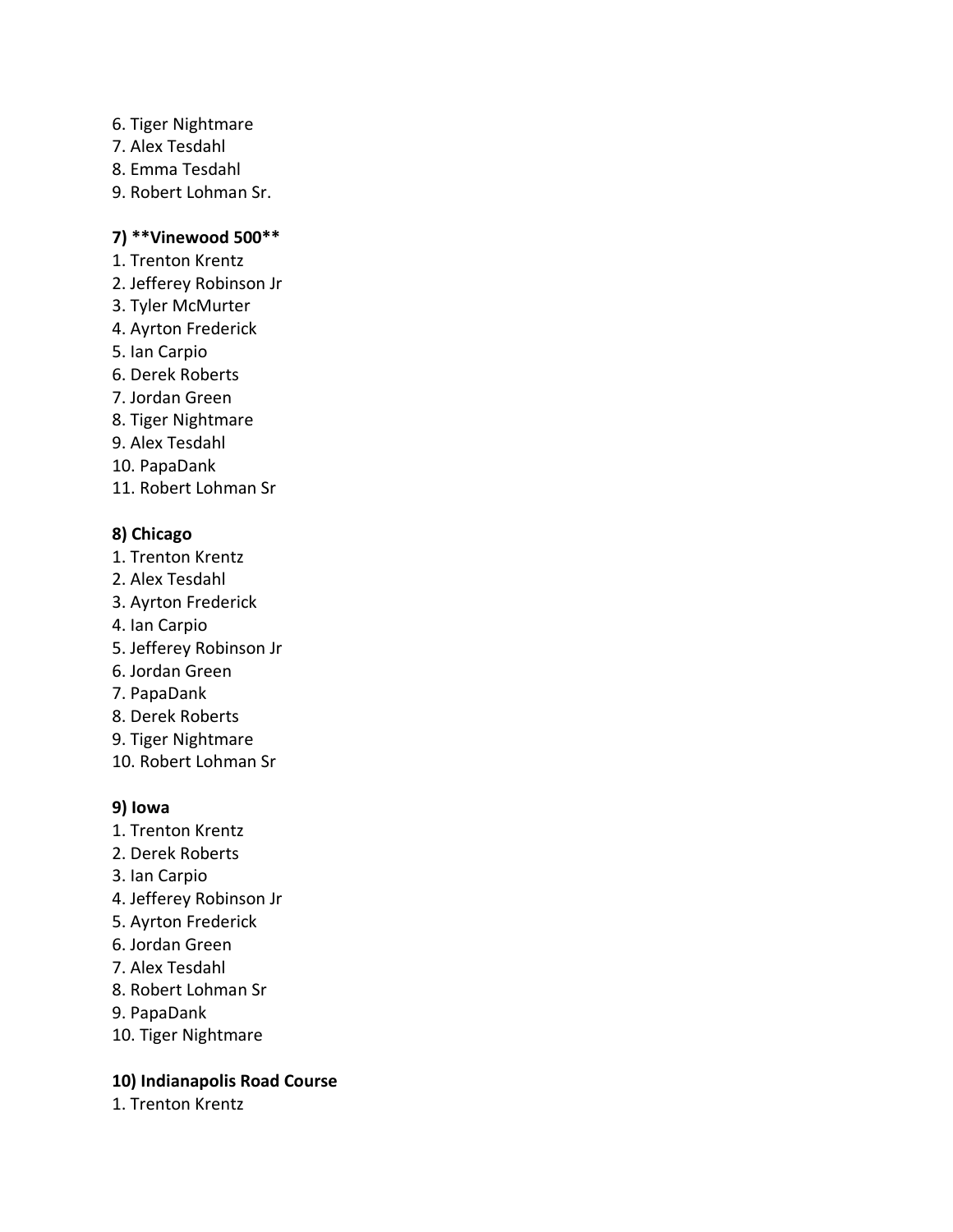#### 2. Ayrton Frederick

- 3. Ian Carpio
- 4. Jefferey Robinson Jr
- 5. Derek Roberts
- 6. Jordan Green
- 7. Alex Tesdahl
- 8. PapaDank
- 9. Robert Lohman Sr

# **11) Montreal**

- 1. Ayrton Frederick
- 2. Jefferey Robinson Jr
- 3. Ian Carpio
- 4. Trenton Krentz
- 5. Derek Roberts
- 6. Jordan Green
- 7. Alex Tesdahl
- 8. PapaDank
- 9. Robert Lohman Sr

# **12) Colorado National**

- 1. Ayrton Frederick
- 2. Trenton Krentz
- 3. Jefferey Robinson Jr
- 4. Ian Carpio
- 5. Jordan Green
- 6. Alex Tesdahl
- 7. Derek Roberts
- 8. PapaDank
- 9. Robert Lohman Sr

# **13) Pocono**

- 1. Trenton Krentz
- 2. Jordan Green
- 3. Robert Lohman Sr
- 4. Jefferey Robinson Jr
- 5. PapaDank
- 6. Ian Carpio
- 7. Alex Tesdahl
- 8. Ayrton Frederick
- 9. Derek Roberts

# **14) Watkins Glen**

1. Ayrton Frederick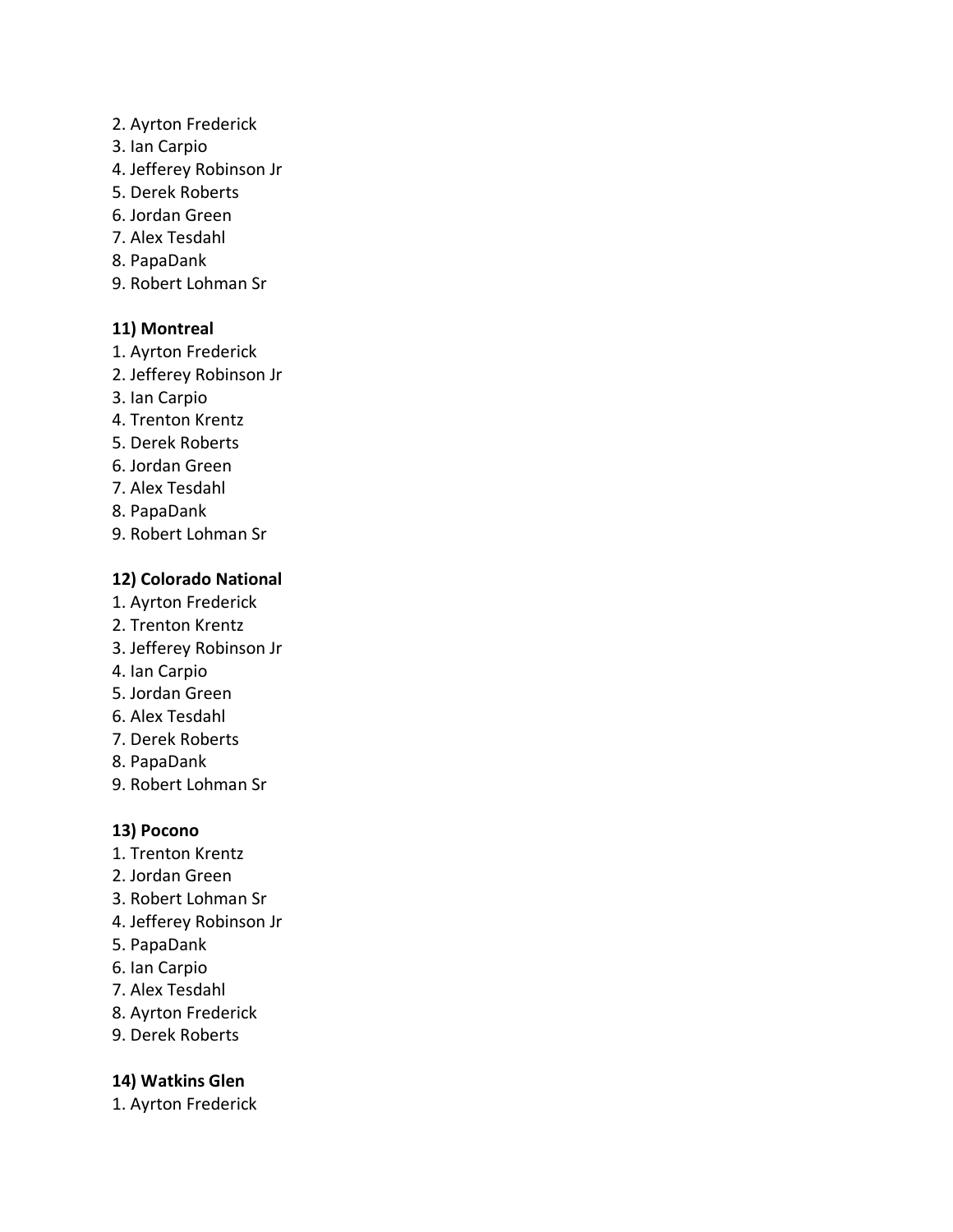- 2. Jefferey Robinson Jr
- 3. Allen Richardson
- 4. Ian Carpio
- 5. Jordan Green
- 6. Trenton Krentz
- 7. Tiger Nightmare
- 8. Robert Lohman Sr
- 9. Derek Roberts

# **15) Bristol**

- 1. Jefferey Robinson Jr
- 2. Ayrton Frederick
- 3. Allen Richardson
- 4. Trenton Krentz
- 5. Tiger Nightmare
- 6. Jordan Green
- 7. Ian Carpio
- 8. Robert Lohman Sr
- 9. Derek Roberts

#### **16) RON Raceway**

- 1. Ayrton Frederick
- 2. Trenton Krentz
- 3. Jefferey Robinson Jr
- 4. Ian Carpio
- 5. Derek Roberts
- 6. Jordan Green
- 7. Allen Richardson
- 8. Robert Lohman Sr
- 9. Tiger Nightmare

# **17) Talladega**

- 1. Ayrton Frederick
- 2. Jefferey Robinson Jr
- 3. Trenton Krentz
- 4. Allen Richardson
- 5. Robert Lohman Sr
- 6. Derek Roberts
- 7. Jordan Green
- 8. Tiger Nightmare
- 9. Ian Carpio

# **18) Wilson**

1. Jefferey Robinson Jr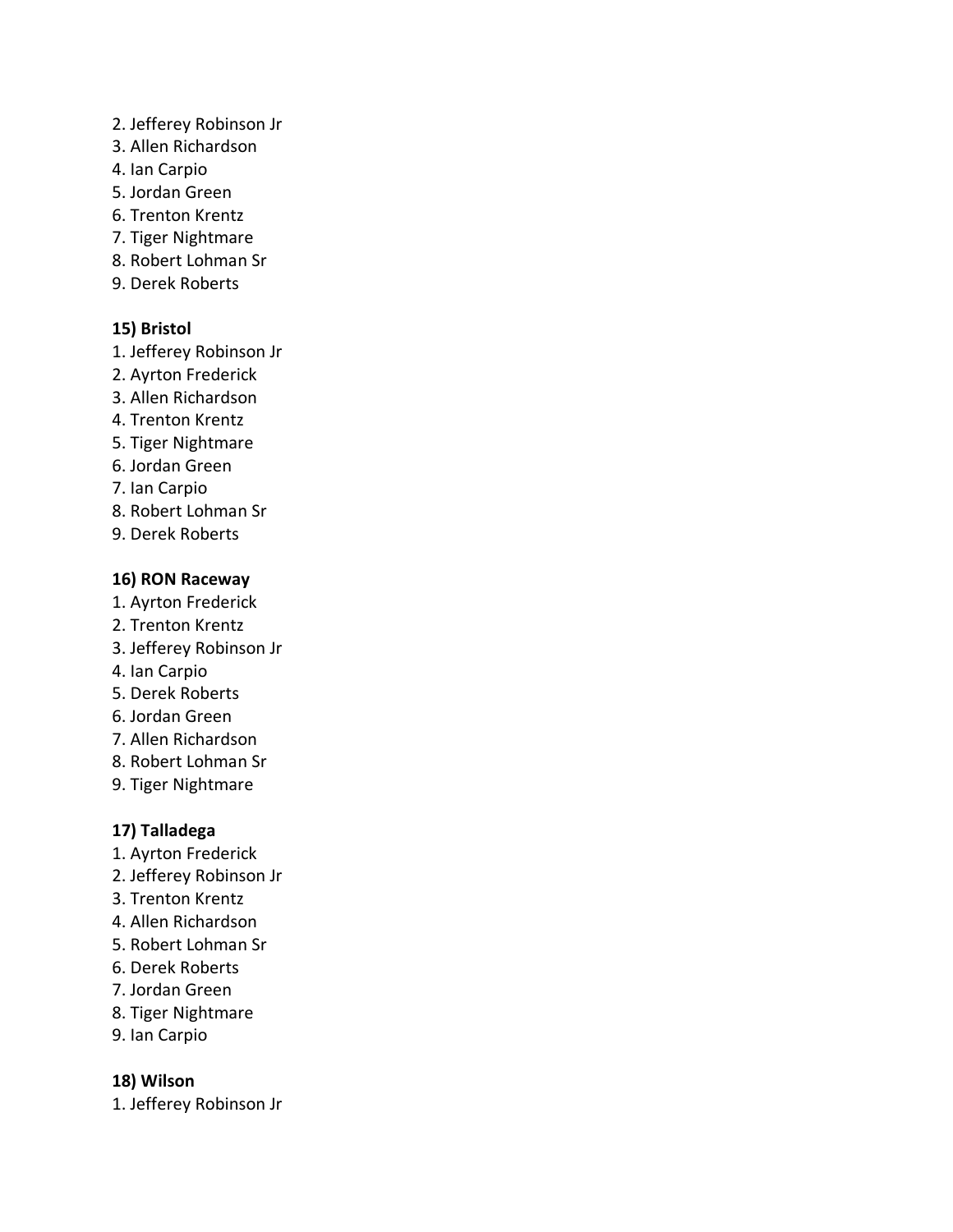#### 2. Ayrton Frederick

- 3. Trenton Krentz
- 4. Derek Roberts
- 5. Allen Richardson
- 6. Jordan Green
- 7. Tiger Nightmare
- 8. Robert Lohman Sr
- 9. Ian Carpio

# **19) Huntsville**

- 1. Allen Richardson
- 2. Ayrton Frederick
- 3. Jordan Green
- 4. Derek Roberts
- 5. Jefferey Robinson
- 6. Trenton Krentz
- 7. Robert Lohman Sr
- 8. Tiger Nightmare
- 9. Ian Carpio

# **20) Martinsville**

- 1. Ayrton Frederick
- 2. Trenton Krentz
- 3. Derek Roberts
- 4. Ian Carpio
- 5. Allen Richardson
- 6. Tiger Nightmare
- 7. Blake Henderson
- 8. Robert Lohman Sr

# **21) North Wilkesboro**

- 1. Allen Richardson
- 2. Derek Roberts
- 3. Ayrton Frederick
- 4. Trenton Krentz
- 5. Ian Carpio
- 6. Blake Henderson
- 7. Robert Lohman Sr
- 8. Tiger Nightmare

# **22) Atlanta**

- 1. Tiger Nightmare
- 2. Ayrton Frederick
- 3. Trenton Krentz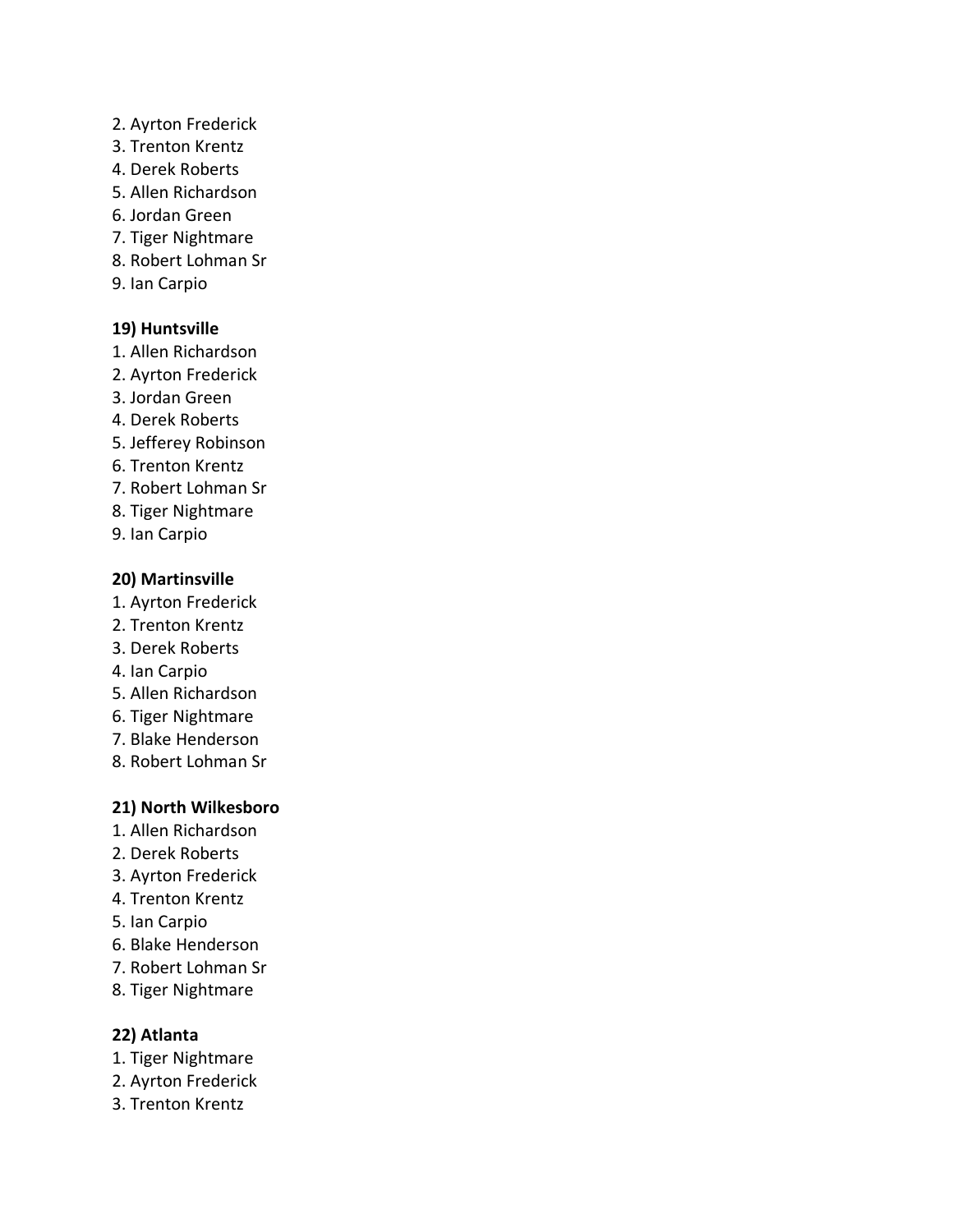- 4. Allen Richardson
- 5. Ian Carpio
- 6. Derek Roberts
- 7. Robert Lohman Sr
- 8. Blake Henderson

# **23) Bryson**

- 1. Ayrton Frederick
- 2. Trenton Krentz
- 3. Ian Carpio
- 4. Allen Richardson
- 5. Tiger Nightmare
- 6. Derek Roberts
- 7. Robert Lohman Sr
- 8. Blake Henderson
- 9. PapaDank

# **24) Phoenix**

- 1. Trenton Krentz
- 2. Ayrton Frederick
- 3. Derek Roberts
- 4. Ian Carpio
- 5. Allen Richardson
- 6. PapaDank
- 7. Tiger Nightmare
- 8. Robert Lohman Sr
- 9. Blake Henderson

# **25) Miami**

- 1. Trenton Krentz
- 2. Derek Roberts
- 3. Ayrton Frederick
- 4. Tiger Nightmare
- 5. PapaDank
- 6. Allen Richardson
- 7. Ian Carpio
- 8. Robert Lohman Sr
- 9. Blake Henderson

# **2021 NOSSCAR Street-Tech Series Final Standings (Season 6)**

- 1. Ayrton Frederick 302 \*9 wins
- 2. Trenton Krentz 266 \*7 wins
- 3. Ian Carpio 192 \*1 win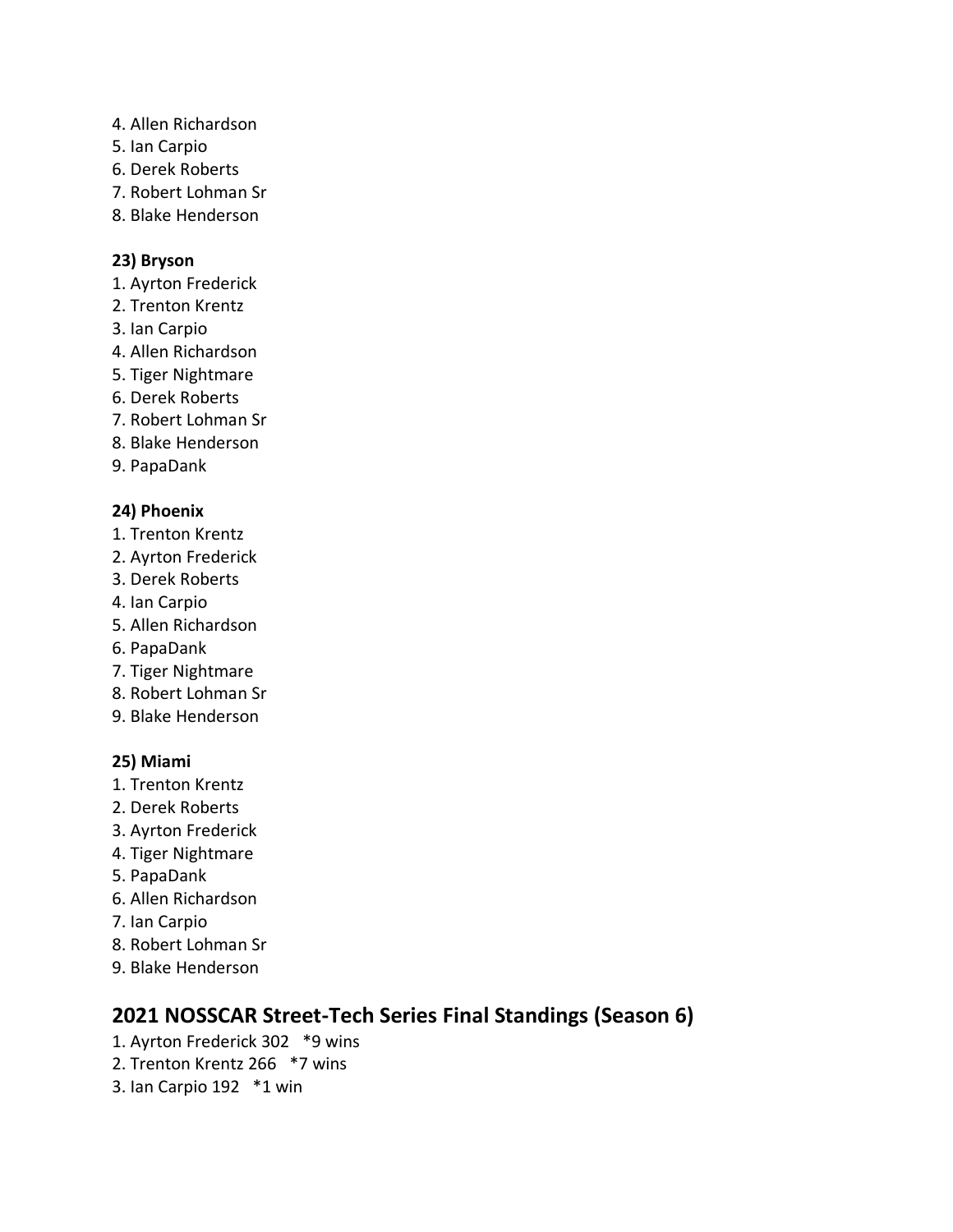4. Derek Roberts 188 \*1 win 5. Jefferey Robinson Jr 136 \*2 wins 6. Tiger Nightmare 123 \*1 win 7. Allen Richardson 119 \*2 wins **\*ROTY** 8. Robert Lohman Sr 102 9. Jordan Green 88 10. Alex Tesdahl 69 11. Tanner Gray 62 \*2 wins 12. PapaDank 45 13. Blake Henderson 25 14. Emma Tesdahl 18 15. Tyler McMurter 10 16. Shadowhound 8

# **2021 NOSSCAR Street-Tech Series Race Results (Season 7)**

#### **Race 1 Daytona**

- 1. Debdez
- 2. Robert Lohman Sr.
- 3. Ayrton Frederick \*Pole
- 4. Tiger Nightmare
- 5. Silver Bullet
- 6. Derek Roberts
- 7. Roman Empire
- 8. Alfi
- 9. DireDom
- 10. Tanner Swalley
- 11. Will

#### **Race 2 Red Canyon**

- 1. Ayrton Frederick \*Pole
- 2. DireDom
- 3. Tiger Nightmare
- 4. Debdex
- 5. Roman Empire
- 6. Silver-Bullet
- 7. Will
- 8. Tanner Swalley
- 9. Robert Lohman Sr.
- 10. Alfi
- 11. Derek Roberts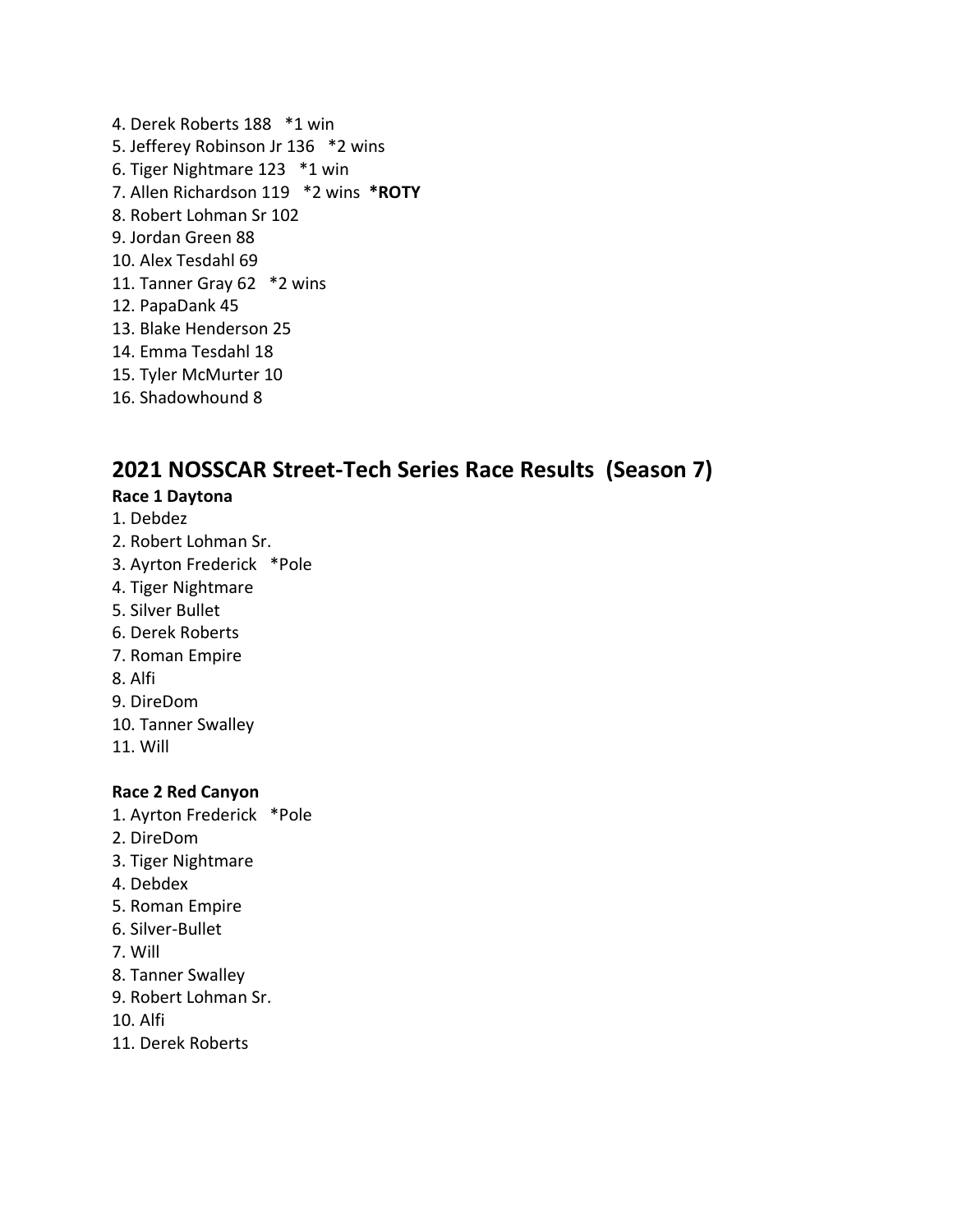#### **Race 3 Myrtle Beach**

- 1. Derek Roberts
- 2. Silver-Bullet
- 3. Ayrton Frederick
- 4. Tiger Nightmare
- 5. Roman Empire
- 6. Tanner Swalley
- 7. DireDom
- 8. Will
- 9. Debdex

10. Robert Lohman Sr.

11. Alfi

#### **Race 4 Treehugger**

- 1. Ayrton Frederick \*Pole
- 2. Derek Roberts
- 3. Tiger Nightmare
- 4. Debdex
- 5. RomanEmpire
- 6. DireDom
- 7. Tanner Swalley
- 8. Will
- 9. Silver-Bullet

10. Alfi

11. Robert Lohman Sr

# **Race 5 Bristol**

- 1. Ayrton Frederick \*Pole
- 2. Roman Empire
- 3. Derek Roberts
- 4. Silver-Bullet
- 5. Tiger Nightmare
- 6. Debdex
- 7. DireDom
- 8. Robert Lohman Sr.
- 9. Alfi
- 10. Will
- 11. Tanner Swalley

# **Race 6 Wilson Speedway**

- 1. Derek Roberts \*Pole
- 2. Ayrton Frederick
- 3. Tiger Nightmare
- 4. Debdex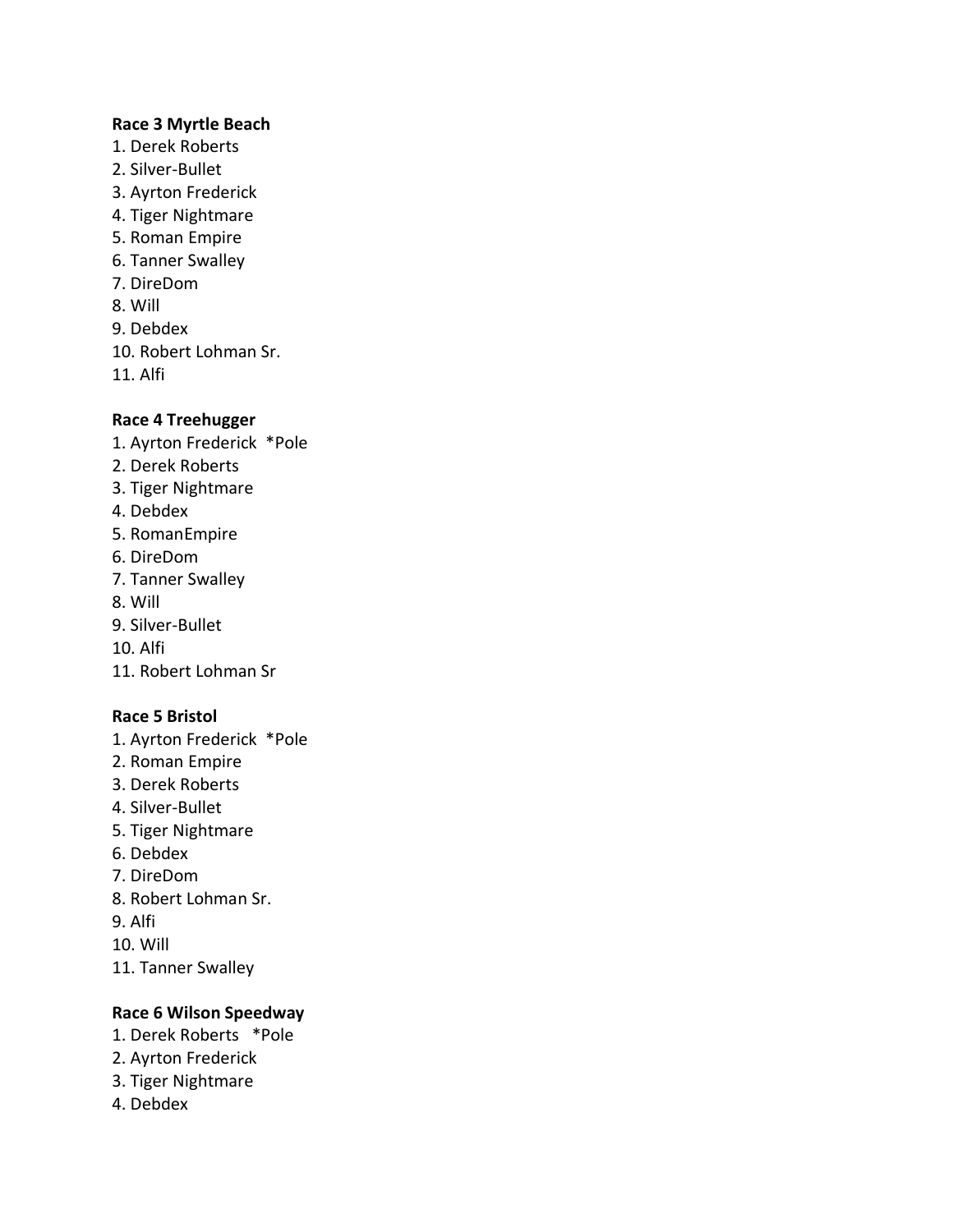- 5. Silver-Bullet 6. Roman Empire
- 7. DireDom
- 8. Robert Lohman Sr.
- 9. Will

10. Alfi

11. Tanner Swalley

## **Race 7 Montreal**

- 1. Ayrton Frederick \*Pole
- 2. Tiger Nightmare
- 3. Allen Richardson
- 4. Debdex
- 5. RomanEmpire
- 6. PapaDank
- 7. DireDom
- 8. Derek Roberts

# **Race 8 Colorado National Speedway**

- 1. Ayrton Frederick
- 2. Derek Roberts
- 3. Allen Richardson
- 4. Debdex \*Pole
- 5. Tiger Nightmare
- 6. DireDom
- 7. PapaDank
- 8. RomanEmpire
- 9. Felix

#### **Race 9 Pocono**

- 1. DireDom
- 2. RomanEmpire
- 3. Felix
- 4. PapaDank
- 5. Debdex
- 6. Allen Richardson \*Pole
- 7. Derek Roberts
- 8. Tiger Nightmare
- 9. Ayrton Frederick

# **Race 10 Senora Superspeedway**

- 1. Tiger Nightmare
- 2. Ayrton Frederick
- 3. DireDom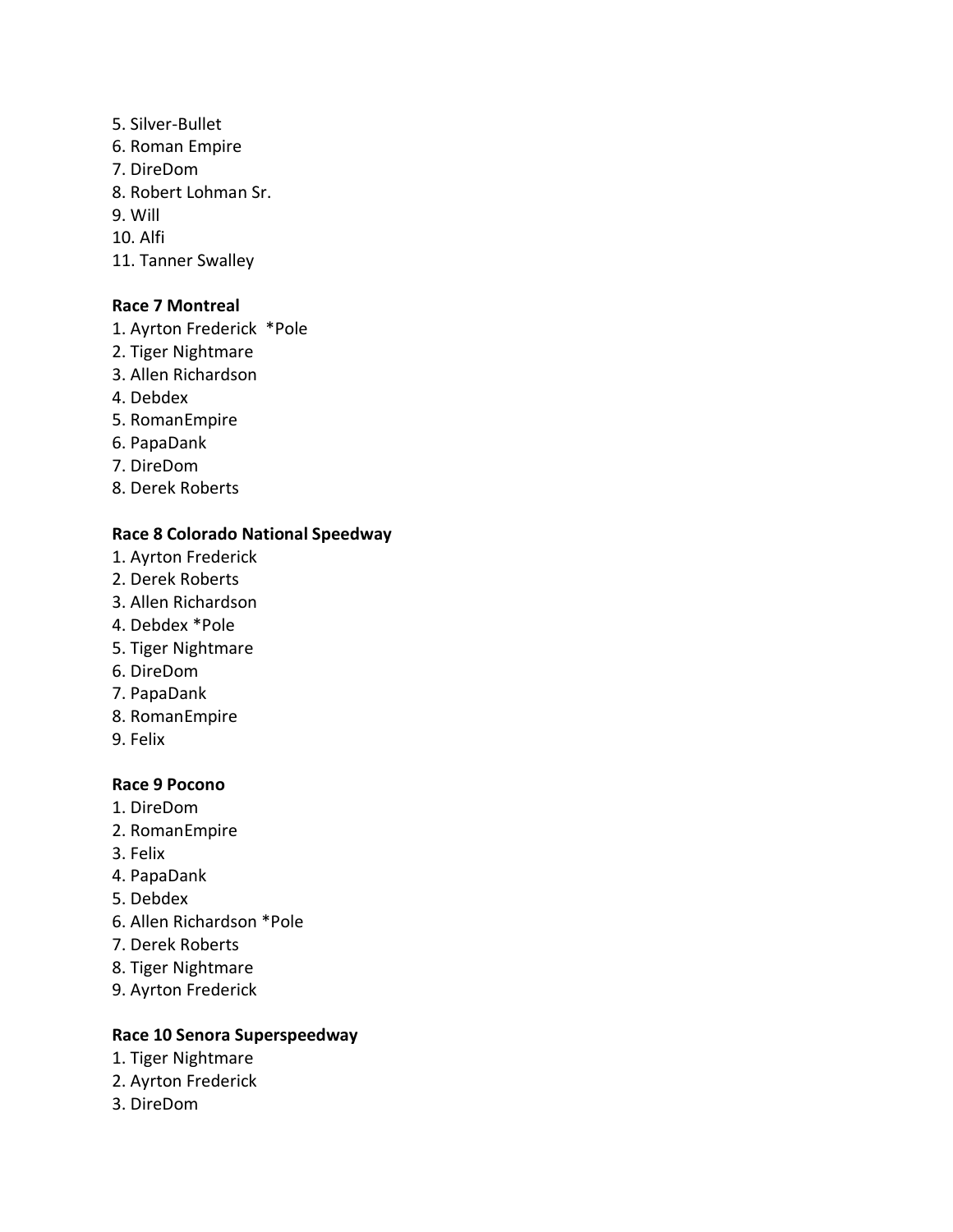- 4. RomanEmpire
- 5. Derek Roberts
- 6. Allen Richardson
- 7. Debdex \*Pole
- 8. PapaDank
- 9. Felix

#### **Race 11 RON Raceway**

- 1. Ayrton Frederick \*Pole
- 2. RomanEmpire
- 3. Allen Richardson
- 4. DireDom
- 5. Debdex
- 6. Tiger Nightmare
- 7. PapaDank
- 8. Felix
- 9. Derek Roberts

#### **Race 12 North Wilkesboro**

- 1. Ayrton Frederick
- 2. Tanner Gray
- 3. Allen Richardson
- 4. Will
- 5. Roman Empire
- 6. Tiger Nightmare
- 7. Ian Carpio
- 8. Debdex
- 9. Diredom
- 10. Felix
- 11. Robert Lohman Sr.
- 12. Derek Roberts \*Pole

#### **Race 13 LS River Raceway**

- 1. Will
- 2. Ayrton Frederick
- 3. Debdex
- 4. Tiger Nightmare
- 5. Tanner Gray
- 6. DireDom
- 7. Roman Empire
- 8. Allen Richardson
- 9. Ian Carpio
- 10. Felix
- 11. Robert Lohman Sr.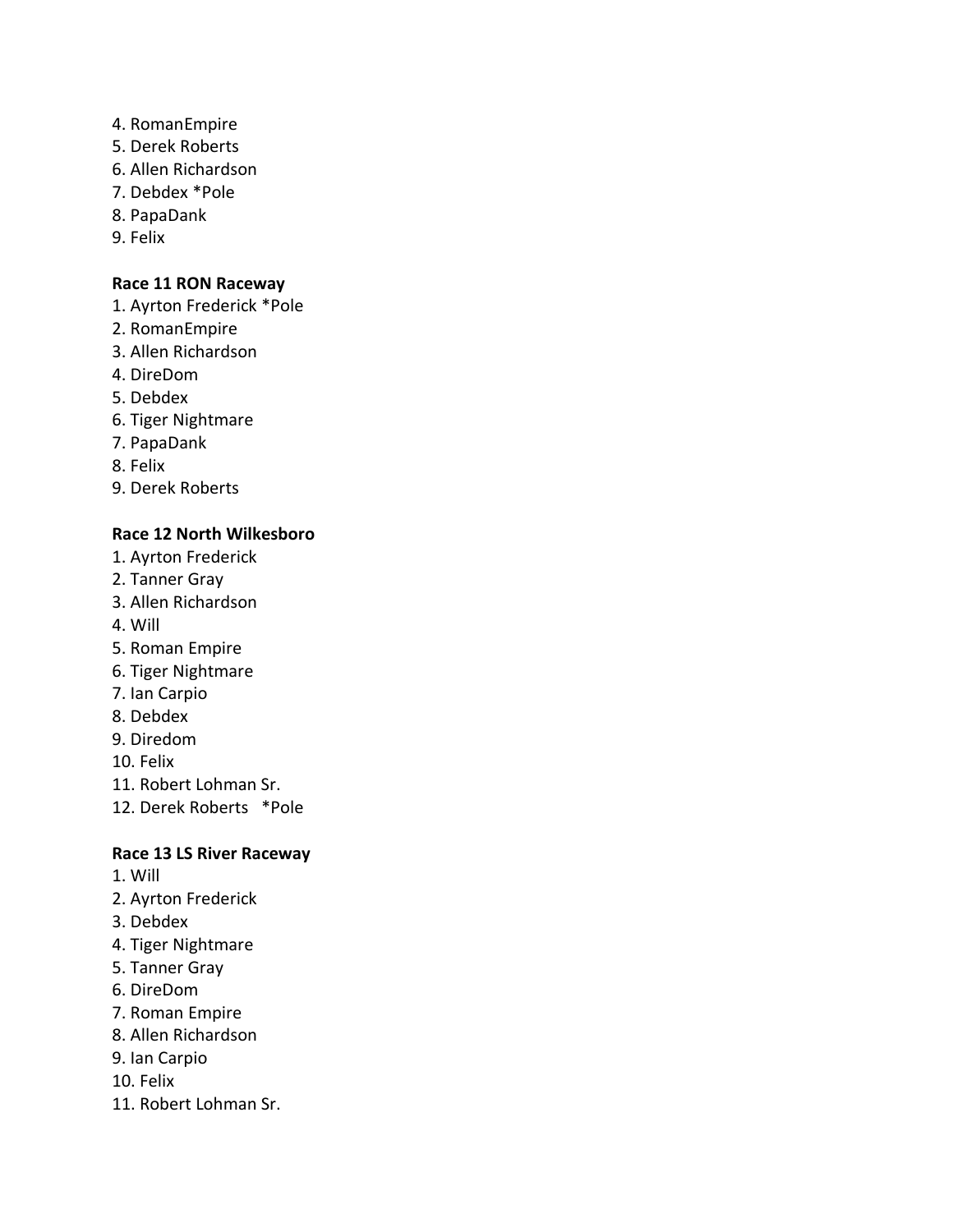#### 12. Derek Roberts \*Pole

#### **Race 14 Talladega**

- 1. Ayrton Frederick
- 2. Tiger Nightmare
- 3. Debdex
- 4. Roman Empire
- 5. Tanner Gray
- 6. Will
- 7. DireDom
- 8. Robert Lohman Sr.
- 9. Felix
- 10. Allen Richardson
- 11. Ian Carpio
- 12. Derek Roberts \*Pole

#### **Race 15 Watkins Glen**

- 1. Ayrton Frederick \*Pole
- 2. Ian Carpio
- 3. Tanner Gray
- 4. Allen Richardson
- 5. Tiger Nightmare
- 6. Debdex
- 7. RomanEmpire
- 8. Will
- 9. Felix
- 10. DireDom
- 11. Robert Lohman Sr
- 12. Derek Roberts

#### **Race 16 Miami**

- 1. Ayrton Frederick
- 2. Tanner Gray
- 3. Tiger Nightmare
- 4. Will
- 5. Debdex
- 6. DireDom
- 7. Allen Richardson
- 8. Ian Carpio
- 9. Felix
- 10. Roman Empire \*Pole
- 11. Robert Lohman Sr.
- 12. Derek Roberts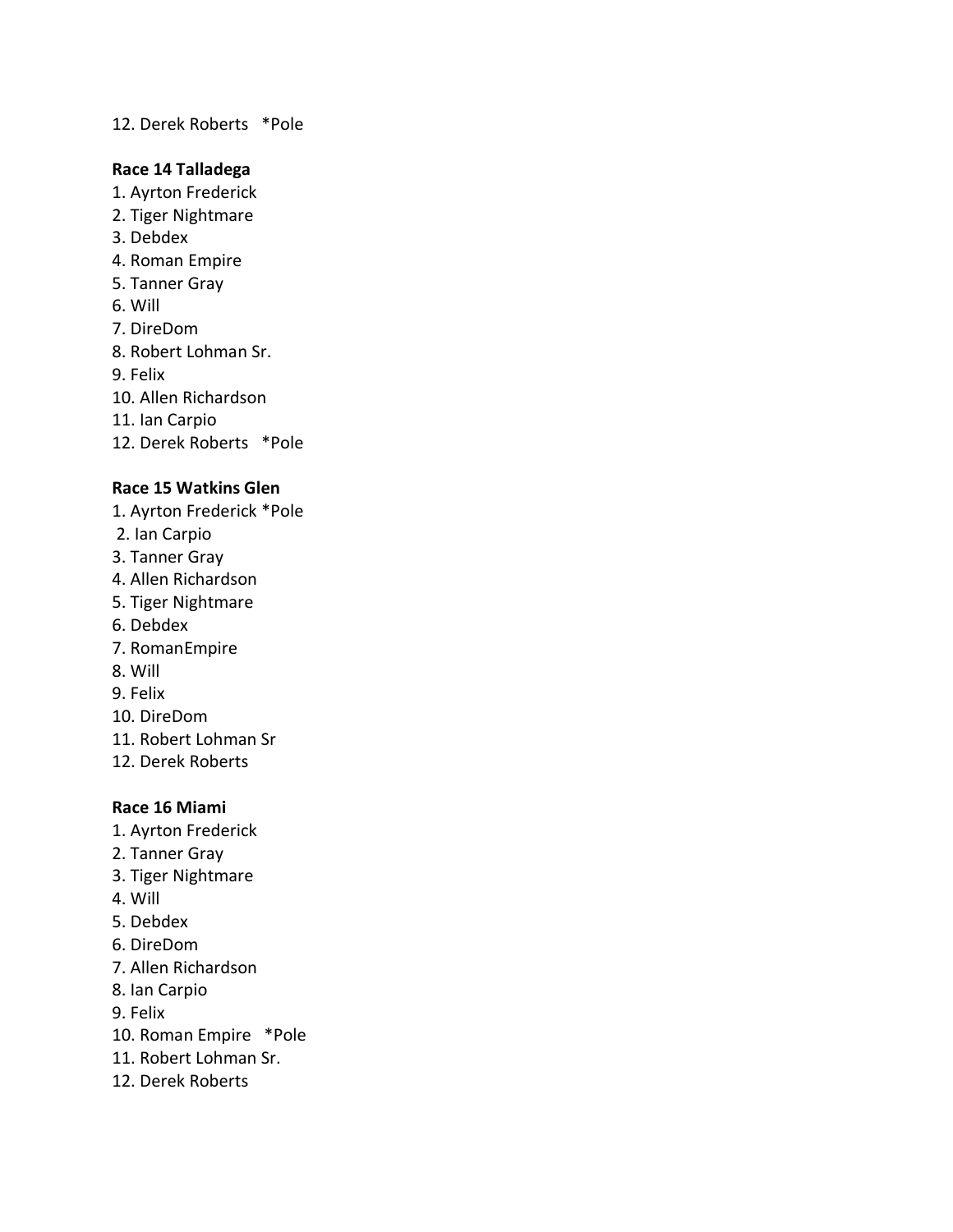#### **Race 17 Vinewood 500**

- 1. Tanner Gray
- 2. Ayrton Frederick \*Pole
- 3. Will
- 4. DireDom
- 5. Roman Empire
- 6. Tiger Nightmare
- 7. Debdex
- 8. Felix
- 9. Ian Carpio
- 10. Allen Richardson
- 11. Robert Lohman Sr.
- 12. Derek Roberts

# **2021 NOSSCAR Street-Tech Series Final Standings (Season 7)**

- 1. Ayrton Frederick 221 Points \*10 Wins
- 2. Tiger Nightmare 146 Points \*1 Win
- 3. Debdex 125 Points \*1 Win
- 4. RomanEmpire 121 Points
- 5. Diredom 110 Points \*1 Win
- 6. Derek Roberts 101 Points \*2 Wins
- 7. Allen Richardson 73 Points
- 8. Will 67 Points \*1 Win
- 9. Tanner Gray 63 Points \*1 Win
- 10. Silver-Bullet 43 Points
- 11. Felix 40 Points
- 12. Robert Lohman Sr 37 Points
- 13. Ian Carpio 28 Points
- 14. PapaDank 28 Points
- 15. Tanner Swalley 20 Points
- 16. Alfi 14 Points

# **NOSSCAR Street-Tech Series Div. I All-time Wins List (After Season 7 in 2021)**

Ayrton Frederick: 51 Trenton Krentz: 18 CD Derby: 15 Jarrett Reese: 15 Tanner Gray: 13 Anthony Tripi: 8 Derek Roberts: 7